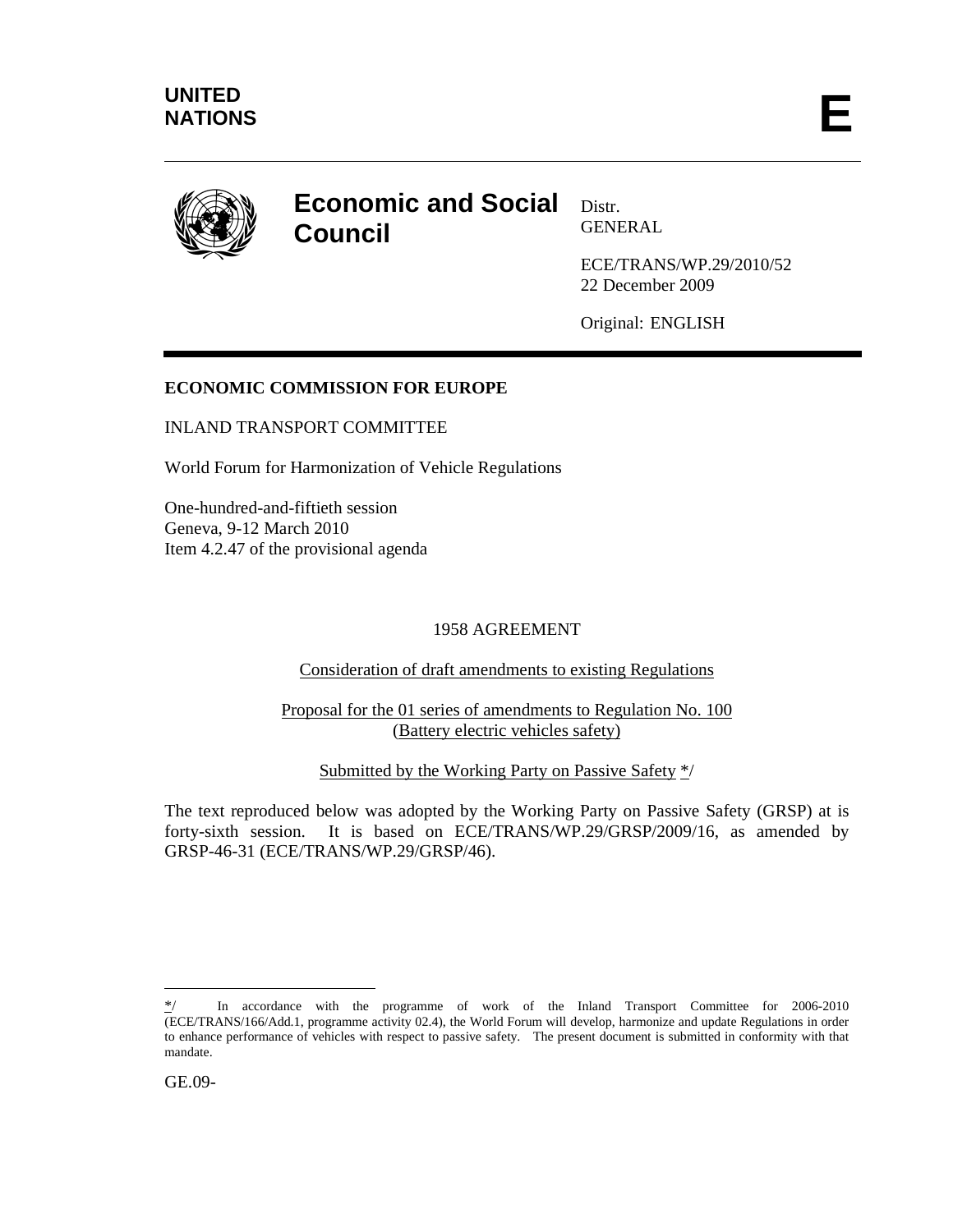# Regulation No. 100

# UNIFORM PROVISIONS CONCERNING THE APPROVAL OF VEHICLES WITH REGARD TO SPECIFIC REQUIREMENTS FOR THE ELECTRIC POWER TRAIN

# **CONTENTS**

| <b>REGULATION</b><br>Page                                                                      |  |  |
|------------------------------------------------------------------------------------------------|--|--|
|                                                                                                |  |  |
|                                                                                                |  |  |
|                                                                                                |  |  |
|                                                                                                |  |  |
|                                                                                                |  |  |
|                                                                                                |  |  |
|                                                                                                |  |  |
|                                                                                                |  |  |
|                                                                                                |  |  |
| 10. Names and addresses of technical services responsible for conducting approval tests and of |  |  |
|                                                                                                |  |  |
|                                                                                                |  |  |

#### ANNEXES

| Annex 5 - Confirmation method for function of on-board isolation resistance monitoring     |  |
|--------------------------------------------------------------------------------------------|--|
|                                                                                            |  |
|                                                                                            |  |
| Annex 7 - Determination of hydrogen emissions during the charge procedures of the traction |  |
|                                                                                            |  |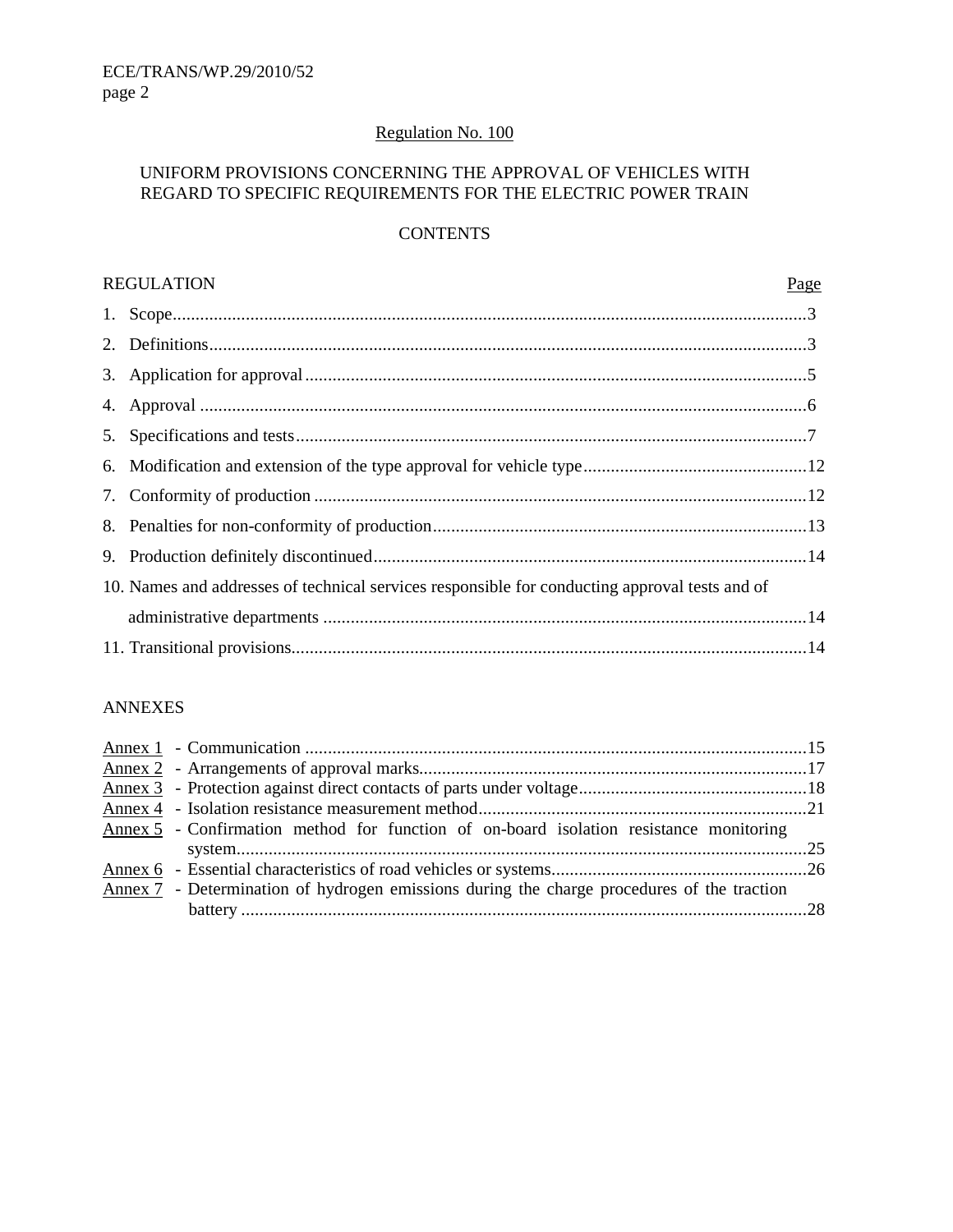# 1. SCOPE

 The following prescriptions apply to safety requirements with respect to the electric power train of road vehicles of categories M and N, with a maximum design speed exceeding 25 km/h, equipped with one or more traction motor(s) operated by electric power and not permanently connected to the grid, as well as their high voltage components and systems which are galvanically connected to the high voltage bus of the electric power train.

This regulation does not cover post crash safety requirements of road vehicles.

#### 2. DEFINITIONS

For the purpose of this regulation the following definitions apply:

- 2.1. "Active driving possible mode" means the vehicle mode when application of pressure to the accelerator pedal (or activation of an equivalent control) or release of the brake system will cause the electric power train to move the vehicle.
- 2.2. "Barrier" means the part providing protection against direct contact to the live parts from any direction of access.
- 2.3. "Conductive connection" means the connection using connectors to an external power supply when the rechargeable energy storage system (RESS) is charged.
- 2.4. "Coupling system for charging the rechargeable energy storage system (RESS)" means the electrical circuit used for charging the RESS from an external electric power supply including the vehicle inlet.
- 2.5. "Direct contact" means the contact of persons with live parts.
- 2.6. "Electrical chassis" means a set made of conductive parts electrically linked together, whose potential is taken as reference.
- 2.7. "Electrical circuit" means an assembly of connected live parts which is designed to be electrically energized in normal operation.
- 2.8. "Electric energy conversion system" means a system that generates and provides electric energy for electric propulsion.
- 2.9. "Electric power train" means the electrical circuit which includes the traction motor(s), and may include the RESS, the electric energy conversion system, the electronic converters, the associated wiring harness and connectors, and the coupling system for charging the RESS.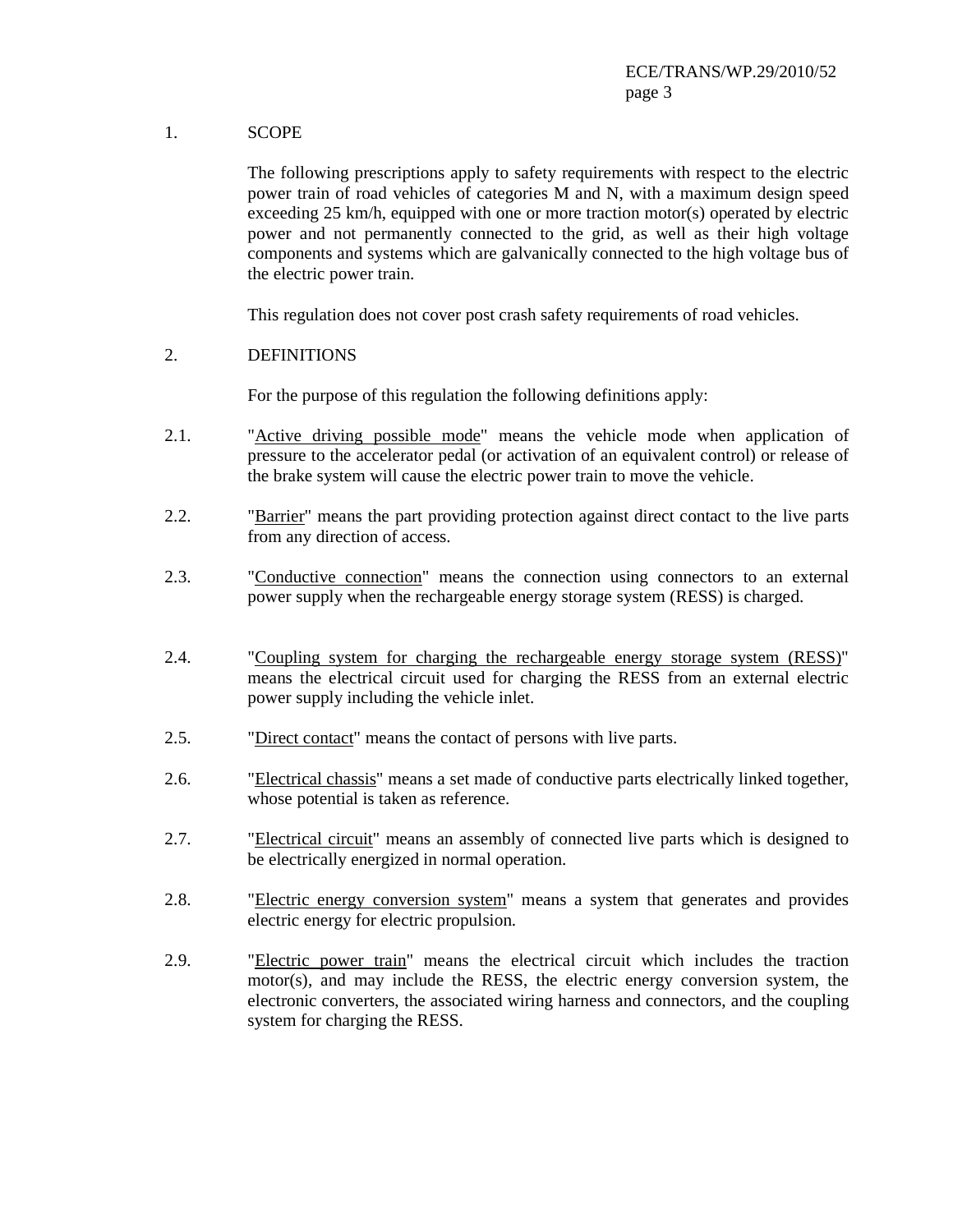- 2.10. "Electronic converter" means a device capable of controlling and/or converting electric power for electric propulsion.
- 2.11. "Enclosure" means the part enclosing the internal units and providing protection against direct contact from any direction of access.
- 2.12. "Exposed conductive part" means the conductive part which can be touched under the provisions of the protection degree IPXXB, and which becomes electrically energized under isolation failure conditions.
- 2.13. "External electric power supply"means an alternating current (AC) or direct current (DC) electric power supply outside of the vehicle.
- 2.14. "High Voltage" means the classification of an electric component or circuit, if its working voltage is  $> 60$  V and  $\leq 1500$  V DC or  $> 30$  V and  $\leq 1000$  V AC root mean square (rms).
- 2.15. "High voltage bus" means the electrical circuit, including the coupling system for charging the RESS that operates on high voltage.
- 2.16. "Indirect contact" means the contact of persons with exposed conductive parts.
- 2.17. "Live parts" means the conductive part(s) intended to be electrically energized in normal use.
- 2.18. "Luggage compartment" means the space in the vehicle for luggage accommodation, bounded by the roof, hood, floor, side walls, as well as by the barrier and enclosure provided for protecting the power train from direct contact with live parts, being separated from the passenger compartment by the front bulkhead or the rear bulk head.
- 2.19. "On-board isolation resistance monitoring system" means the device which monitors the isolation resistance between the high voltage buses and the electrical chassis.
- 2.20. "Open type traction battery" means a liquid type battery requiring refilling with water and generating hydrogen gas released to the atmosphere.
- 2.21. "Passenger compartment" means the space for occupant accommodation, bounded by the roof, floor, side walls, doors, window glass, front bulkhead and rear bulkhead, or rear gate, as well as by the barriers and enclosures provided for protecting the power train from direct contact with live parts.
- 2.22. "Protection degree" means the protection provided by a barrier/enclosure related to the contact with live parts by a test probe, such as a test finger (IPXXB) or a test wire (IPXXD), as defined in Annex 3.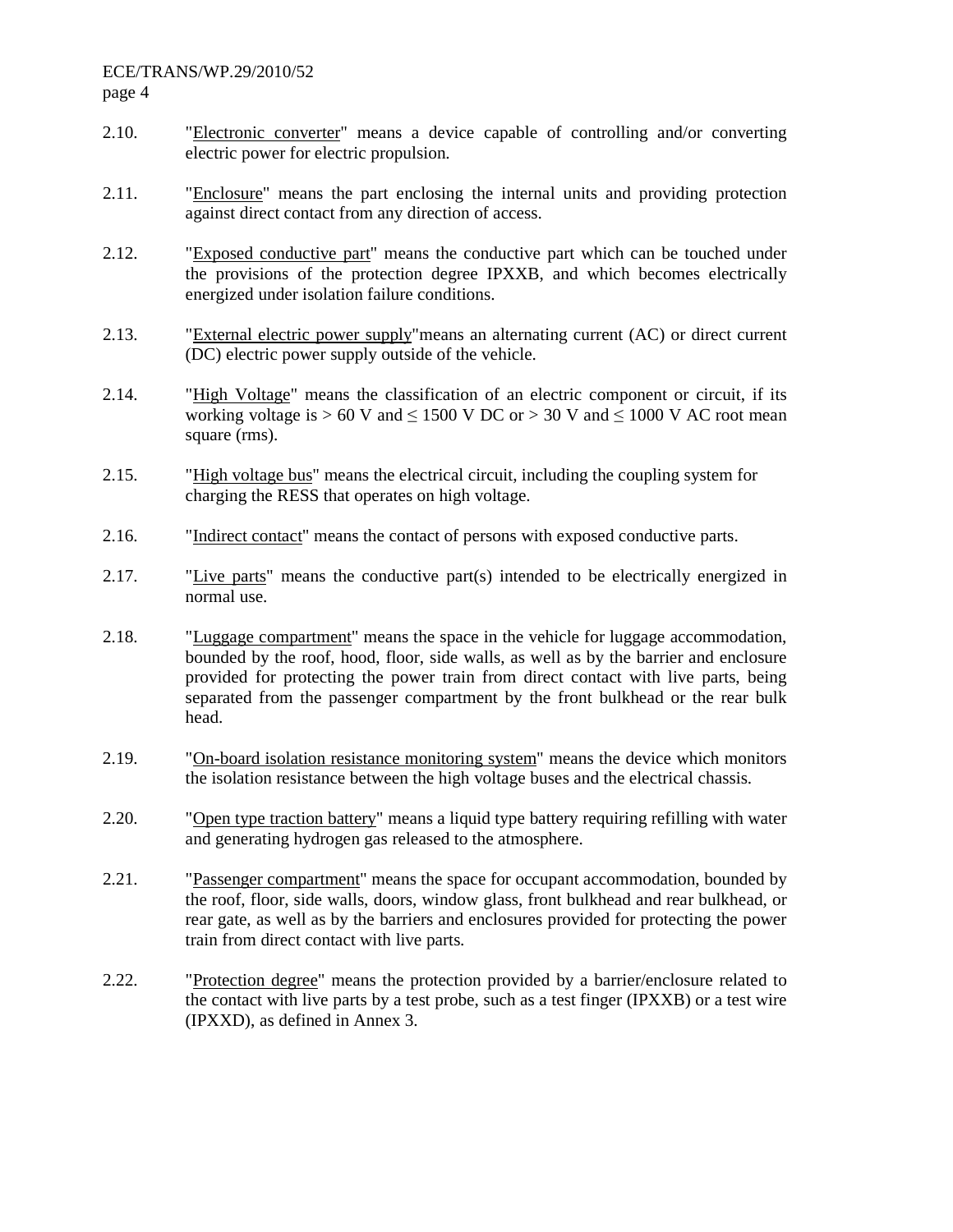- 2.23. "Rechargeable energy storage system (RESS)" means the rechargeable energy storage system that provides electric energy for electric propulsion.
- 2.24. "Service disconnect" means the device for deactivation of the electrical circuit when conducting checks and services of the RESS, fuel cell stack, etc.
- 2.25. "Solid insulator" means the insulating coating of wiring harnesses provided in order to cover and protect the live parts against direct contact from any direction of access; covers for insulating the live parts of connectors, and varnish or paint for the purpose of insulation.
- 2.26. "Vehicle type" means vehicles which do not differ in such essential aspects as:
	- (a) Installation of the electric power train and the galvanically connected high voltage bus.
	- (b) Nature and type of electric power train and the galvanically connected high voltage components.
- 2.27. "Working voltage" means the highest value of an electrical circuit voltage rootmean-square (rms), specified by the manufacturer, which may occur between any conductive parts in open circuit conditions or under normal operating condition. If the electrical circuit is divided by galvanic isolation, the working voltage is defined for each divided circuit, respectively.
- 3. APPLICATION FOR APPROVAL
- 3.1. The application for approval of a vehicle type with regard to specific requirements for the electric power train shall be submitted by vehicle manufacturer or by his duly accredited Representative.
- 3.2. It shall be accompanied by the under-mentioned documents in triplicate and following particulars:
- 3.2.1. Detailed description of the vehicle type as regards the electric power train and the galvanically connected high voltage bus.
- 3.3. A vehicle representative of the vehicle type to be approved shall be submitted to the technical service responsible for conducting the approval tests.
- 3.4. The competent Authority shall verify the existence of satisfactory arrangements for ensuring effective control of the conformity of production before type approval is granted.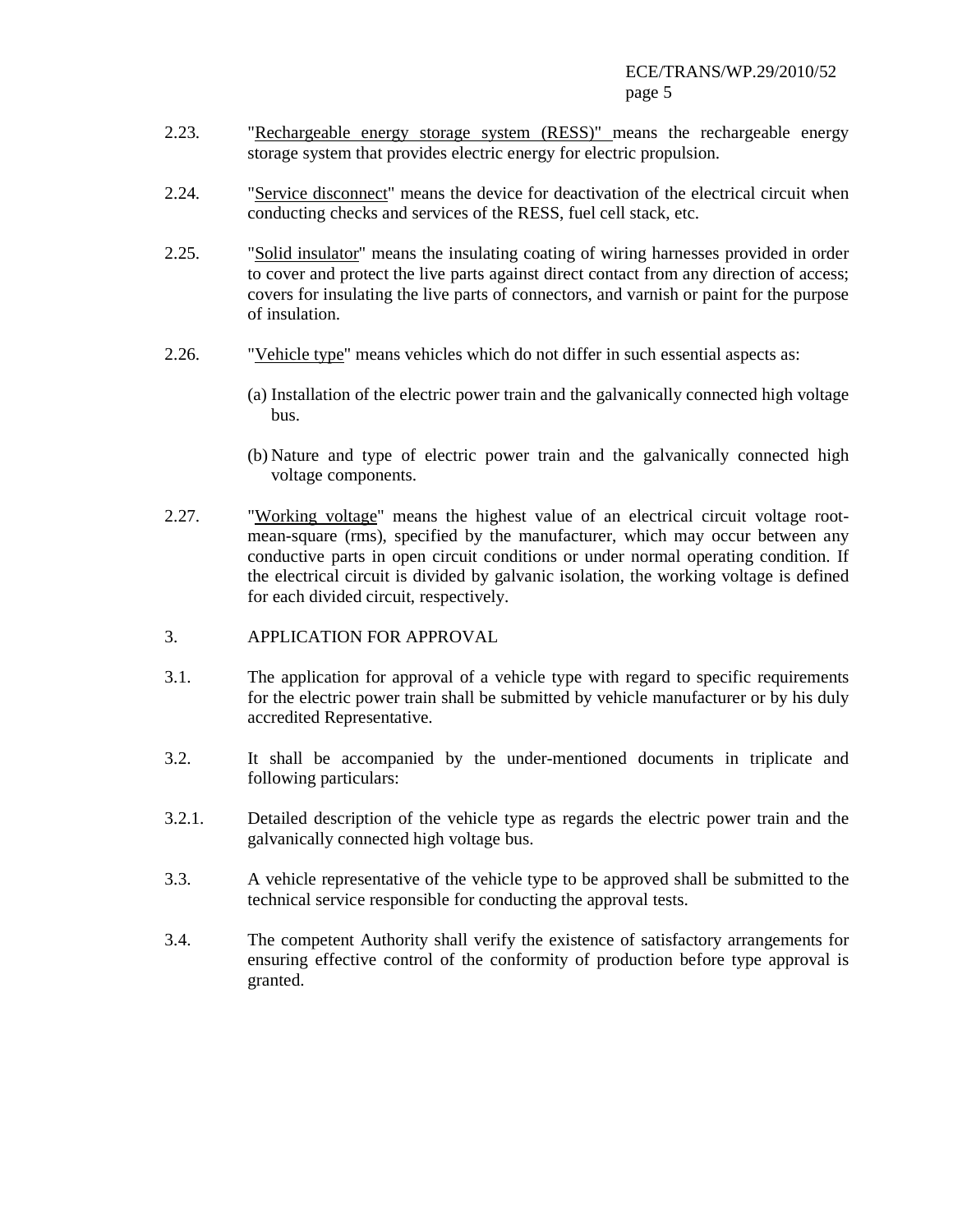#### 4. APPROVAL

-

- 4.1. If the vehicle submitted for approval pursuant to this Regulation meets the requirements of Paragraph 5 below and Annexes 3, 4, 5 and 7 to this Regulation, approval of this vehicle type shall be granted.
- 4.2. An approval number shall be assigned to each type approved. Its first two digits (at present 01 for the Regulation in its form) shall indicate the series of amendments incorporating the most recent major technical amendments made to the Regulation at the time of issue of the approval. The same Contracting Party shall not assign the same number to another vehicle type.
- 4.3. Notice of approval or of refusal or of extension or withdrawal of approval or production definitely discontinued of a vehicle type pursuant to this Regulation shall be communicated to the Parties to the Agreement applying this Regulation, by means of a form conforming to the model in Annex 1 to this Regulation.
- 4.4. There shall be affixed, conspicuously and in a readily accessible place specified on the approval form, to every vehicle conforming to a vehicle type approved under this Regulation an international approval mark consisting of:
- 4.4.1.A circle surrounding the Letter "E" followed by the distinguishing number of the country which has granted approval. 1/
- 4.4.2.The number of this Regulation, followed by the Letter "R", a dash and the approval number to the right of the circle described in Paragraph 4.4.1.

 $1/$  1 for Germany, 2 for France, 3 for Italy, 4 for the Netherlands, 5 for Sweden, 6 for Belgium, 7 for Hungary, 8 for the Czech Republic, 9 for Spain, 10 for Serbia, 11 for the United Kingdom, 12 for Austria, 13 for Luxembourg, 14 for Switzerland, 15 (vacant), 16 for Norway, 17 for Finland, 18 for Denmark, 19 for Romania, 20 for Poland, 21 for Portugal, 22 for the Russian Federation, 23 for Greece, 24 for Ireland, 25 for Croatia, 26 for Slovenia, 27 for Slovakia, 28 for Belarus, 29 for Estonia, 30 (vacant), 31 for Bosnia and Herzegovina, 32 for Latvia, 33 (vacant), 34 for Bulgaria, 35 (vacant), 36 for Lithuania, 37 for Turkey, 38 (vacant), 39 for Azerbaijan, 40 for The former Yugoslav Republic of Macedonia, 41 (vacant), 42 for the European Community (Approvals are granted by its member States using their respective ECE symbol), 43 for Japan, 44 (vacant), 45 for Australia, 46 for Ukraine, 47 for South Africa, 48 for New Zealand, 49 for Cyprus, 50 for Malta, 51 for the Republic of Korea, 52 for Malaysia, 53 for Thailand, 54 and 55 (vacant), 56 for Montenegro, 57 (vacant) and 58 for Tunisia. Subsequent numbers shall be assigned to other countries in the chronological order in which they ratify or accede to the Agreement Concerning the Adoption of Uniform Technical Prescriptions for Wheeled Vehicles, Equipment and Parts which can be Fitted and/or be Used on Wheeled Vehicles and the Conditions for Reciprocal Recognition of Approvals Granted on the Basis of these Prescriptions, and the numbers thus assigned shall be communicated by the Secretary-General of the United Nations to the Contracting Parties to the Agreement.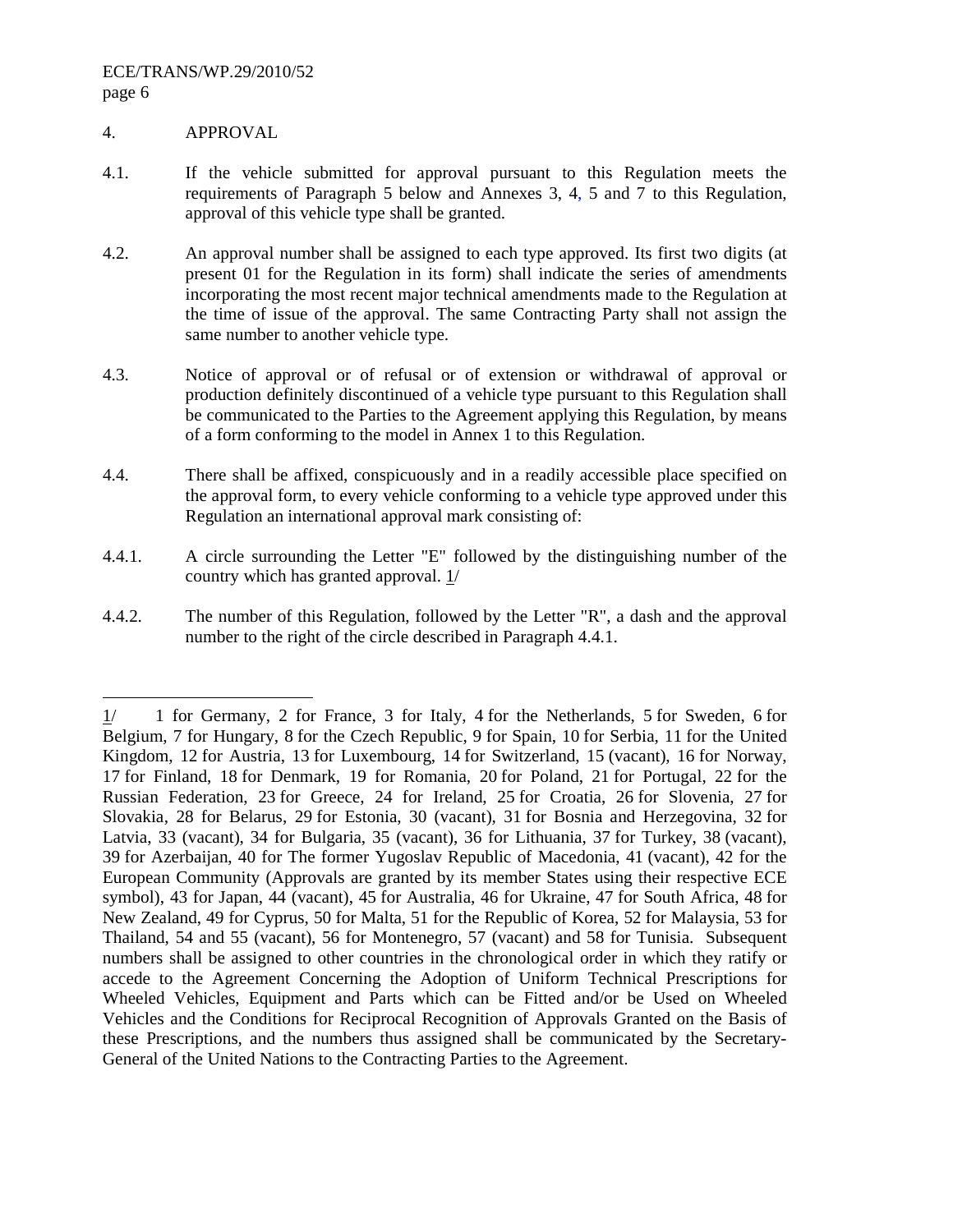- 4.5. If the vehicle conforms to a vehicle type approved under one or more other Regulations annexed to the Agreement in the country which has granted approval under this Regulation, the symbol prescribed in Paragraph 4.4.1. need not be repeated; in this case the Regulation and approval numbers and the additional symbols of all the Regulations under which approval has been granted in the country which has granted approval under this Regulation shall be placed in vertical columns to the right of the symbol prescribed in Paragraph 4.4.1.
- 4.6. The approval mark shall be clearly legible and shall be indelible.
- 4.7. The approval mark shall be placed on or close to the vehicle data plate affixed by the Manufacturer.
- 4.8. Annex 2 to this Regulation gives examples of the arrangements of the approval mark.
- 5. SPECIFICATIONS AND TESTS
- 5.1. Protection against electrical shock

These electrical safety requirements apply to high voltage buses under conditions where they are not connected to external high voltage power supplies.

5.1.1. Protection against direct contact

The protection against direct contact with live parts shall comply with paragraphs 5.1.1.1. and 5.1.1.2. These protections (solid insulator, barrier, enclosure, etc.) shall not be able to be opened, disassembled or removed without the use of tools.

- 5.1.1.1. For protection of live parts inside the passenger compartment or luggage compartment, the protection degree IPXXD shall be provided.
- 5.1.1.2. For protection of live parts in areas other than the passenger compartment or luggage compartment, the protection degree IPXXB shall be satisfied.
- 5.1.1.3. Connectors

Connectors (including vehicle inlet) are deemed to meet this requirement if:

- (a) they comply with  $5.1.1.1$ . and  $5.1.1.2$ . when separated without the use of tools, or
- (b) they are located underneath the floor and are provided with a locking mechanism, or
- (c) they are provided with a locking mechanism and other components shall be removed with the use of tools in order to separate the connector, or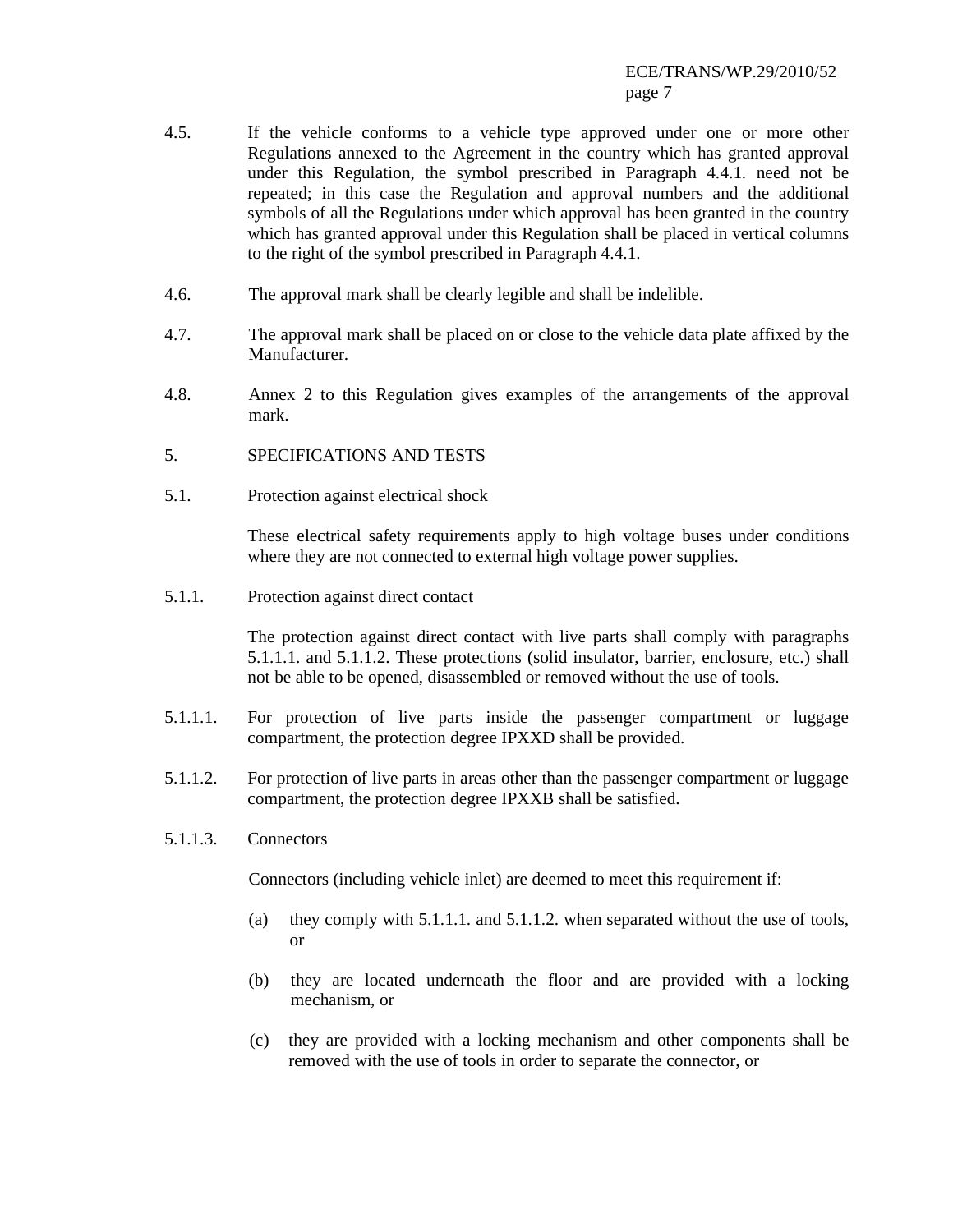## ECE/TRANS/WP.29/2010/52 page 8

- (d) the voltage of the live parts becomes equal or below DC 60V or equal or below AC 30V (rms) within 1 second after the connector is separated.
- 5.1.1.4. Service disconnect

For a service disconnect which can be opened, disassembled or removed without tools, it is acceptable if protection degree IPXXB is satisfied under a condition where it is opened, disassembled or removed without tools.

- 5.1.1.5. Marking
- 5.1.1.5.1. The symbol shown in Figure 1 shall appear on or near the RESS. The symbol background shall be yellow, the bordering and the arrow shall be black.



Figure 1 — Marking of high voltage equipment

- 5.1.1.5.2. The symbol shall also be visible on enclosures and barriers, which, when removed expose live parts of high voltage circuits. This provision is optional to any connector for high voltage buses. This provision shall not apply to any of the following cases:
	- (a) where barriers or enclosures cannot be physically accessed, opened, or removed; unless other vehicle components are removed with the use of tools
	- (b) where barriers or enclosures are located underneath the vehicle floor.
- 5.1.1.5.3. Cables for high voltage buses which are not located within enclosures shall be identified by having an outer covering with the colour orange.
- 5.1.2. Protection against indirect contact
- 5.1.2.1. For protection against electrical shock which could arise from indirect contact, the exposed conductive parts, such as the conductive barrier and enclosure, shall be galvanically connected securely to the electrical chassis by connection with electrical wire or ground cable, or by welding, or by connection using bolts, etc. so that no dangerous potentials are produced.
- 5.1.2.2. The resistance between all exposed conductive parts and the electrical chassis shall be lower than 0.1 ohm when there is current flow of at least 0.2 amperes.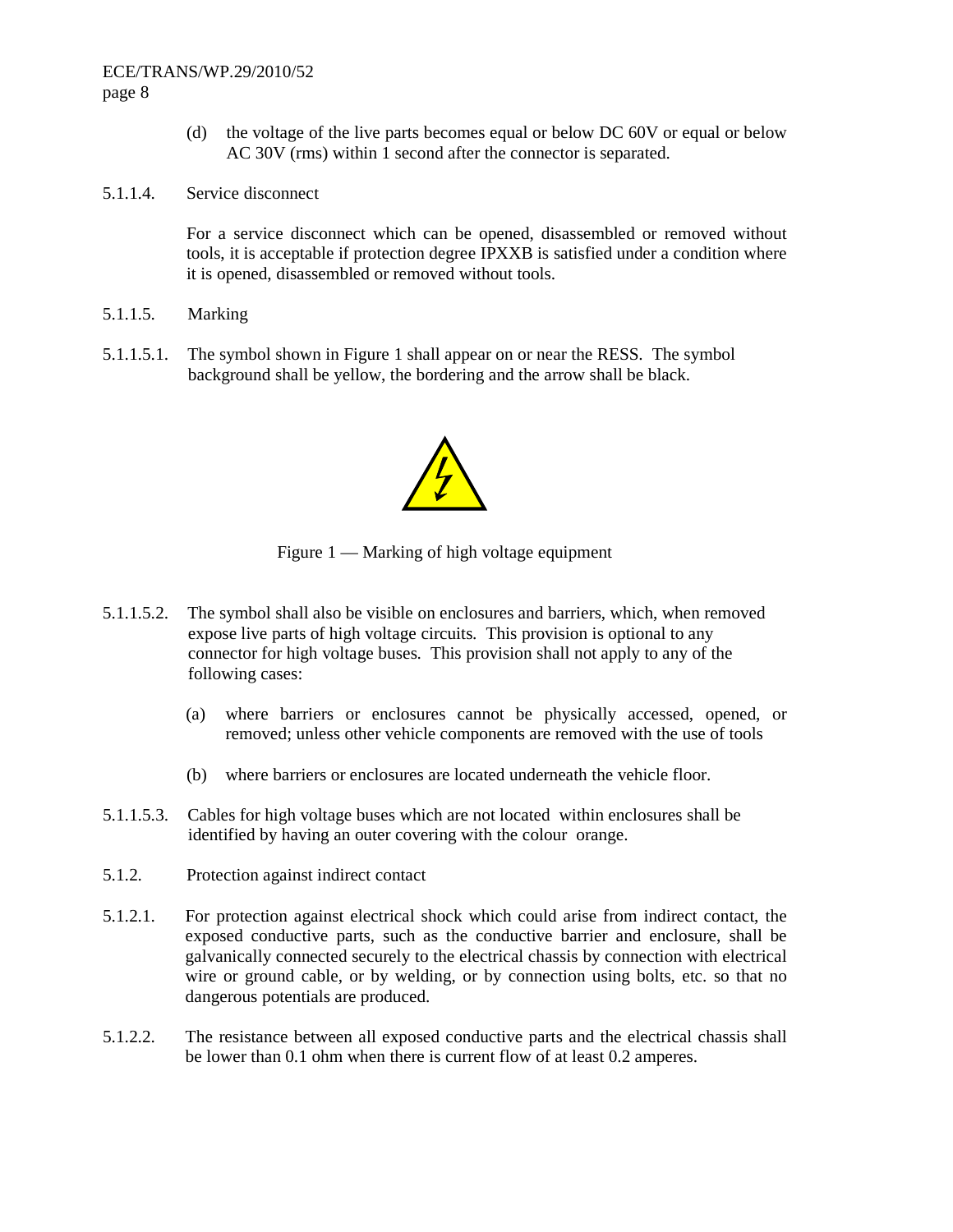This requirement is satisfied if the galvanic connection has been established by welding.

5.1.2.3. In the case of motor vehicles which are intended to be connected to the grounded external electric power supply through the conductive connection, a device to enable the galvanical connection of the electrical chassis to the earth ground shall be provided.

> The device should enable connection to the earth ground before exterior voltage is applied to the vehicle and retain the connection until after the exterior voltage is removed from the vehicle.

> Compliance to this requirement may be demonstrated either by using the connector specified by the car manufacturer, or by analysis.

- 5.1.3. Isolation resistance
- 5.1.3.1. Electric power train consisting of separate Direct Current- or Alternating Currentbuses

If AC high voltage buses and DC high voltage buses are galvanically isolated from each other, isolation resistance between the high voltage bus and the electrical chassis shall have a minimum value of 100  $\Omega$ /volt of the working voltage for DC buses, and a minimum value of 500  $\Omega$ /volt of the working voltage for AC buses.

The measurement shall be conducted according to Annex 4 "isolation resistance measurement method".

5.1.3.2. Electric power train consisting of combined DC- and AC-buses

If AC high voltage buses and DC high voltage buses are galvanically connected isolation resistance between the high voltage bus and the electrical chassis shall have a minimum value of 500  $\Omega$ /volt of the working voltage.

However, if all AC high voltage buses are protected by one of the 2 following measures, isolation resistance between the high voltage bus and the electrical chassis shall have a minimum value of 100  $\Omega$ /V of the working voltage:

- (a) double or more layers of solid insulators, barriers or enclosures that meet the requirement in paragraph 5.1.1. independently, for example wiring harness;
- (b) mechanically robust protections that have sufficient durability over vehicle service life such as motor housings, electronic converter cases or connectors;

The isolation resistance between the high voltage bus and the electrical chassis may be demonstrated by calculation, measurement or a combination of both.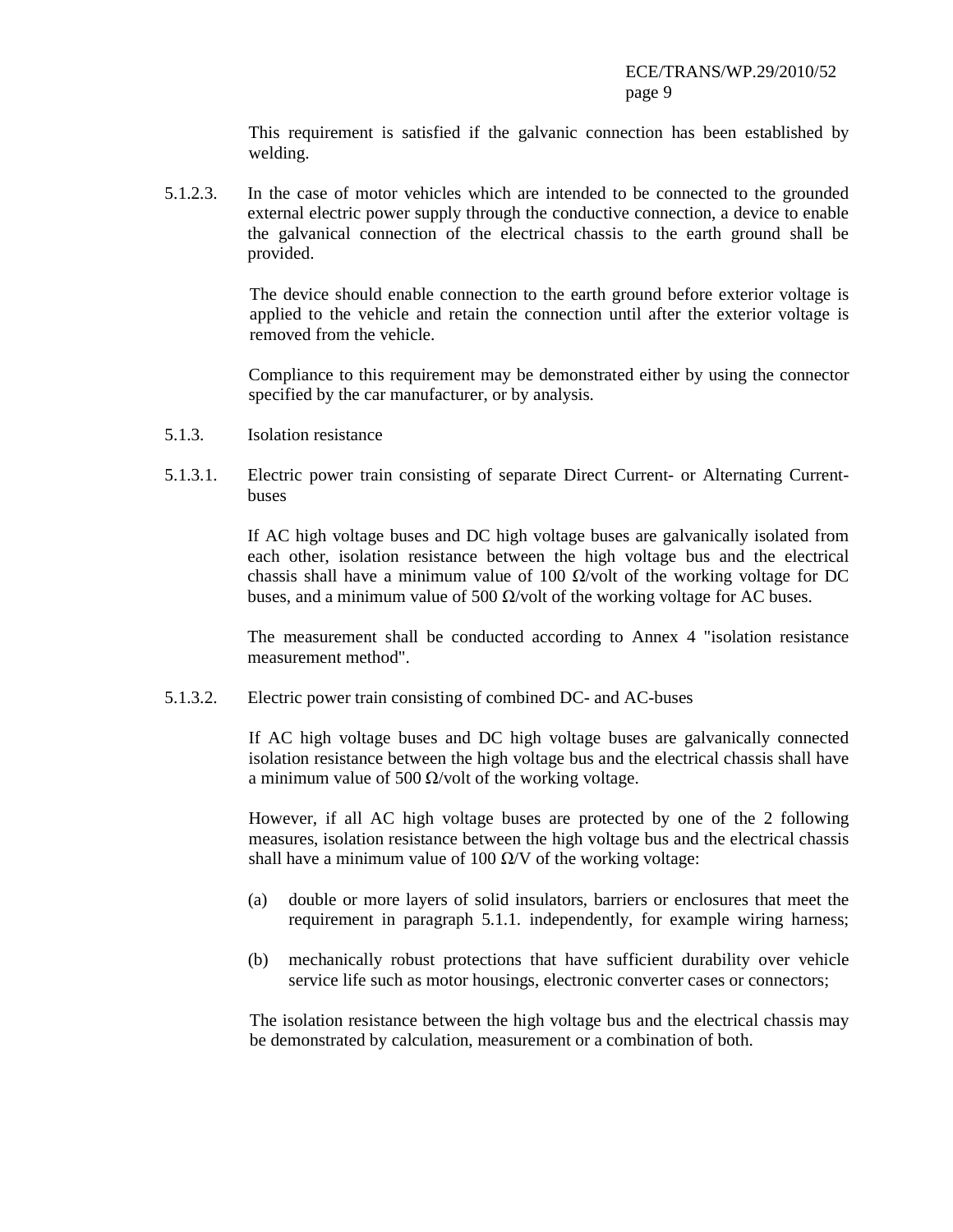The measurement shall be conducted according to Annex 4 "Isolation Resistance Measurement Method".

5.1.3.3. Fuel cell vehicles

If the minimum isolation resistance requirement cannot be maintained over time, then protection shall be achieved by any of the following:

- (a) double or more layers of solid insulators, barriers or enclosures that meet the requirement in paragraph 5-1-1 independently;
- (b) on-board isolation resistance monitoring system together with a warning to the driver if the isolation resistance drops below the minimum required value. The isolation resistance between the high voltage bus of the coupling system for charging the RESS, which is not energized besides during charging the RESS, and the electrical chassis need not be monitored. The function of the on-board isolation resistance monitoring system shall be confirmed as described in Annex 5.
- 5.1.3.4. Isolation resistance requirement for the coupling system for charging the RESS

For the vehicle inlet intended to be conductively connected to the grounded external AC power supply and the electrical circuit that is galvanically connected to the vehicle inlet during charging of the RESS, the isolation resistance between the high voltage bus and the electrical chassis shall be at least  $1 M\Omega$  when the charger coupler is disconnected. During the measurement, the traction battery may be disconnected.

- 5.2. Rechargeable energy storage system (RESS)
- 5.2.1. Protection against excessive current

The RESS shall not overheat.

If the RESS is subject to overheating due to excessive current, it shall be equipped with a protective device such as fuses, circuit breakers or main contactors.

However, the requirement may not apply if the manufacturer supplies data that ensure that overheating from excessive current is prevented without the protective device.

5.2.2. Accumulation of gas

Places for containing open type traction battery that may produce hydrogen gas shall be provided with a ventilation fan or a ventilation duct to prevent the accumulation of hydrogen gas.

5.3. Functional safety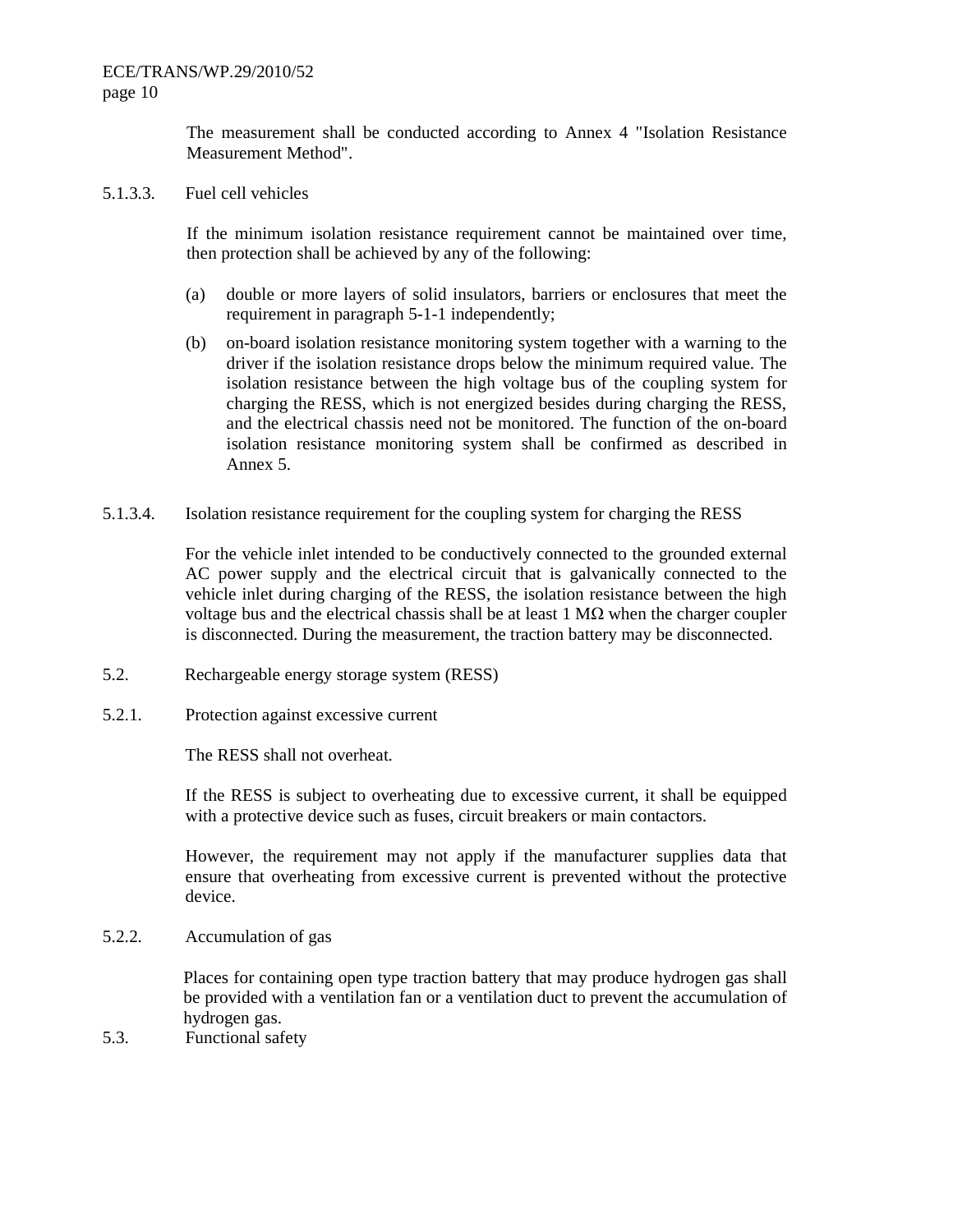At least a momentary indication shall be given to the driver when the vehicle is in "active driving possible mode''.

However, this provision does not apply under conditions where an internal combustion engine provides directly or indirectly the vehicle´s propulsion power.

When leaving the vehicle, the driver shall be informed by a signal (e.g. optical or audible signal) if the vehicle is still in the active driving possible mode.

If the on-board RESS can be externally charged by the user, vehicle movement by its own propulsion system shall be impossible as long as the connector of the external electric power supply is physically connected to the vehicle inlet.

This requirement shall be demonstrated by using the connector specified by the car manufacturer.

The state of the drive direction control unit shall be identified to the driver.

- 5.4. Determination of hydrogen emissions
- 5.4.1. This test shall be carried out on all vehicles equipped with open type traction batteries.
- 5.4.2. The test shall be conducted following the method described in Annex 7 to the present Regulation. The hydrogen sampling and analysis shall be the ones prescribed. Other analysis methods can be approved if it is proven that they give equivalent results.
- 5.4.3. During a normal charge procedure in the conditions given in Annex 7, hydrogen emissions shall be below 125 g during 5 h, or below 25 x t<sub>2</sub> g during t<sub>2</sub> (in h).
- 5.4.4. During a charge carried out by an on-board charger presenting a failure (conditions given in Annex 7), hydrogen emissions shall be below 42 g. Furthermore the onboard charger shall limit this possible failure to 30 minutes.
- 5.4.5. All the operations linked to the battery charging are controlled automatically, included the stop for charging.
- 5.4.6. It shall not be possible to take a manual control of the charging phases.
- 5.4.7. Normal operations of connection and disconnection to the mains or power cuts shall not affect the control system of the charging phases.
- 5.4.8. Important charging failures shall be permanently signaled to the driver. An important failure is a failure that can lead to a disfunctioning of the on-board charger during charging later on.
- 5.4.9. The manufacturer has to indicate in the owner's manual, the conformity of the vehicle to these requirements.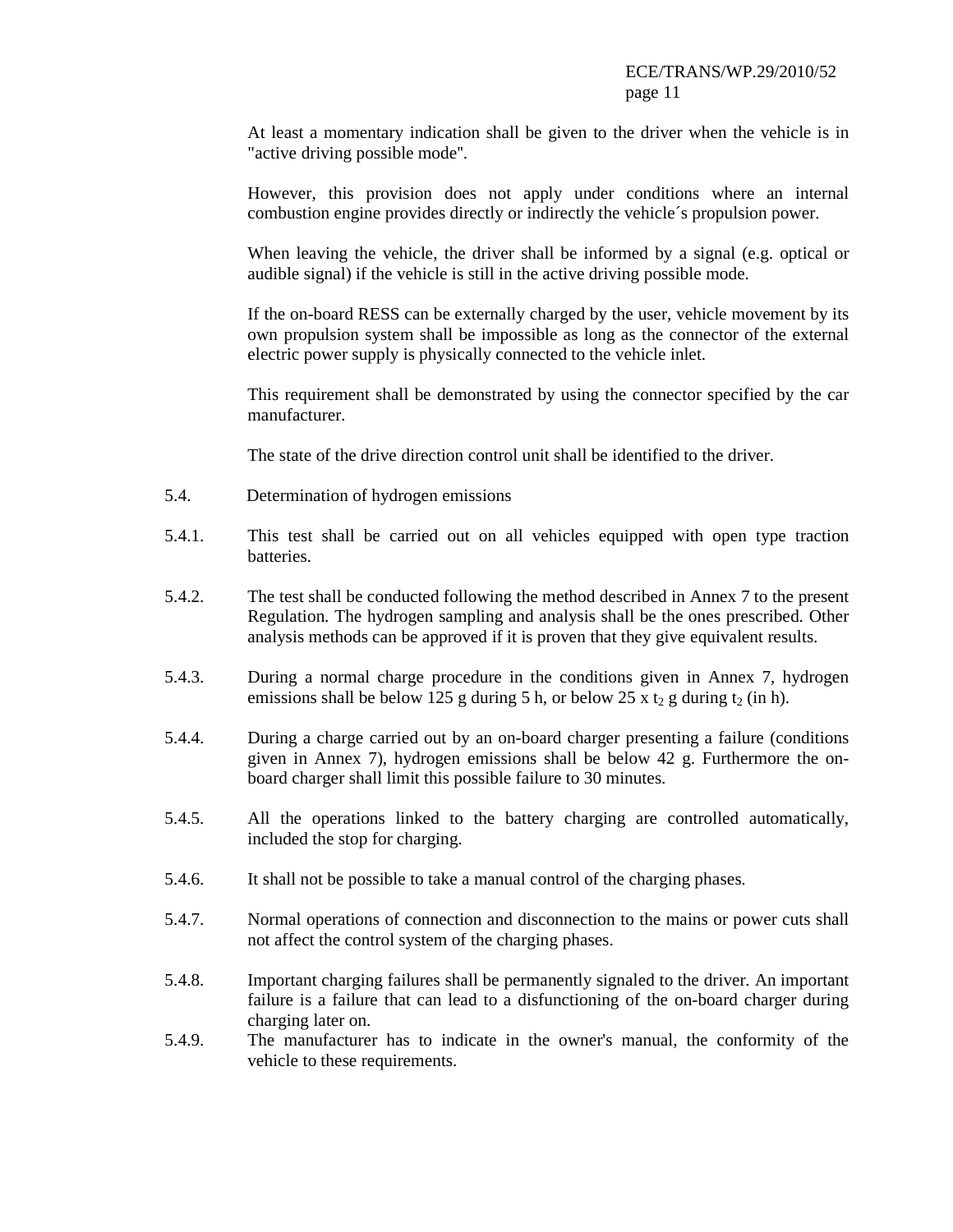# ECE/TRANS/WP.29/2010/52 page 12

- 5.4.10. The approval granted to a vehicle type relative to hydrogen emissions can be extended to different vehicle types belonging to the same family, in accordance with the definition of the family given in Annex 7, Appendix 2.
- 6. MODIFICATIONS AND EXTENSION OF THE TYPE APPROVAL FOR VEHICLE TYPE
- 6.1. Every modification of the vehicle type shall be notified to the administrative department which approved the vehicle type. The department may then either:
- 6.1.1. Consider that the modifications made are unlikely to have an appreciable adverse effect and that in any case the vehicle still complies with the requirements, or
- 6.1.2. Require a further test report from the technical service responsible for conducting the tests.
- 6.2. Confirmation or refusal of approval, specifying the alteration, shall be communicated by the procedure specified in Paragraph 4.3. above to the Parties to the Agreement applying this Regulation.
- 6.3. The competent Authority issuing the extension of approval shall assign a series number for such an extension and inform thereof the other Parties to the 1958 Agreement applying the Regulation by means of a communication form conforming to the model in Annex 1 to this Regulation.
- 7. CONFORMITY OF PRODUCTION
- 7.1. Every vehicle approved under this Regulation shall be so manufactured as to conform to the type approved by meeting the requirements set out in Paragraph 5 above.
- 7.2. In order to verify that the requirements of Paragraph 7.1 are met, suitable controls of the production shall be carried out.
- 7.3. The holder of the approval shall, in particular:
- 7.3.1. Ensure the existence of procedures for the effective quality control of vehicles;
- 7.3.2. Have access to the testing equipment necessary for checking the conformity of each approved type;
- 7.3.3. Ensure that test result data are recorded and that the annexed documents remain available for a period to be determined in agreement with the administrative department;
- 7.3.4. Analyse the results of each type of test, in order to verify and ensure the consistency of characteristics of the vehicle, making allowance for permissible variations in industrial production;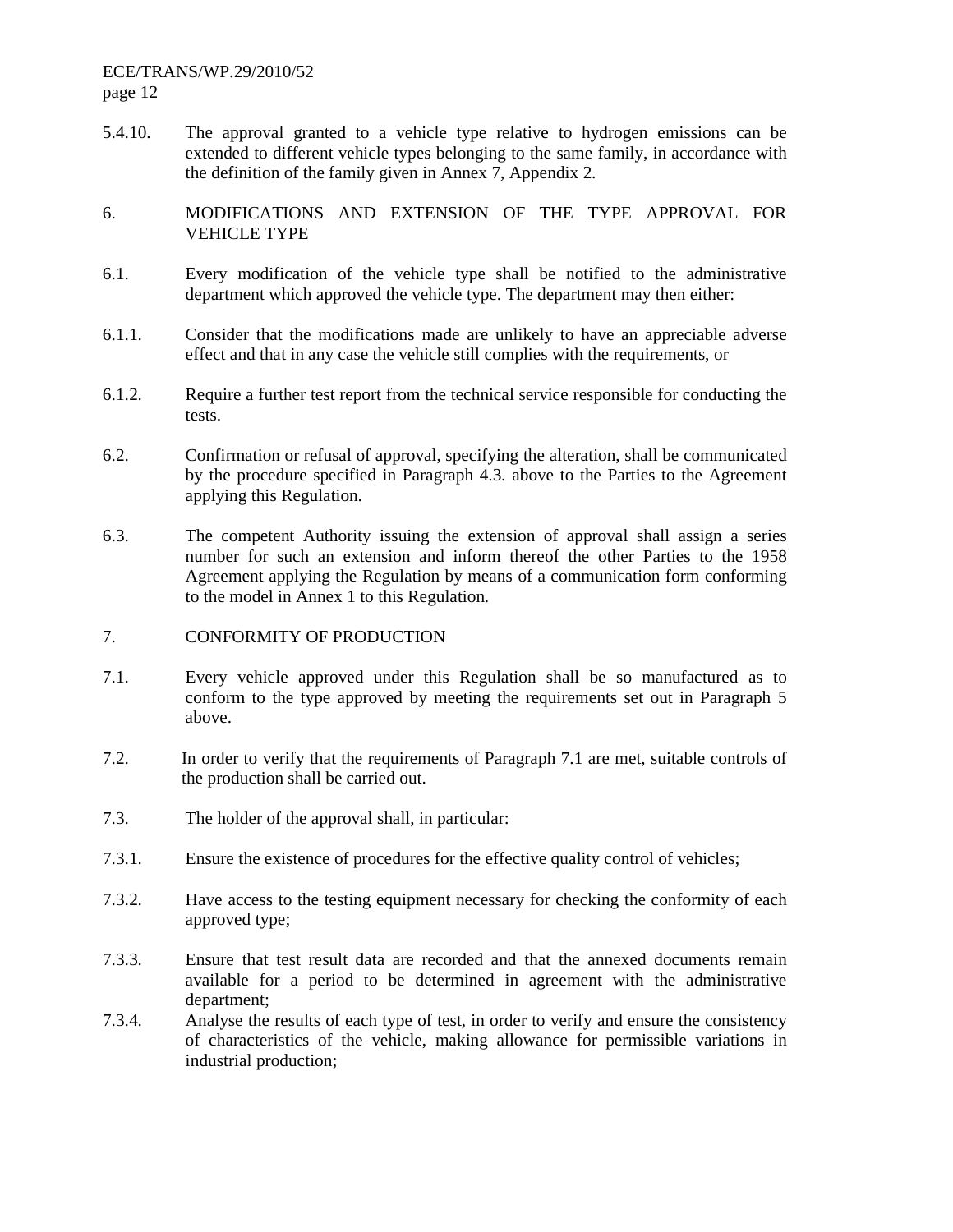- 7.3.5. Ensure that for each type of vehicle at least the tests prescribed in Paragraph 5 of this Regulation are carried out;
- 7.3.6. Ensure that any set of samples or test pieces giving evidence of non-conformity with the type of test in question shall give rise to a further sampling and test. All necessary steps shall be taken to re-establish conformity of the corresponding production.
- 7.4. The competent Authority which has granted type approval may at any time verify the conformity control methods applied in each production unit.
- 7.4.1. At every inspection, the test records and production records shall be presented to the visiting inspector.
- 7.4.2. The inspector may take samples at random to be tested in the Manufacturer's laboratory. The minimum number of samples may be determined according to the results of the Manufacturer's own checks.
- 7.4.3. When the quality level appears unsatisfactory or when it seems necessary to verify the validity of the tests carried out in application of Paragraph 7.4.2., the inspector shall select samples to be sent to the technical service which has conducted the type approval tests.
- 7.4.4. The competent Authority may carry out any test prescribed in this Regulation.
- 7.4.5. The normal frequency of inspections by the competent Authority shall be one per year. If unsatisfactory results are recorded during one of these visits, the competent Authority shall ensure that all necessary steps are taken to re-establish the conformity of production as rapidly as possible.

#### 8. PENALTIES FOR NON-CONFORMITY OF PRODUCTION

- 8.1. The approval granted in respect of a vehicle type, pursuant to this Regulation may be withdrawn if the requirements laid down in paragraph 7 above are not complied with, or if the vehicle or its components fail to pass the tests provided for in Paragraph 7.3.5. above.
- 8.2. If a Contracting Party to the Agreement applying this Regulation withdraws an approval it has previously granted, it shall forthwith so notify the other Contracting Parties applying this Regulation, by means of a communication form conforming to the Model in Annex 1 to this Regulation.

# 9. PRODUCTION DEFINITIVELY DISCONTINUED

If the holder of the approval completely ceases to manufacture a type of vehicle approved in accordance with this Regulation, he shall so inform the Authority which granted the approval. Upon receiving the relevant communication, that Authority shall inform thereof the other Contracting Parties to the 1958 Agreement applying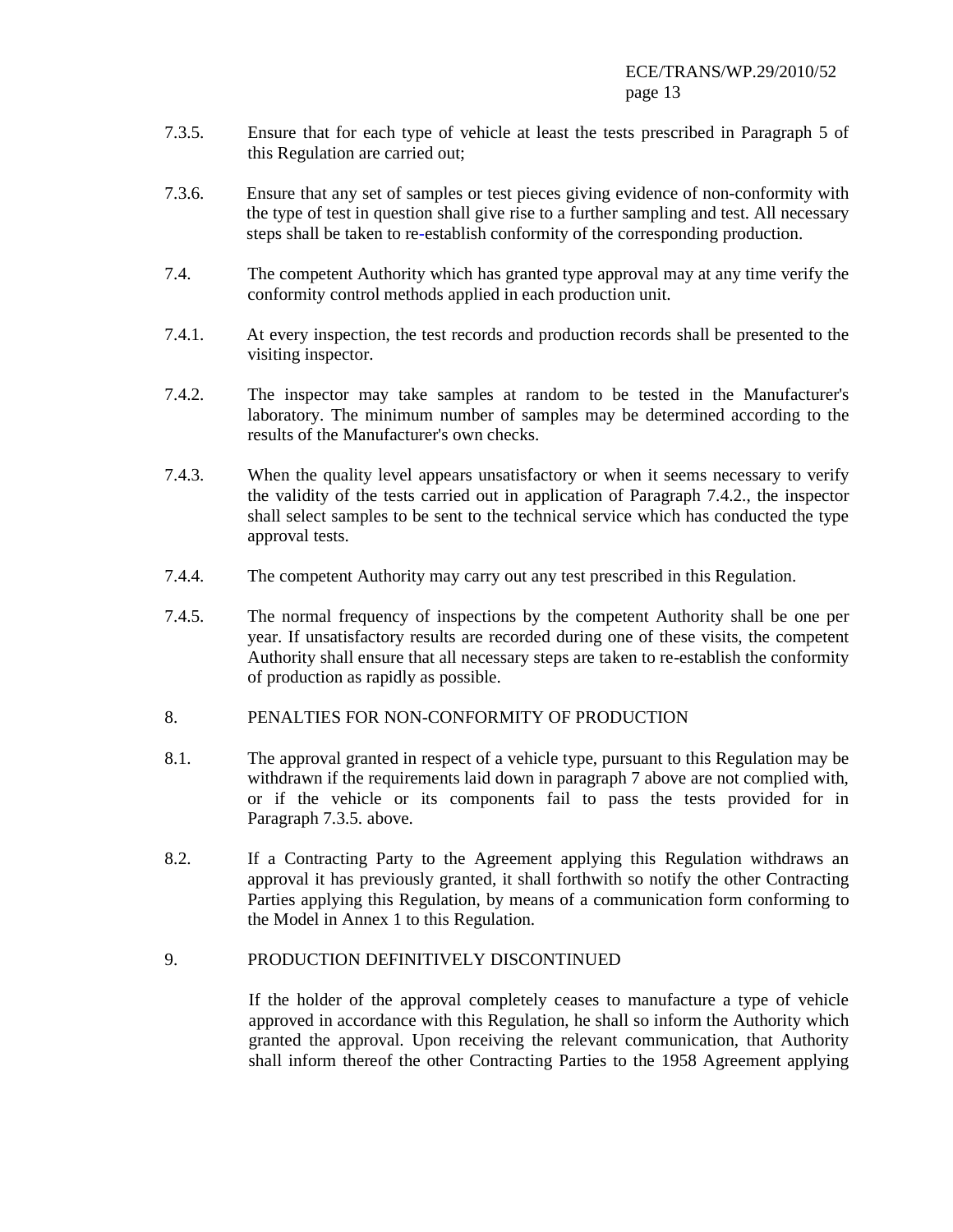ECE/TRANS/WP.29/2010/52 page 14

> this Regulation by means of a communication form conforming to the model in Annex 1 to this Regulation.

#### 10. NAMES AND ADDRESSES OF TECHNICAL SERVICES RESPONSIBLE FOR CONDUCTING APPROVAL TESTS AND OF ADMINISTRATIVE DEPARTMENTS

The Contracting Parties to the 1958 Agreement applying this Regulation shall communicate to the United Nations Secretariat the names and addresses of the technical services responsible for conducting approval tests and the administrative departments which grant approval and to which forms certifying approval or extension or refusal or withdrawal of approval or production definitely discontinued, issued in other countries are to be sent.

#### 11. TRANSITIONAL PROVISIONS

- 11.1. As from the official date of entry into force of the 01 series of amendments, no Contracting Party applying this Regulation shall refuse to grant approval under this Regulation as amended by the 01 series of amendments.
- 11.2. As from [36] months after the date of entry into force, Contracting Parties applying this Regulation shall grant approvals only if the vehicle type to be approved meets the requirements of this Regulation as amended by the 01 series of amendments.
- 11.3. Contracting Parties applying this Regulation shall not refuse to grant extensions of approval to the preceding series of amendments to this Regulation.
- 11.4. Contracting Parties applying this Regulation shall continue to grant approvals to those types of vehicles which comply with the requirements of this Regulation as amended by the preceding series of amendments during the [36] months' period which follows the date of entry into force of the 01 series of amendments.
- 11.5. Notwithstanding the transitional provisions above, Contracting Parties whose application of this Regulation comes into force after the date of entry into force of the most recent series of amendments are not obliged to accept approvals which were granted in accordance with any of the preceding series of amendments to this Regulation.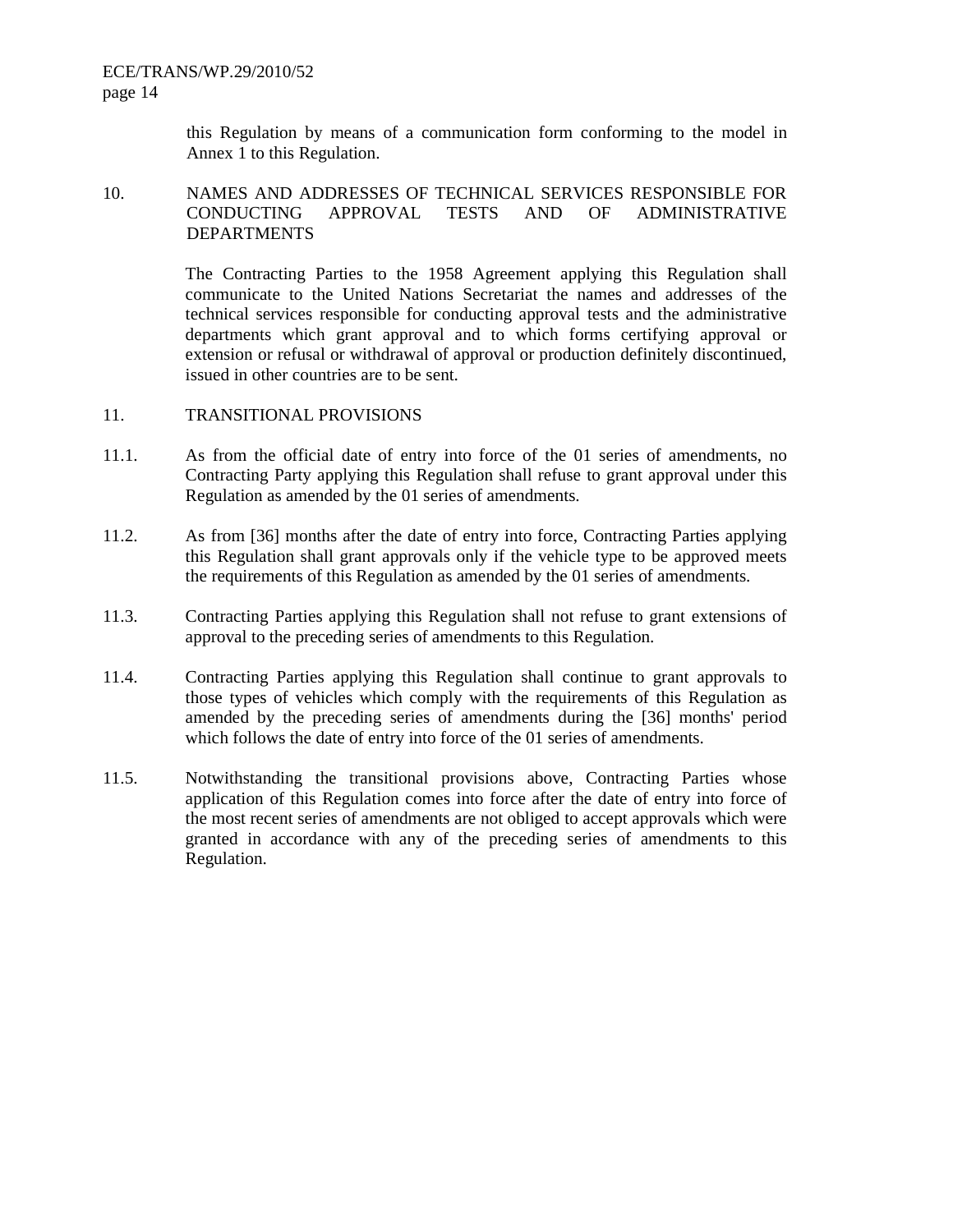ECE/TRANS/WP.29/2010/52 page 15 Annex 1

Annex<sub>1</sub>



(maximum format: A4 (210 x 297 mm))

#### **COMMUNICATION**

issued by: Name of administration:

.......................

Concerning : 2/ APPROVAL GRANTED, APPROVAL EXTENDED, APPROVAL REFUSED, APPROVAL WITHDRAWN, APPROVAL DEFINITELY DISCONTINUED,

of a road vehicle pursuant to Regulation No. 100

Approval No. ........ Extension No. ........ 1. Trade name or mark of the vehicle: .................................................................................. 2. Vehicle type: .................................................................................................................... 3. Vehicle category: ............................................................................................................. 4. Manufacturer's name and address: .................................................................................... 5. If applicable, name and address of manufacturer's representative: .................................... 6. Description of the vehicle: ................................................................................................ 6.1. RESS type: ....................................................................................................................... 6.2. Working voltage: .............................................................................................................. 6.3. Propulsion system (e.g. hybrid, electric): .......................................................................... 7. Vehicle submitted for approval on: .................................................................................. 8. Technical service responsible for conducting approval tests: ............................................ 9. Date of report issued by that service: ................................................................................ 10. Number of report issued by that service: .......................................................................... 11. Location of the approval mark: ........................................................................................ 12. Reason(s) for extension of approval (if applicable): 2/ ......................................................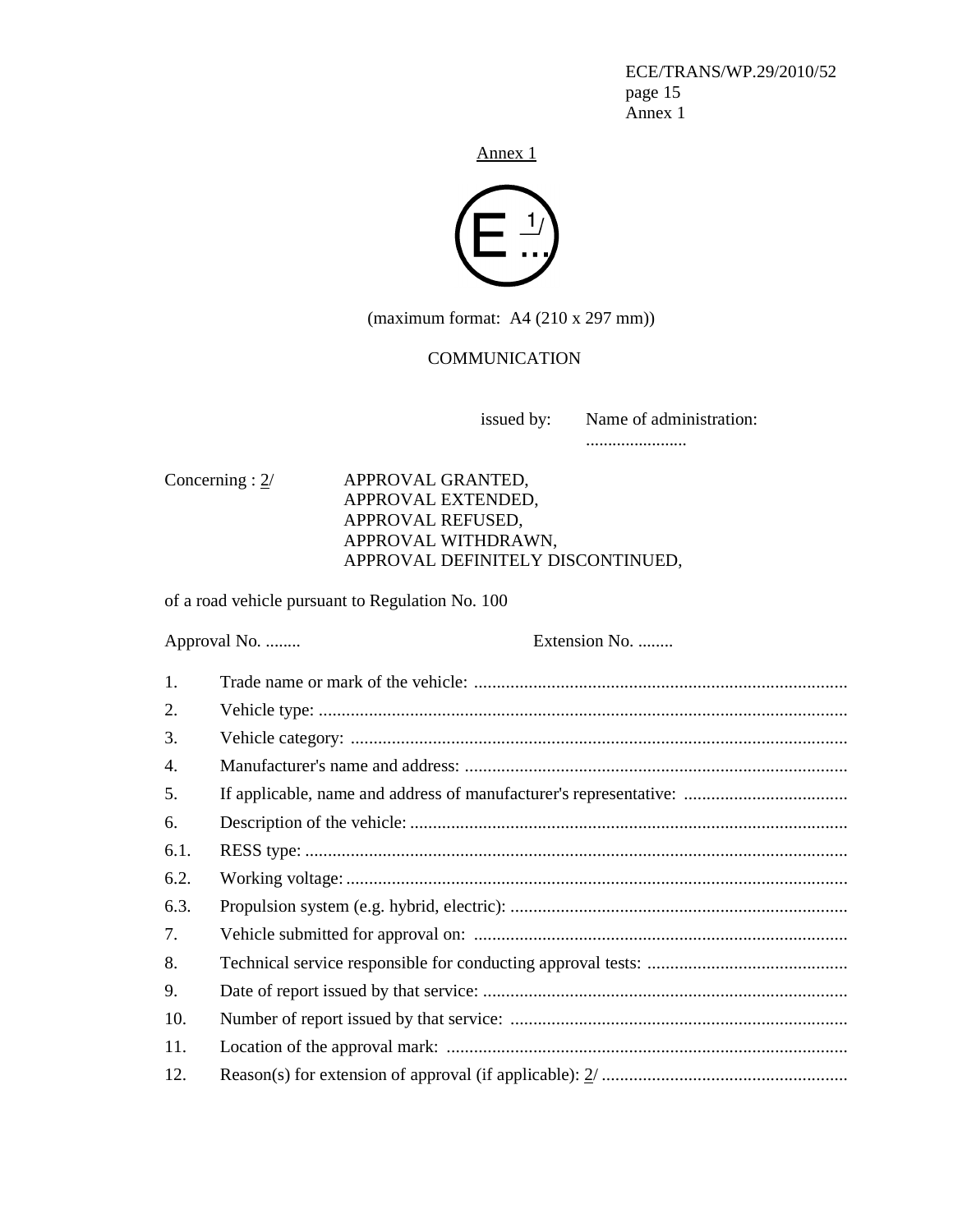13. Approval granted/extended/refused/withdrawn: 2/.............................................................. 14. Place: ................................................................................................................................ 15. Date: ................................................................................................................................. 16. Signature: .......................................................................................................................... 17. The documents filed with the request for approval or extension may be obtained on request.

\_\_\_\_\_\_\_\_\_\_

Notes:

- 1/ Distinguishing number of the country which has granted/extended/refused/withdrawn approval (see approval provisions in the Regulation).
- $2/$  Strike out what does not apply.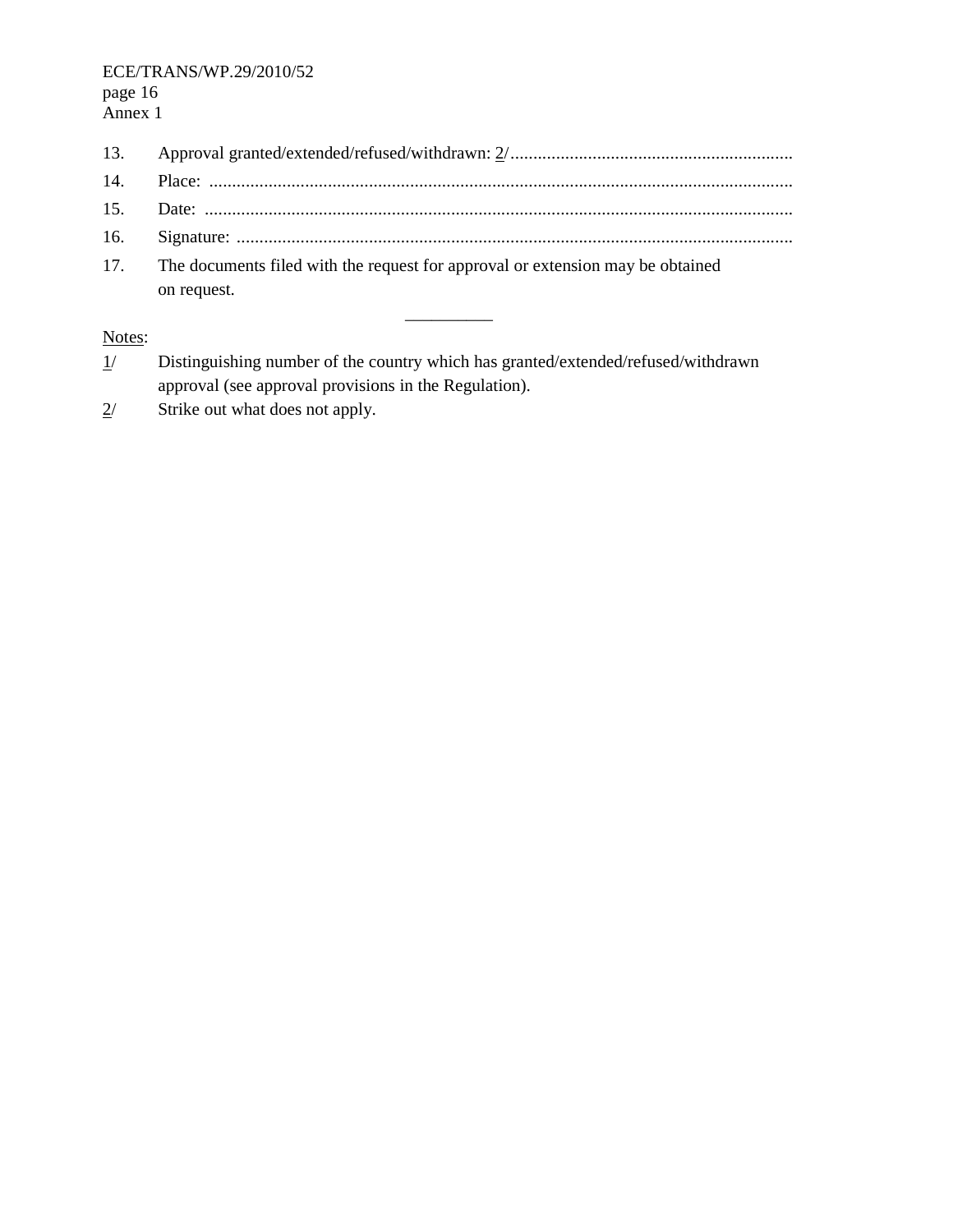ECE/TRANS/WP.29/2010/52 page 17 Annex 2

Annex 2

#### ARRANGEMENTS OF APPROVAL MARKS

Model A (see paragraph 4.4. of this Regulation)



 $a = 8$  mm min.

The above approval mark affixed to a vehicle shows that the road vehicle type concerned has been approved in the Netherlands (E4), pursuant to Regulation No. 100, and under the approval number 012492. The first two digits of the approval number indicate that the approval was granted in accordance with the requirements of Regulation No. 100 as amended by 01 series of amendments.

Model B (see paragraph 4.5. of this Regulation)



 $a = 8$  mm min.

The above approval mark affixed to a vehicle shows that the road vehicle concerned has been approved in the Netherlands (E4) pursuant to Regulations Nos. 100 and  $42 \frac{\ast}{2}$ . The approval number indicates that, at the dates when the respective approvals were granted, Regulation No. 100 was amended by the 01 series of amendments and Regulation No. 42 was still in its original form.

\_\_\_\_\_\_\_\_\_\_

 $*$ / The latter number is given only as an example.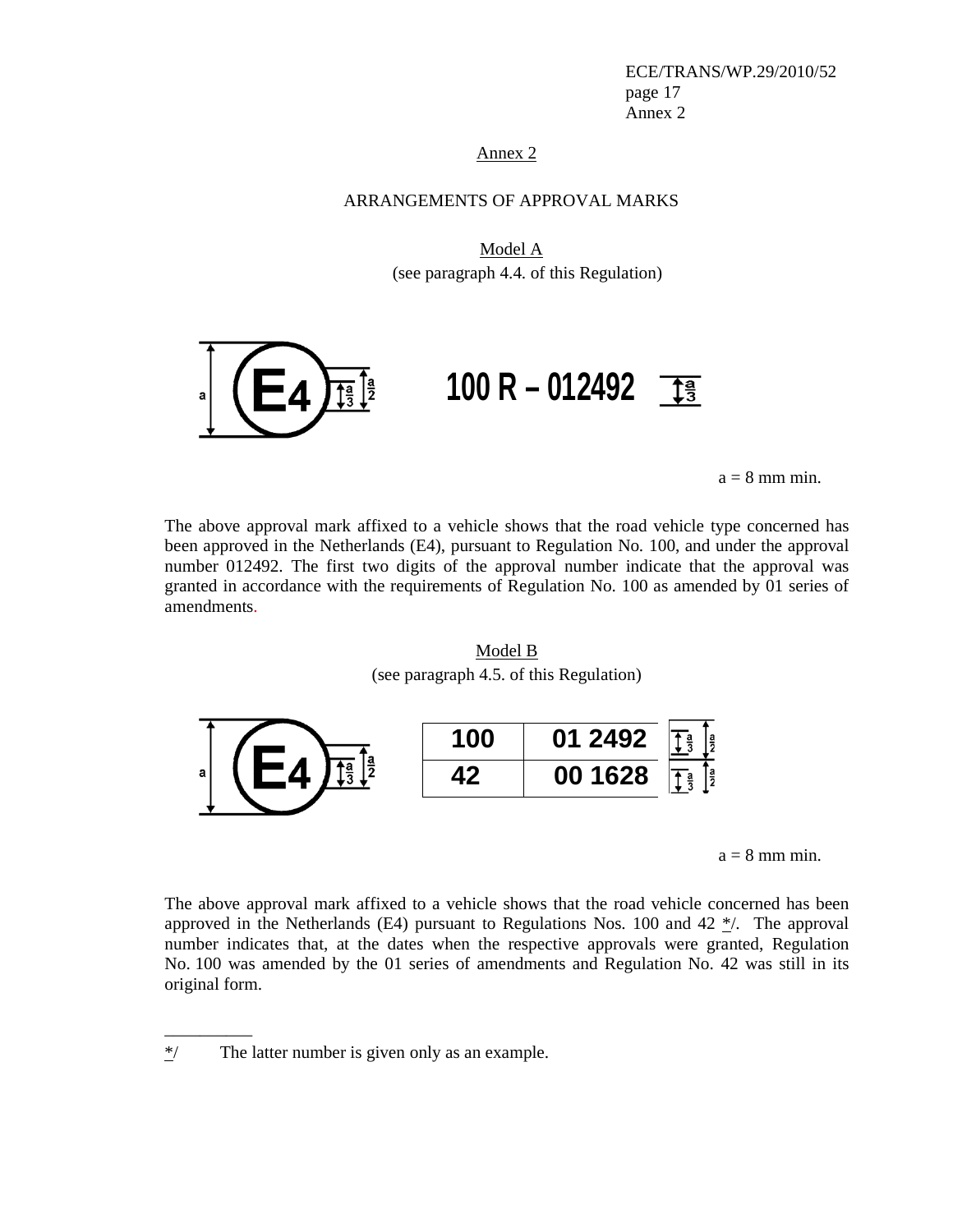#### Annex 3

#### PROTECTION AGAINST DIRECT CONTACTS OF PARTS UNDER VOLTAGE

1. Access probes

Access probes to verify the protection of persons against access to live parts are given in table 1.

2. Test conditions

The access probe is pushed against any openings of the enclosure with the force specified in table 1. If it partly or fully penetrates, it is placed in every possible position, but in no case shall the stop face fully penetrate through the opening.

Internal barriers are considered part of the enclosure

A low-voltage supply (of not less than 40 V and not more than 50 V) in series with a suitable lamp should be connected, if necessary, between the probe and live parts inside the barrier or enclosure.

The signal-circuit method should also be applied to the moving live parts of high voltage equipment.

Internal moving parts may be operated slowly, where this is possible.

3. Acceptance conditions

The access probe shall not touch live parts.

If this requirement is verified by a signal circuit between the probe and live parts, the lamp shall not light.

In the case of the test for IPXXB, the jointed test finger may penetrate to its 80 mm length, but the stop face (diameter 50 mm x 20 mm) shall not pass through the opening. Starting from the straight position, both joints of the test finger shall be successively bent through an angle of up to 90 degree with respect to the axis of the adjoining section of the finger and shall be placed in every possible position.

In case of the tests for IPXXD, the access probe may penetrate to its full length, but the stop face shall not fully penetrate through the opening.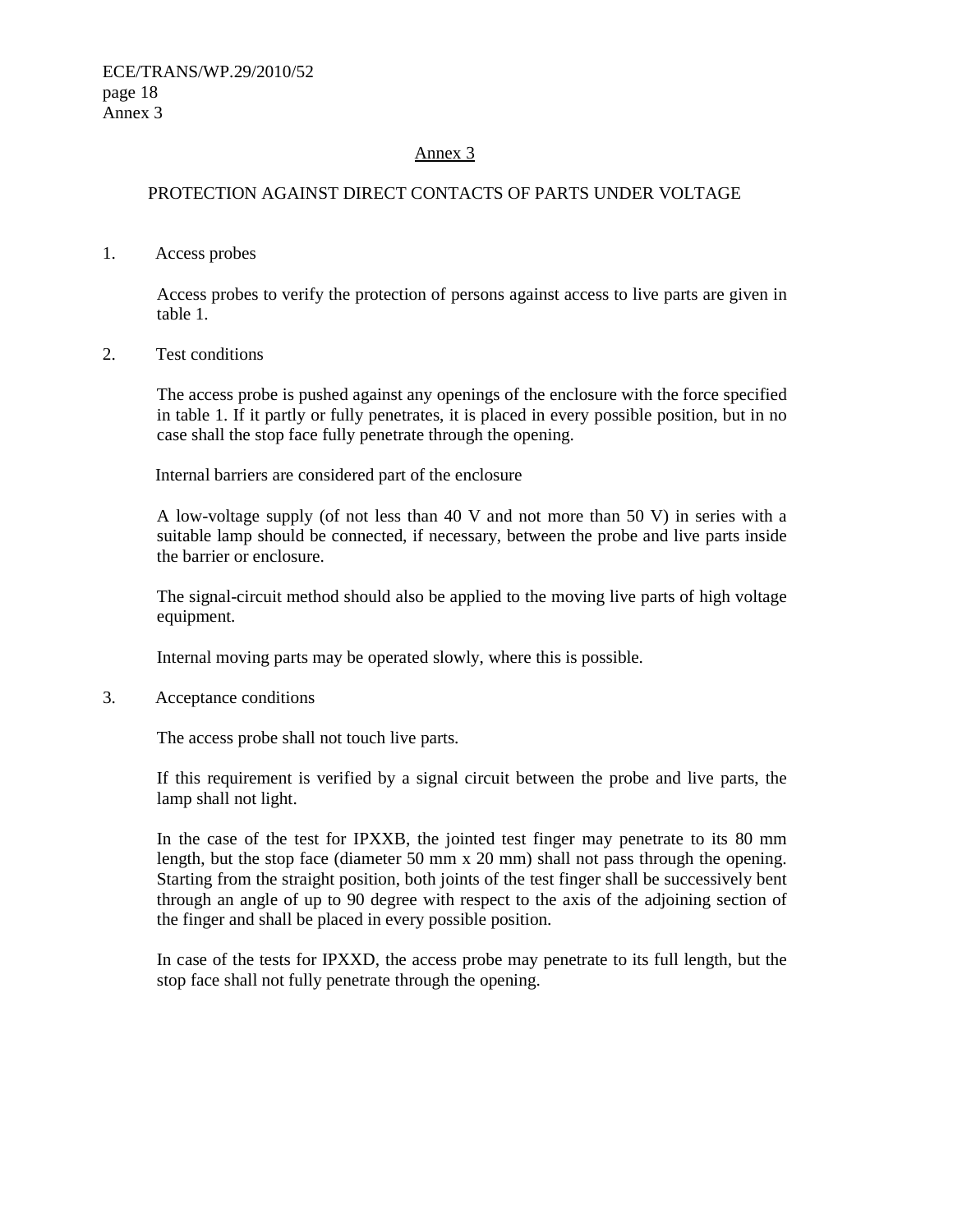

Table 1 - Access probes for the tests for protection of persons against access to hazardous parts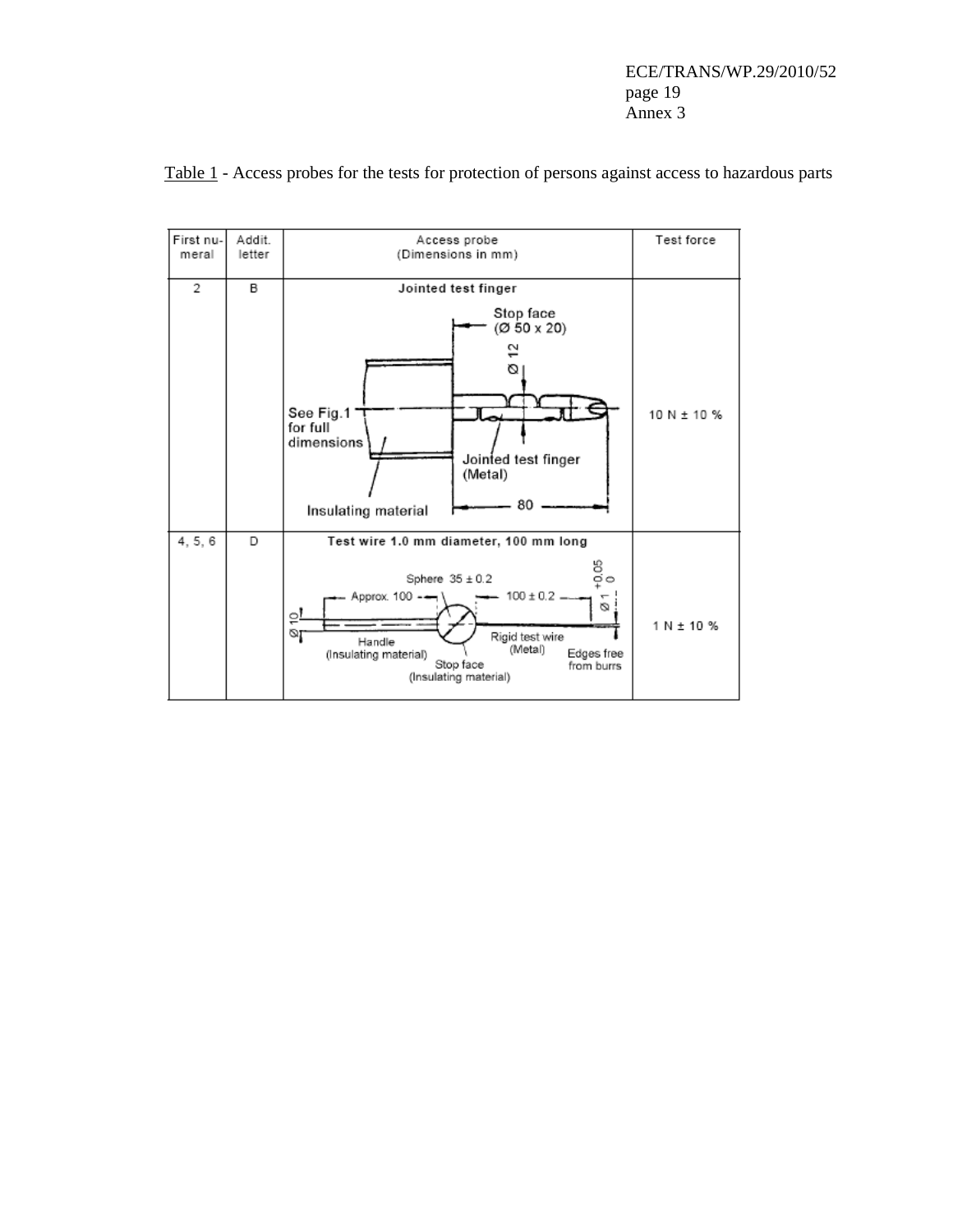ECE/TRANS/WP.29/2010/52 page 20 Annex 3

## Figure 1 - Jointed test finger



Material: metal, except where otherwise specified Linear dimensions in millimeters Tolerances on dimensions without specific tolerance:

(a) on angles:  $0/-10^{\circ}$ 

(b) on linear dimensions: up to 25 mm: 0/-0.05 mm over 25 mm: **±**0.2 mm

Both joints shall permit movement in the same plane and the same direction through an angle of 90 $\degree$  with a 0 to +10 $\degree$  tolerance.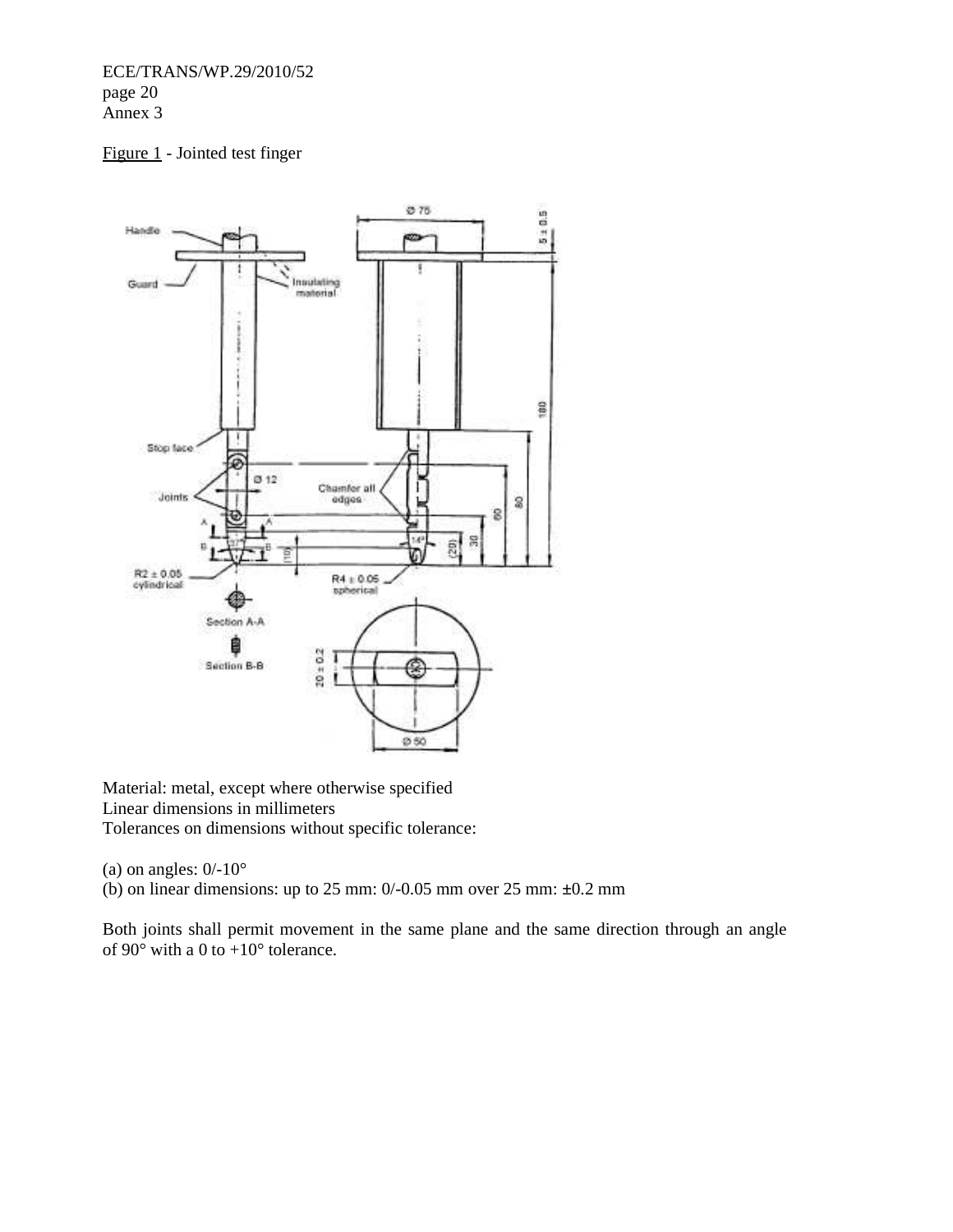#### Annex 4

#### ISOLATION RESISTANCE MEASUREMENT METHOD

1. General

The isolation resistance for each high voltage bus of the vehicle shall be measured or shall be determined by calculation using measurement values from each part or component unit of a high voltage bus (hereinafter referred to as the "divided measurement").

2. Measurement method

The isolation resistance measurement shall be conducted by selecting an appropriate measurement method from among those listed in Paragraphs 2.1. through 2.2., depending on the electrical charge of the live parts or the isolation resistance, etc.

The range of the electrical circuit to be measured shall be clarified in advance, using electrical circuit diagrams, etc.

Moreover, modification necessary for measuring the isolation resistance may be carried out, such as removal of the cover in order to reach the live parts, drawing of measurement lines, change in software, etc.

In cases where the measured values are not stable due to the operation of the onboard isolation resistance monitoring system, etc., necessary modification for conducting the measurement may be carried out, such as stopping of the operation of the device concerned or removing it. Furthermore, when the device is removed, it shall be proven, using drawings, etc., that it will not change the isolation resistance between the live parts and the electrical chassis.

Utmost care shall be exercised as to short circuit, electric shock, etc., for this confirmation might require direct operations of the high-voltage circuit.

- 2.1. Measurement method using DC voltage from off-vehicle sources
- 2.1.1. Measurement instrument

An isolation resistance test instrument capable of applying a DC voltage higher than the working voltage of the high voltage bus shall be used.

#### 2.1.2. Measurement method

An insulator resistance test instrument shall be connected between the live parts and the electrical chassis. Then, the isolation resistance shall be measured by applying a DC voltage at least half of the working voltage of the high voltage bus.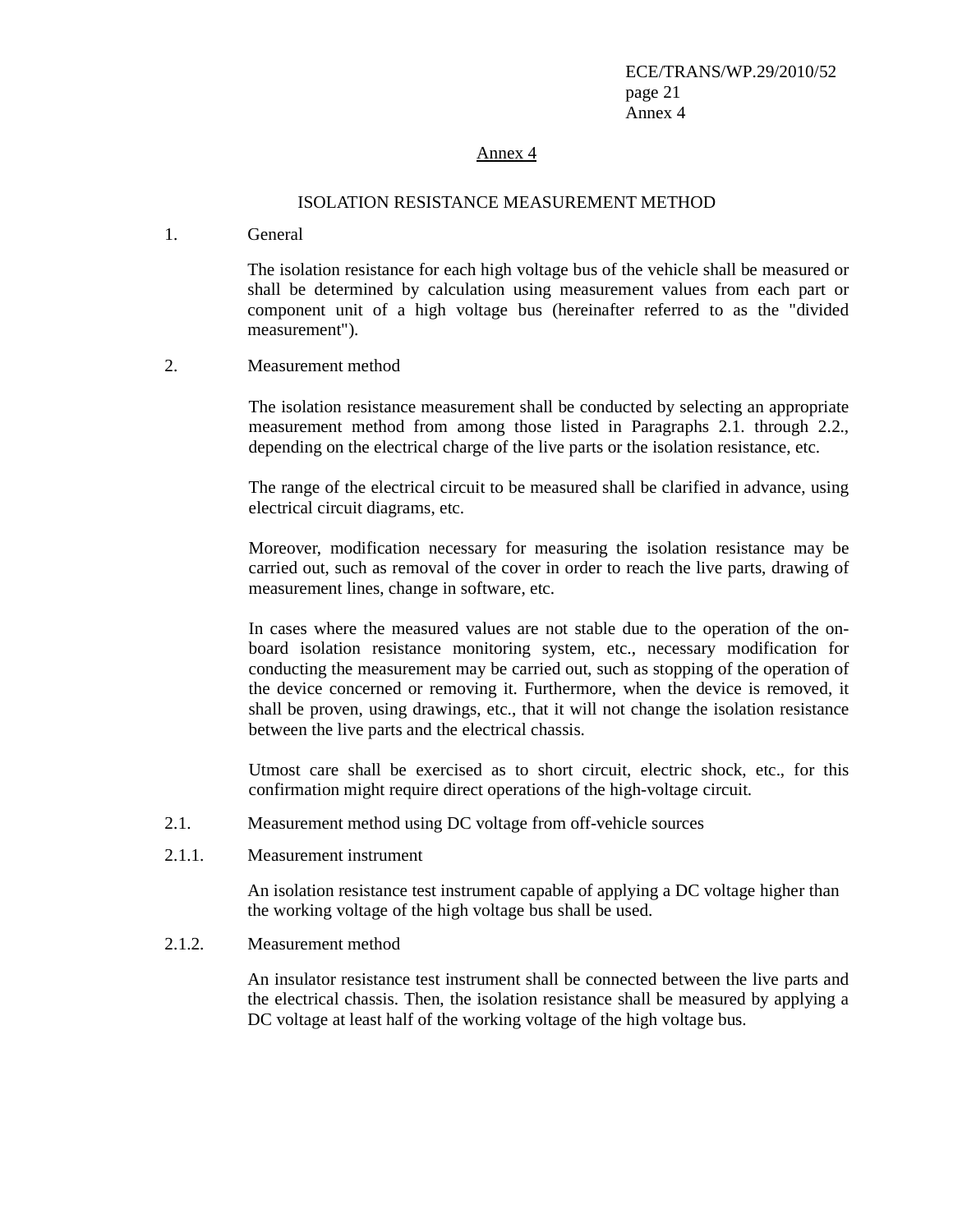If the system has several voltage ranges (e.g. because of boost converter) in galvanically connected circuit and some of the components cannot withstand the working voltage of the entire circuit, the isolation resistance between those components and the electrical chassis can be measured separately by applying at least half of their own working voltage with those component disconnected.

- 2.2. Measurement method using the vehicle's own RESS as DC voltage source
- 2.2.1. Test vehicle conditions

The high voltage-bus shall be energized by the vehicle's own RESS and/or energy conversion system and the voltage level of the RESS and/or energy conversion system throughout the test shall be at least the nominal operating voltage as specified by the vehicle manufacturer.

2.2.2. Measurement instrument

The voltmeter used in this test shall measure DC values and shall have an internal resistance of at least 10 MΩ.

- 2.2.3. Measurement method
- 2.2.3.1. First step

The voltage is measured as shown in Figure 1 and the high voltage Bus voltage (Vb) is recorded. Vb shall be equal to or greater than the nominal operating voltage of the RESS and/or energy conversion system as specified by the vehicle manufacturer.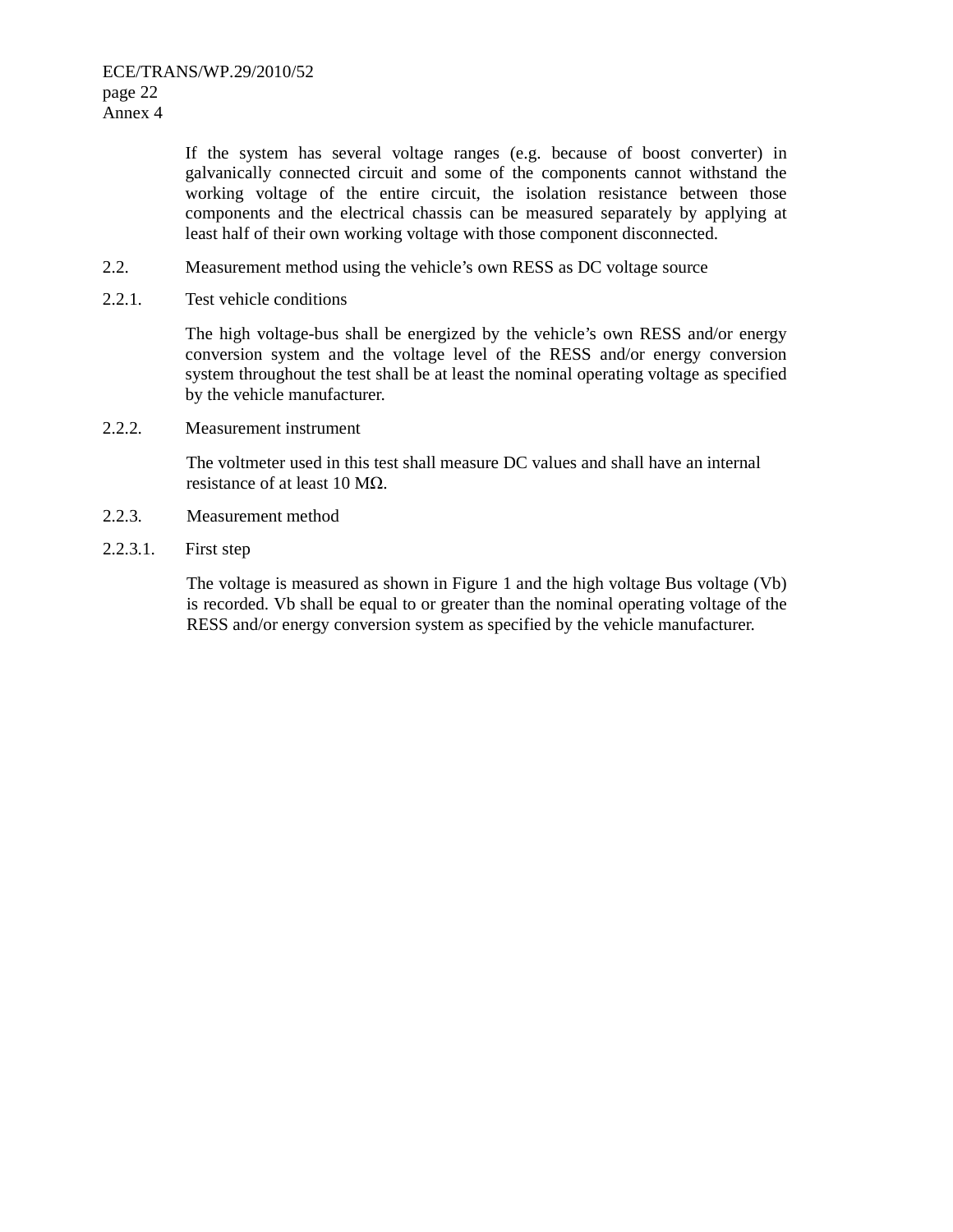#### Figure 1 **-** Measurement of Vb, V1, V2



#### 2.2.3.2. Second step

Measure and record the voltage (V1) between the negative side of the high voltage bus and the electrical chassis (see Figure 1).

2.2.3.3. Third step

Measure and record the voltage (V2) between the positive side of the high voltage bus and the electrical chassis (see Figure 1).

#### 2.2.3.4. Fourth step

If V1 is greater than or equal to V2, insert a standard known resistance (Ro) between the negative side of the high voltage bus and the electrical chassis. With Ro installed, measure the voltage (V1') between the negative side of the high voltage bus and the electrical chassis (see Figure 2).

Calculate the electrical isolation (Ri) according to the following formula:

 $Ri = Ro*(Vb/V1' - Vb/V1)$  or  $Ri = Ro*Vb*(1/V1' - 1/V1)$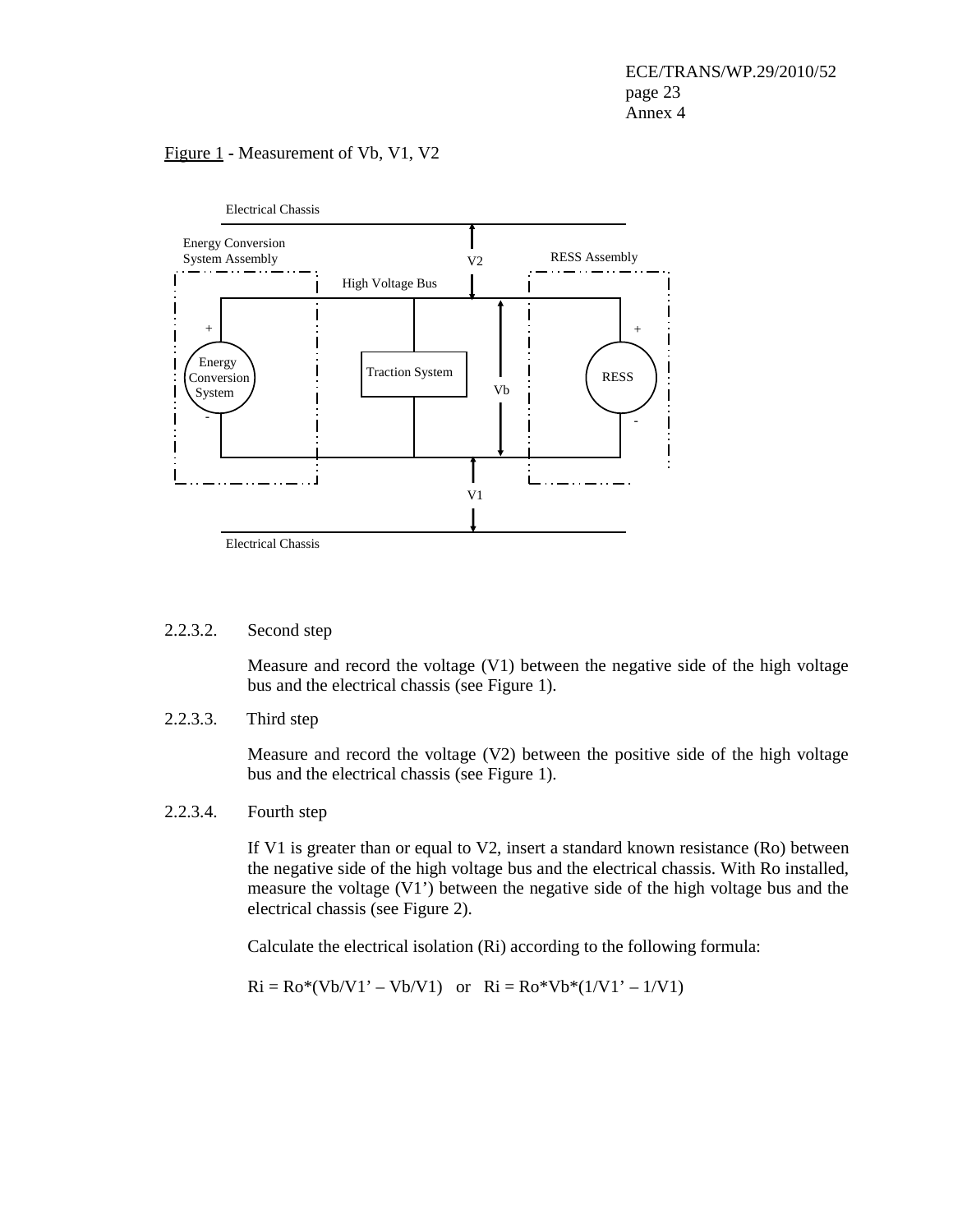#### Figure 2 - Measurement of V1'



If V2 is greater than V1, insert a standard known resistance (Ro) between the positive side of the high voltage bus and the electrical chassis. With Ro installed, measure the voltage (V2') between the positive side of the high voltage bus and the electrical chassis. (See Figure 3). Calculate the electrical isolation (Ri) according to the formula shown. Divide this electrical isolation value (in  $\Omega$ ) by the nominal operating voltage of the high voltage bus (in volts).

Calculate the electrical isolation (Ri) according to the following formula:

 $Ri = Ro*(Vb/V2' - Vb/V2)$  or  $Ri = Ro*Vb*(1/V2' - 1/V2)$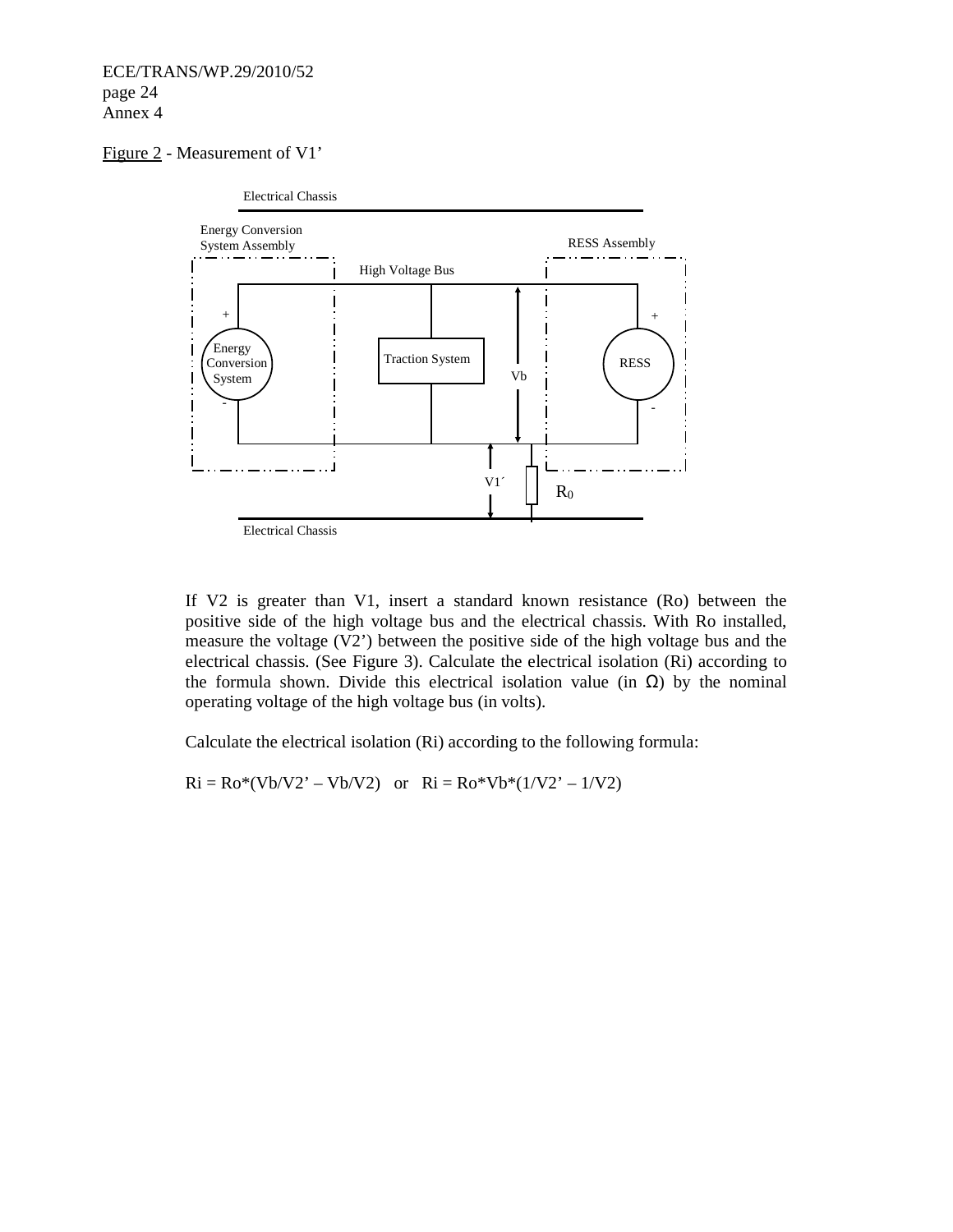#### Figure 3 - Measurement of V2'



Electrical Chassis

#### 2.2.3.5. Fifth step

The electrical isolation value Ri (in  $\Omega$ ) divided by the working voltage of the high voltage bus (in volts) results in the isolation resistance (in  $Ω/V$ ).

NOTE 1: The standard known resistance Ro (in  $\Omega$ ) should be the value of the minimum required isolation resistance (in  $\Omega$ /V) multiplied by the working voltage of the vehicle plus/minus 20 per cent (in volts). Ro is not required to be precisely this value since the equations are valid for any Ro; however, a Ro value in this range should provide good resolution for the voltage measurements.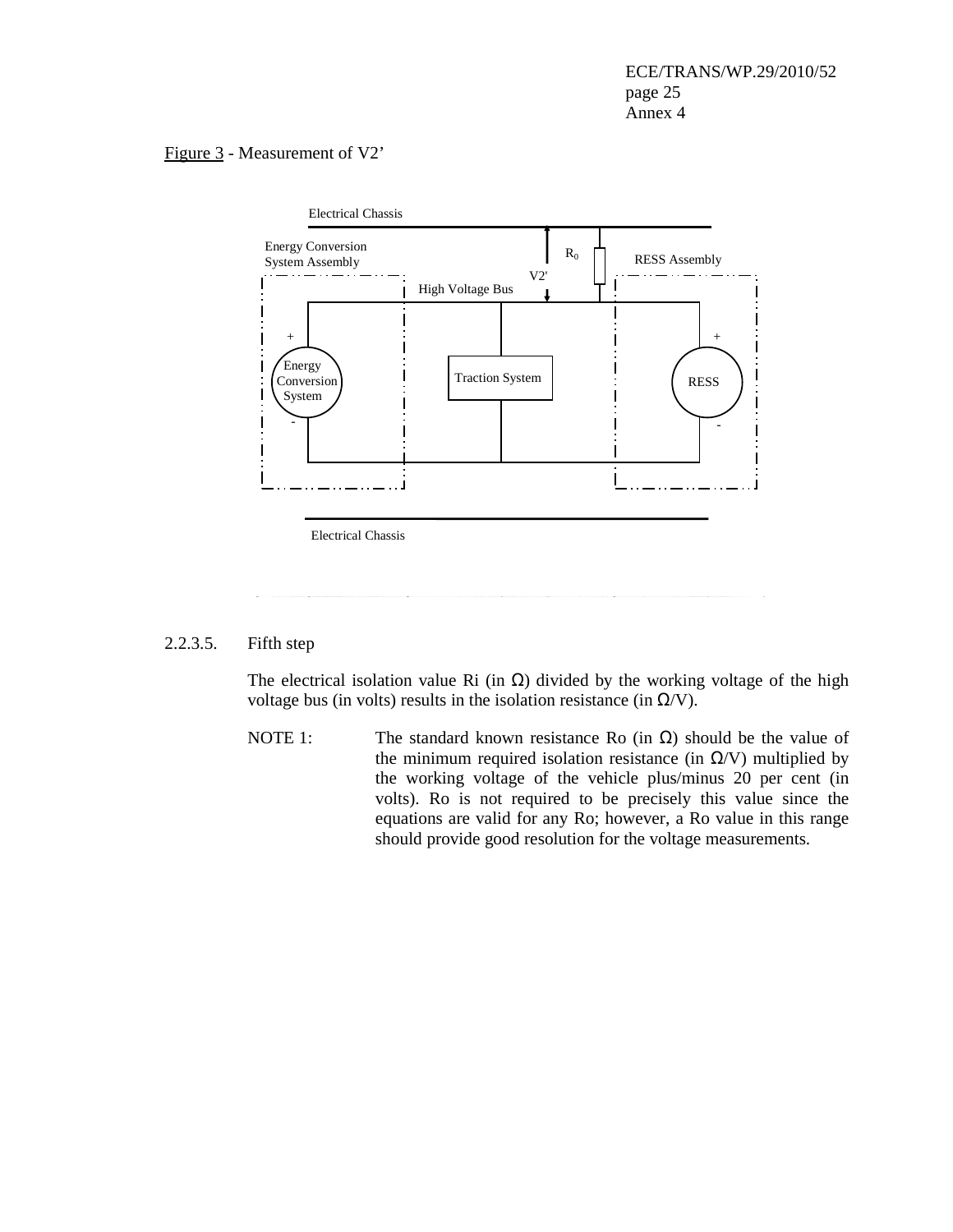ECE/TRANS/WP.29/2010/52 page 26 Annex 5

Annex 5

# CONFIRMATION METHOD FOR FUNCTIONS OF ON-BOARD ISOLATION RESISTANCE MONITORING SYSTEM

The function of the on-board isolation resistance monitoring system shall be confirmed by the following method:

Insert a resistor that does not cause the isolation resistance between the terminal being monitored and the electrical chassis to drop below the minimum required isolation resistance value. The warning shall be activated.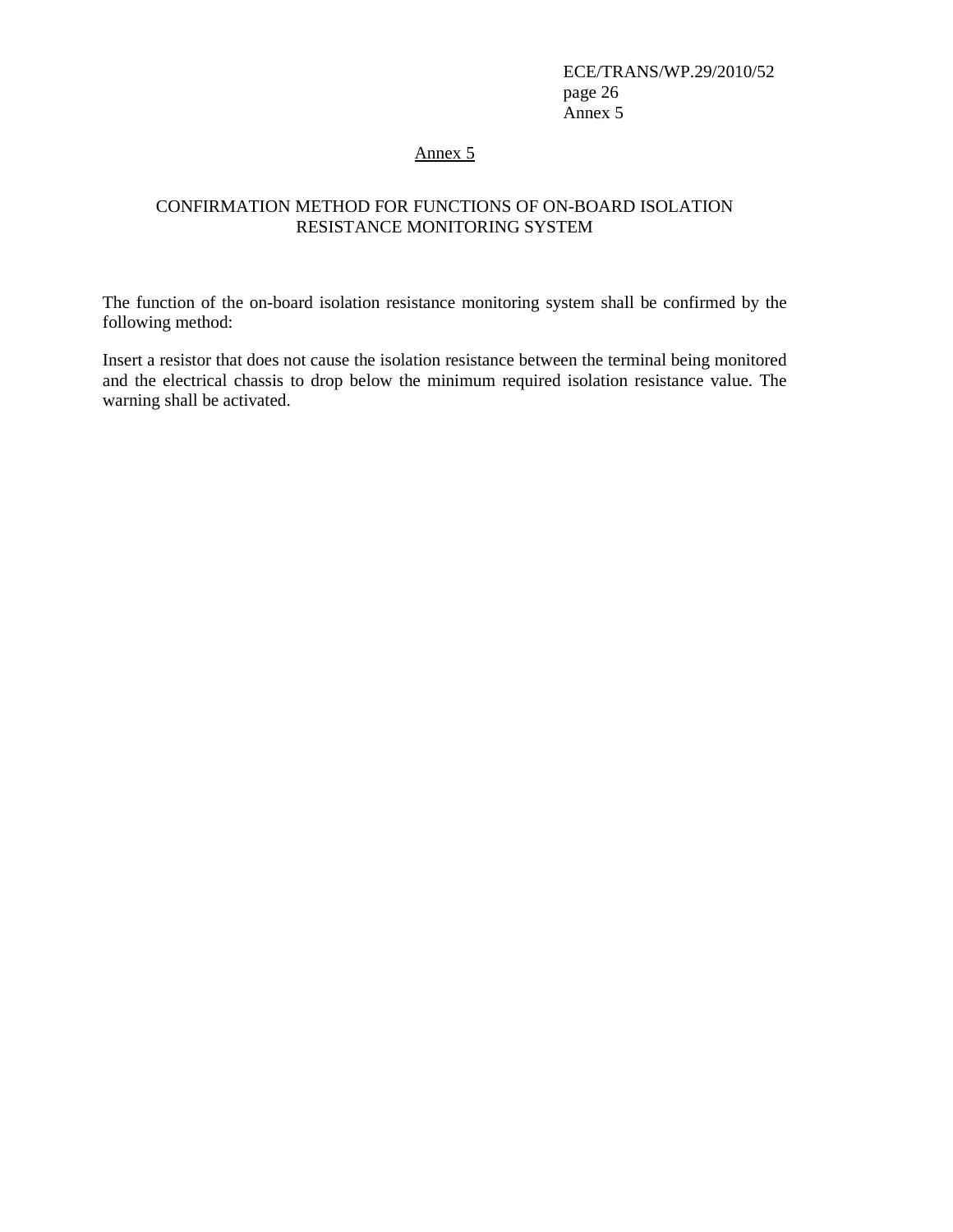# Annex 6

# ESSENTIAL CHARACTERISTICS OF ROAD VEHICLES OR SYSTEMS

| 1.   | General                                                           |
|------|-------------------------------------------------------------------|
| 1.1. |                                                                   |
| 1.2. |                                                                   |
| 1.3. |                                                                   |
| 1.4. |                                                                   |
| 1.5. |                                                                   |
| 1.6. | If applicable, name and address of manufacturer's representative: |
| 1.7. |                                                                   |
| 2.   | Electric motor (traction motor)                                   |
| 2.1. |                                                                   |
| 2.2. |                                                                   |
| 3.   | <b>Battery</b> (if RESS is battery)                               |
| 3.1. |                                                                   |
| 3.2. |                                                                   |
| 3.3. |                                                                   |
| 3.4. |                                                                   |
| 3.5. |                                                                   |
| 3.6. |                                                                   |
| 3.7. |                                                                   |
| 3.8. |                                                                   |
| 4.   | Fuel Cell (if any)                                                |
| 4.1. |                                                                   |
| 4.2. |                                                                   |
| 4.3. |                                                                   |
| 4.4. |                                                                   |
| 4.5. |                                                                   |
| 4.6. |                                                                   |
| 5.   | Fuse and/or circuit breaker                                       |
| 5.1. |                                                                   |
| 5.2. |                                                                   |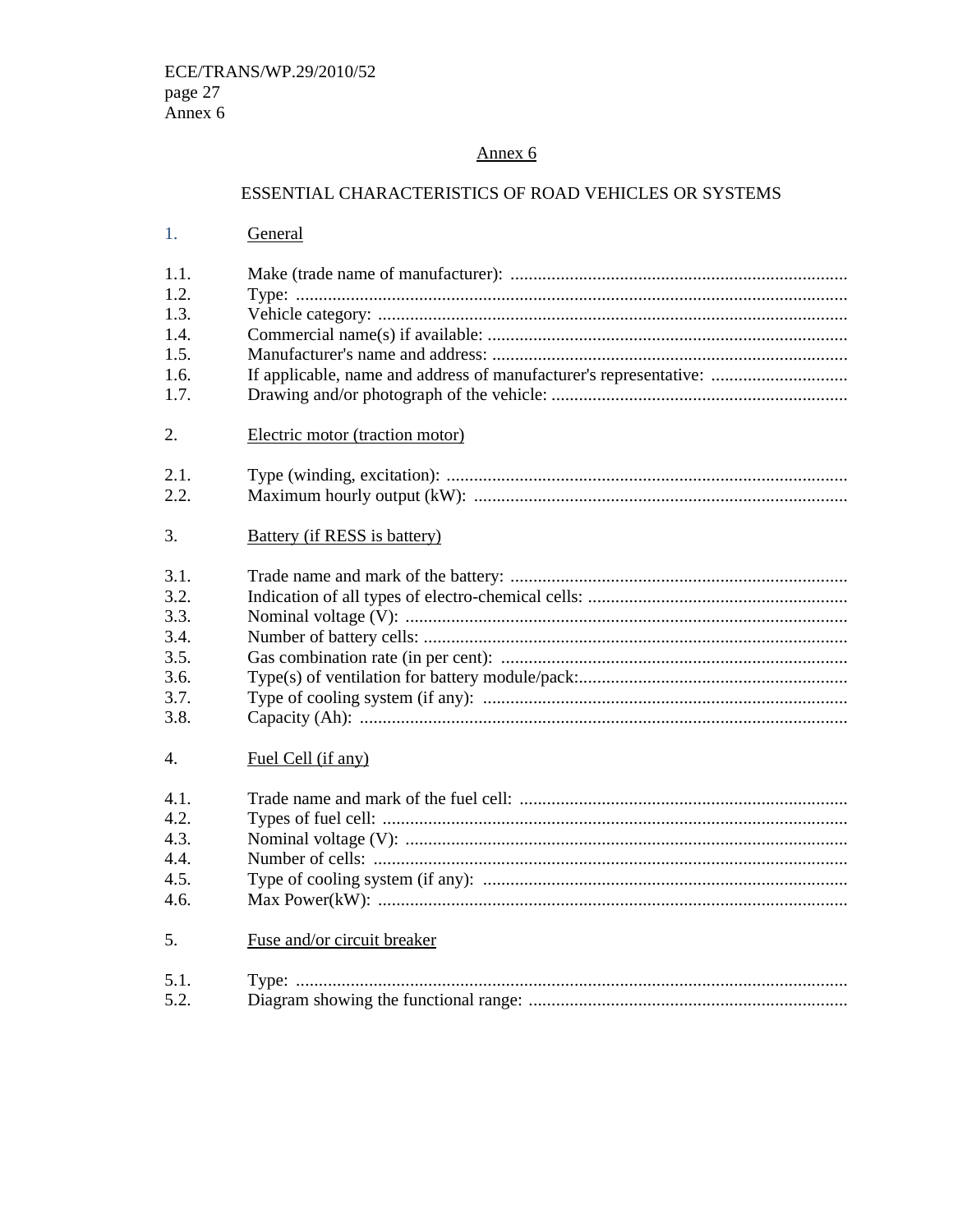ECE/TRANS/WP.29/2010/52 page 28 Annex 4

| 6.   | Power wiring harness                                                                                                                                      |
|------|-----------------------------------------------------------------------------------------------------------------------------------------------------------|
| 6.1. |                                                                                                                                                           |
| 7.   | Protection against Electric Shock                                                                                                                         |
| 7.1. |                                                                                                                                                           |
| 8.   | Additional data                                                                                                                                           |
| 8.1. | Brief description of the power circuit components installation or drawings/pictures<br>showing the location of the power circuit components installation: |
| 8.2  | Schematic diagram of all electrical functions included in power circuit:                                                                                  |
| 8.3. |                                                                                                                                                           |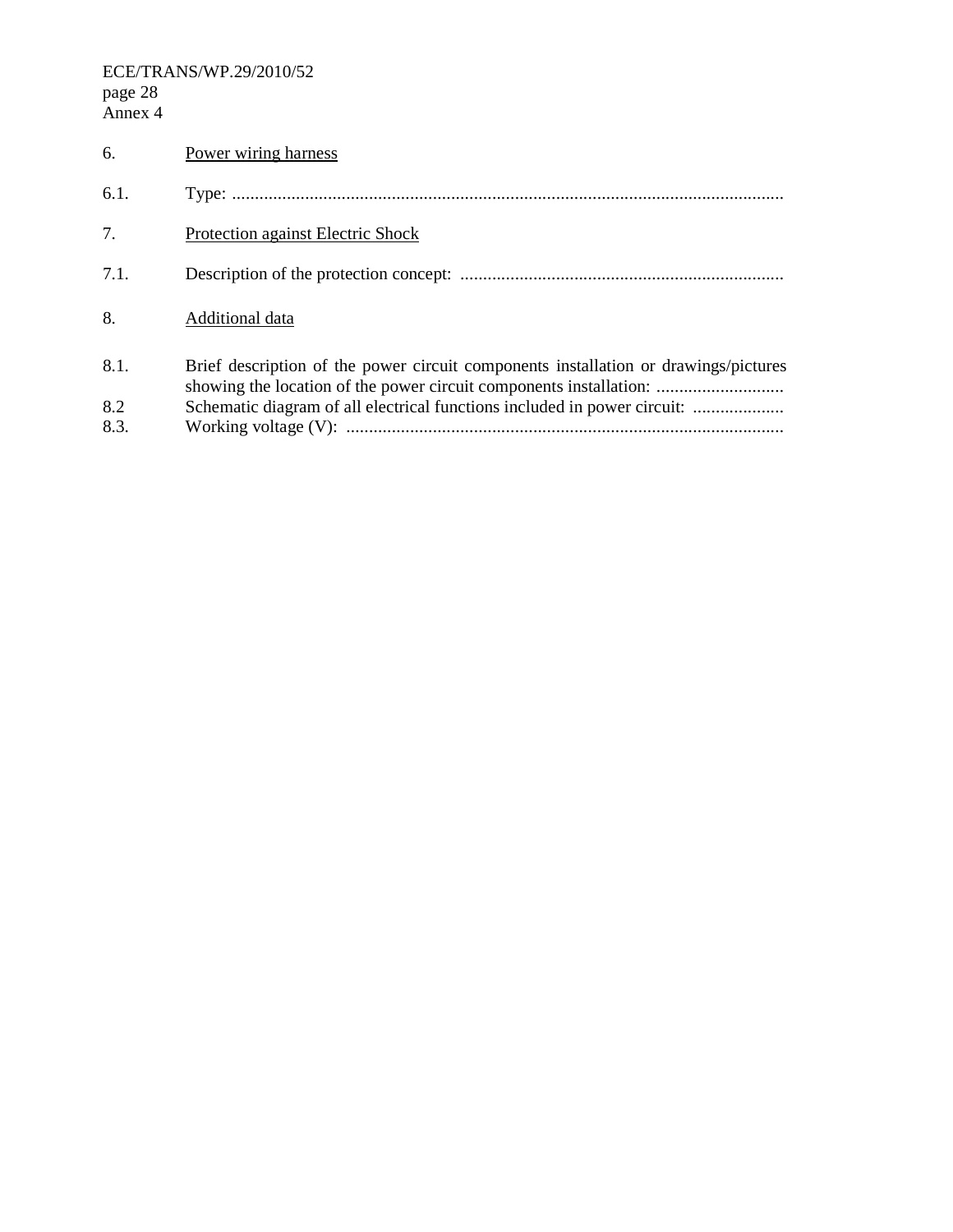#### Annex 7

#### DETERMINATION OF HYDROGEN EMISSIONS DURING THE CHARGE PROCEDURES OF THE TRACTION BATTERY

#### 1. INTRODUCTION

 This annex describes the procedure for the determination of hydrogen emissions during the charge procedures of the traction battery of all road vehicles, according to paragraph 5.4. of this Regulation.

#### 2. DESCRIPTION OF TEST

 The hydrogen emission test (Figure 7.1) is conducted in order to determine hydrogen emissions during the charge procedures of the traction battery with the on-board charger. The test consists in the following steps:

- (a) vehicle preparation,
- (b) discharge of the traction battery,
- (c) determination of hydrogen emissions during a normal charge,
- (d) determination of hydrogen emissions during a charge carried out with the on-board charger failure.
- 3. VEHICLE
- 3.1. The vehicle shall be in good mechanical condition and have been driven at 300 km during seven days before the test. The vehicle shall be equipped with the traction battery subject to the test of hydrogen emissions, over this period.
- 3.2. If the battery is used at a temperature above the ambient temperature, the operator shall follow the manufacturer's procedure in order to keep the traction battery temperature in normal functioning range.

The manufacturer's representative shall be able to certify that the temperature conditioning system of the traction battery is neither damaged nor presenting a capacity defect.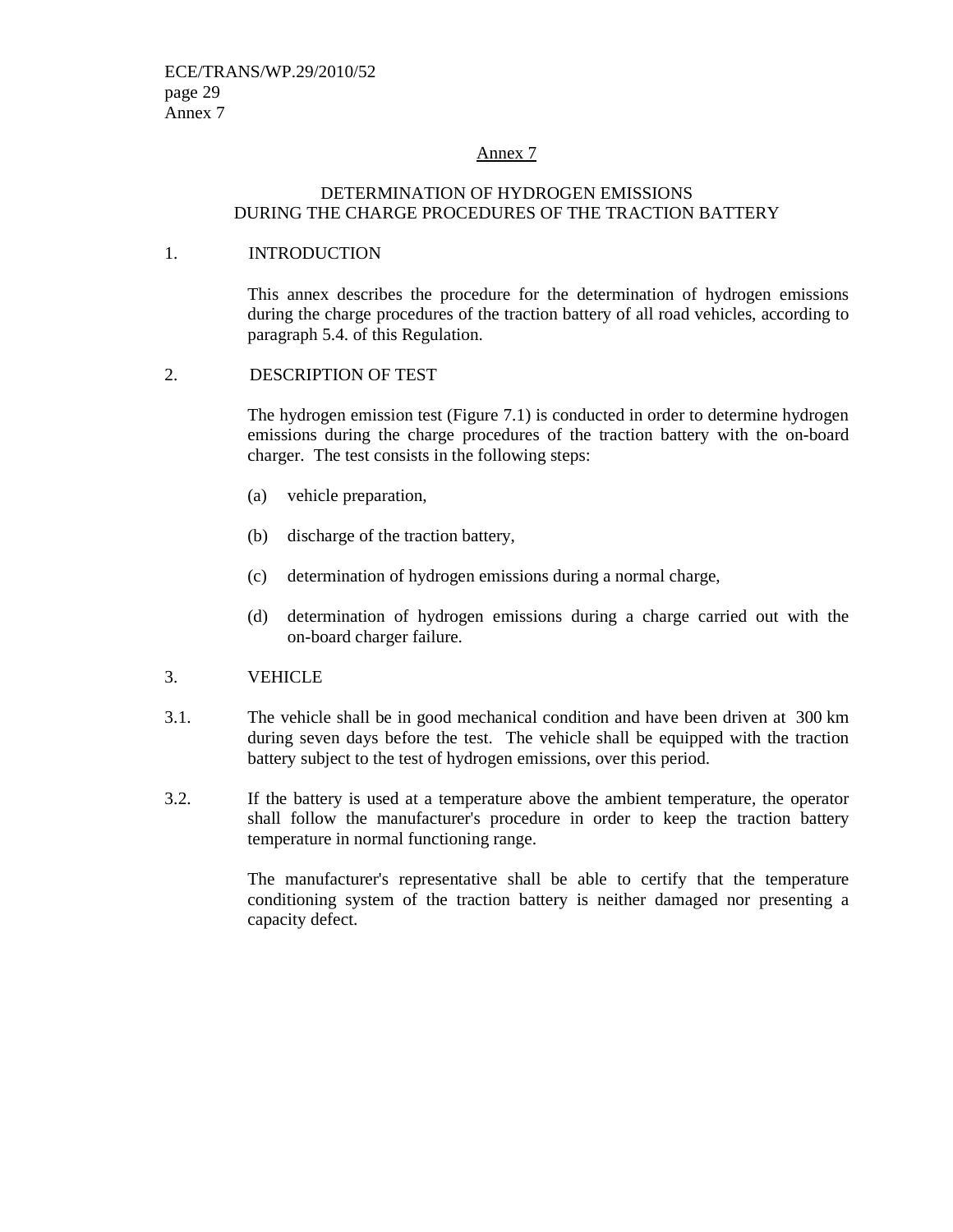

END

Figure 7.1 Determination of hydrogen emissions during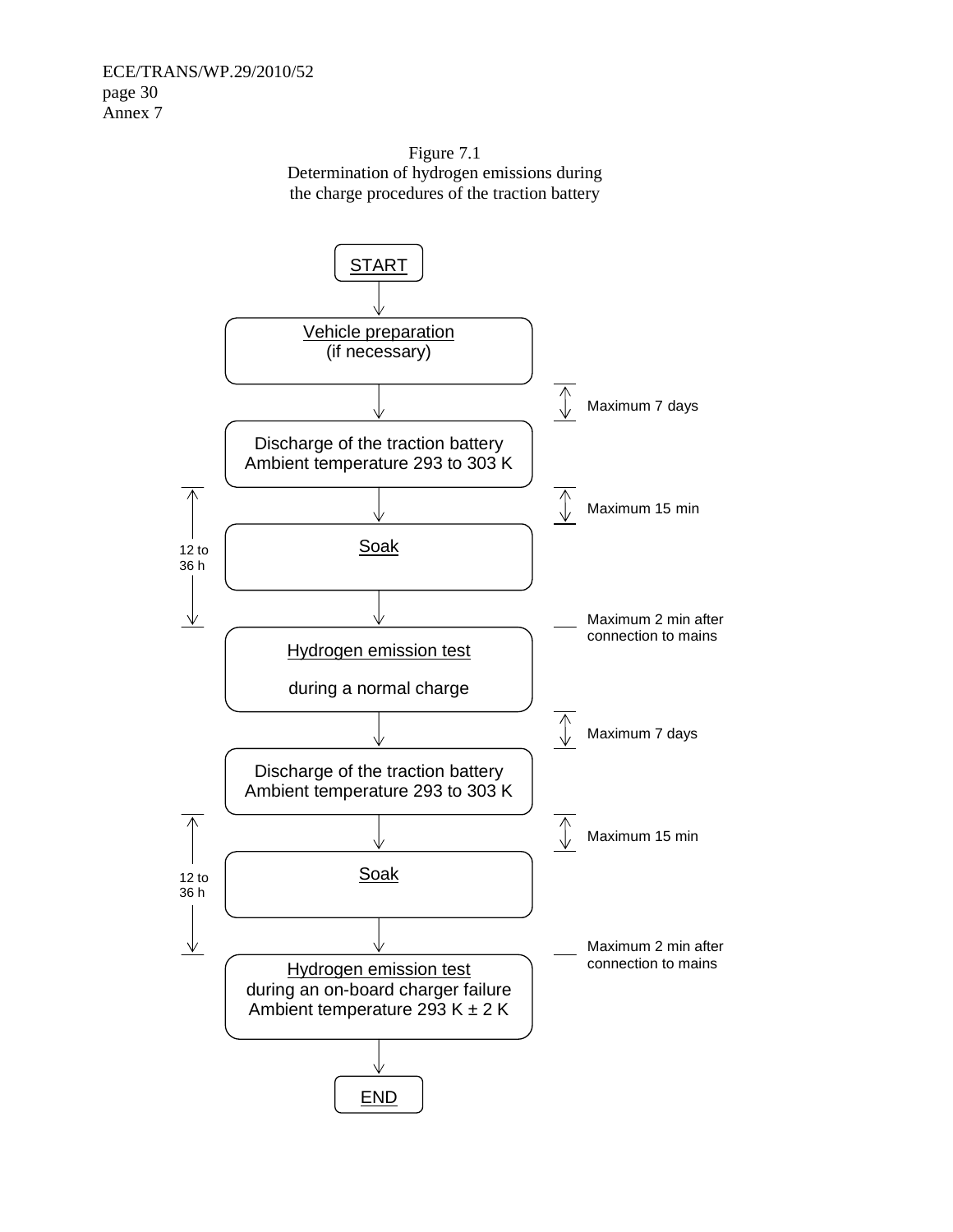#### 4. TEST EQUIPMENT FOR HYDROGEN EMISSION TEST

4.1. Chassis dynamometer

 The chassis dynamometer shall meet the requirements of the 05 series of amendments to Regulation No. 83.

#### 4.2. Hydrogen emission measurement enclosure

 The hydrogen emission measurement enclosure shall be a gas-tight measuring chamber able to contain the vehicle under test. The vehicle shall be accessible from all sides and the enclosure when sealed shall be gas-tight in accordance with appendix 1 to this annex. The inner surface of the enclosure shall be impermeable and non-reactive to hydrogen. The temperature conditioning system shall be capable of controlling the internal enclosure air temperature to follow the prescribed temperature throughout the test, with an average tolerance of  $\pm 2$  K over the duration of the test.

 To accommodate the volume changes due to enclosure hydrogen emissions, either a variable-volume or another test equipment may be used. The variable-volume enclosure expands and contracts in response to the hydrogen emissions in the enclosure. Two potential means of accommodating the internal volume changes are movable panels, or a bellows design, in which impermeable bags inside the enclosure expand and contract in response to internal pressure changes by exchanging air from outside the enclosure. Any design for volume accommodation shall maintain the integrity of the enclosure as specified in Appendix 1 to this annex.

 Any method of volume accommodation shall limit the differential between the enclosure internal pressure and the barometric pressure to a maximum value of  $\pm$  5 hPa.

 The enclosure shall be capable of latching to a fixed volume. A variable volume enclosure shall be capable of accommodating a change from its "nominal volume" (see Annex 7, Appendix 1, paragraph 2.1.1.), taking into account hydrogen emissions during testing.

- 4.3. Analytical systems
- 4.3.1. Hydrogen analyser
- 4.3.1.1. The atmosphere within the chamber is monitored using a hydrogen analyser (electrochemical detector type) or a chromatograph with thermal conductivity detection. Sample gas shall be drawn from the mid-point of one side-wall or roof of the chamber and any bypass flow shall be returned to the enclosure, preferably to a point immediately downstream of the mixing fan.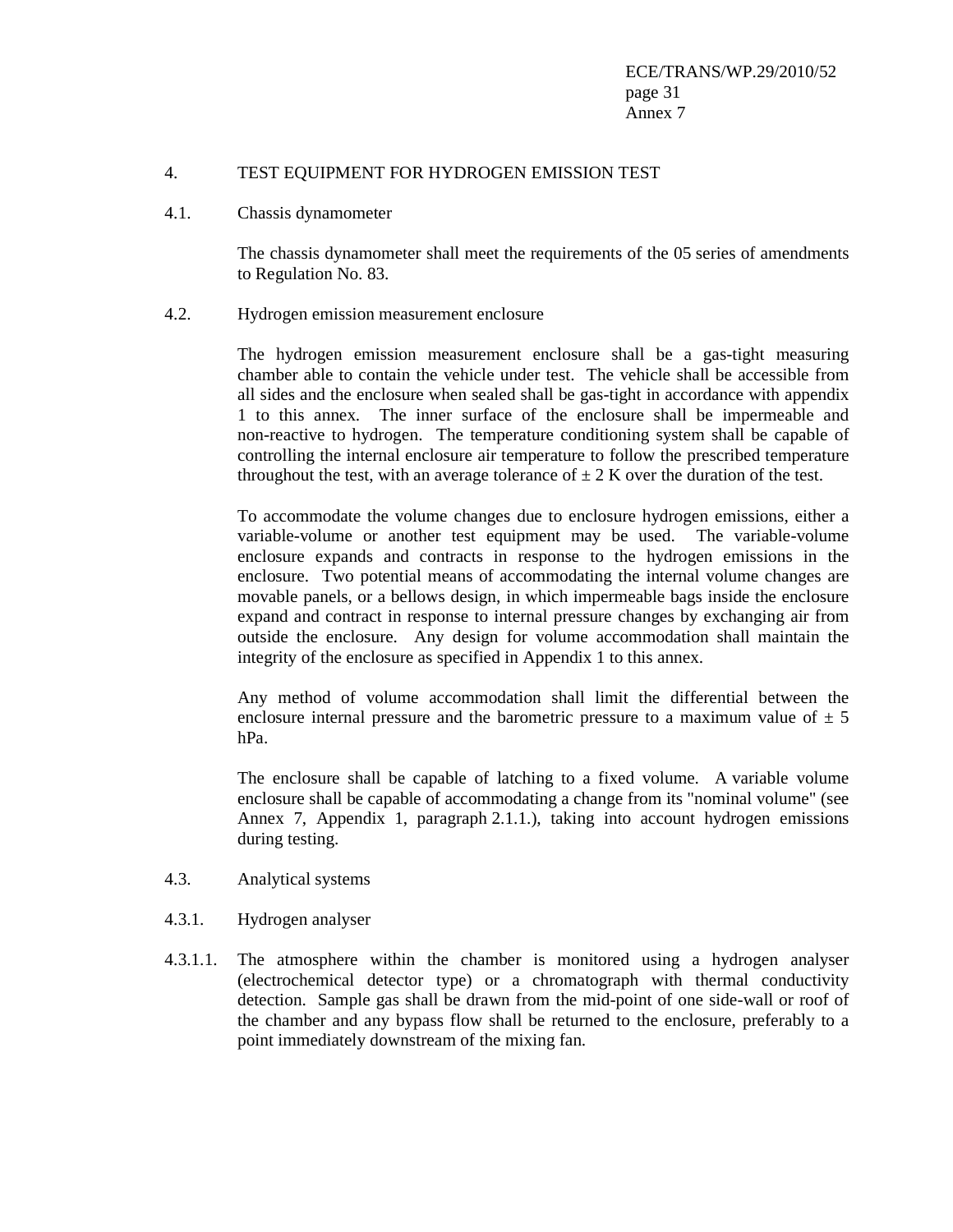- 4.3.1.2. The hydrogen analyser shall have a response time to 90 per cent of final reading of less than 10 seconds. Its stability shall be better than 2 per cent of full scale at zero and at 80 per cent  $\pm 20$  per cent of full scale, over a 15-minute period for all operational ranges.
- 4.3.1.3. The repeatability of the analyser expressed as one standard deviation shall be better than 1 per cent of full scale, at zero and at 80 per cent  $\pm$  20 per cent of full scale on all ranges used.
- 4.3.1.4. The operational ranges of the analyser shall be chosen to give best resolution over the measurement, calibration and leak checking procedures.
- 4.3.2. Hydrogen analyser data recording system

 The hydrogen analyser shall be fitted with a device to record electrical signal output, at a frequency of at least once per minute. The recording system shall have operating characteristics at least equivalent to the signal being recorded and shall provide a permanent record of results. The recording shall show a clear indication of the beginning and end of the normal charge test and charging failure operation.

- 4.4. Temperature recording
- 4.4.1. The temperature in the chamber is recorded at two points by temperature sensors, which are connected so as to show a mean value. The measuring points are extended approximately 0.1 m into the enclosure from the vertical centre line of each side-wall at a height of  $0.9 \pm 0.2$  m.
- 4.4.2. The temperatures of the battery modules are recorded by means of the sensors.
- 4.4.3. Temperatures shall, throughout the hydrogen emission measurements, be recorded at a frequency of at least once per minute.
- 4.4.4. The accuracy of the temperature recording system shall be within  $\pm$  1.0 K and the temperature shall be capable of being resolved to  $\pm$  0.1 K.
- 4.4.5. The recording or data processing system shall be capable of resolving time to  $\pm$  15 seconds.
- 4.5. Pressure recording
- 4.5.1. The difference ∆p between barometric pressure within the test area and the enclosure internal pressure shall, throughout the hydrogen emission measurements, be recorded at a frequency of at least once per minute.
- 4.5.2. The accuracy of the pressure recording system shall be within  $\pm 2$  hPa and the pressure shall be capable of being resolved to  $\pm$  0.2 hPa.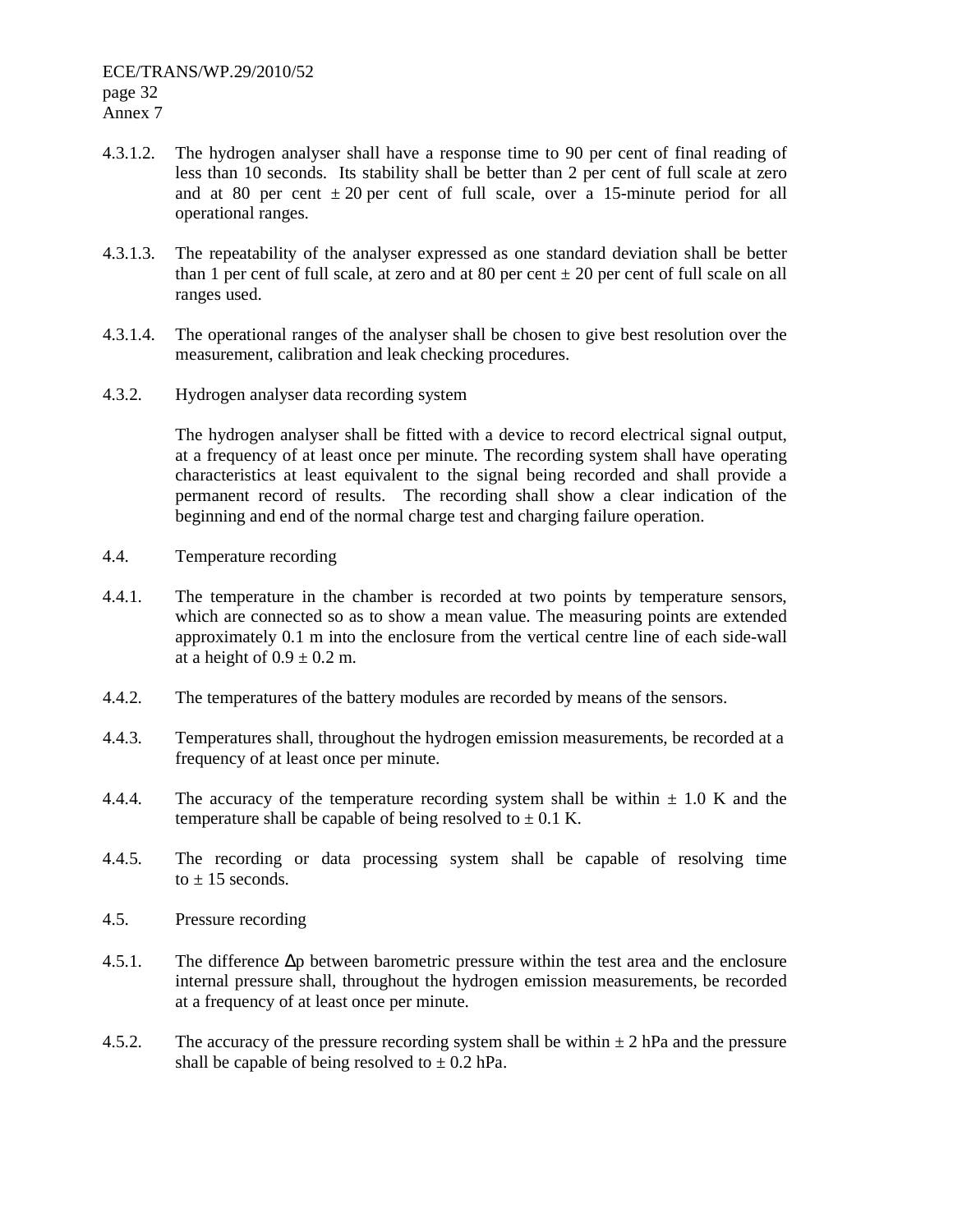- 4.5.3. The recording or data processing system shall be capable of resolving time to  $\pm$  15 seconds.
- 4.6. Voltage and current intensity recording
- 4.6.1. The on-board charger voltage and current intensity (battery) shall, throughout the hydrogen emission measurements, be recorded at a frequency of at least once per minute.
- 4.6.2. The accuracy of the voltage recording system shall be within  $\pm 1$  V and the voltage shall be capable of being resolved to  $\pm$  0.1 V.
- 4.6.3. The accuracy of the current intensity recording system shall be within  $\pm$  0.5 A and the current intensity shall be capable of being resolved to  $\pm$  0.05 A.
- 4.6.4. The recording or data processing system shall be capable of resolving time to  $\pm 15$ seconds.
- 4.7. Fans

 The chamber shall be equipped with one or more fans or blowers with a possible flow of 0.1 to 0.5  $\text{m}^3$ /second in order to thoroughly mix the atmosphere in the enclosure. It shall be possible to reach a homogeneous temperature and hydrogen concentration in the chamber during measurements. The vehicle in the enclosure shall not be subjected to a direct stream of air from the fans or blowers.

- 4.8. Gases
- 4.8.1. The following pure gases shall be available for calibration and operation:
	- (a) purified synthetic air (purity  $\langle 1 \rangle$  ppm C1 equivalent;  $\langle 1 \rangle$  ppm CO;  $\langle 400 \rangle$  ppm CO<sub>2</sub>; <0.1 ppm NO ); oxygen content between 18 and 21 per cent by volume,
	- (b) hydrogen  $(H_2)$ , 99.5 per cent minimum purity.
- 4.8.2. Calibration and span gases shall contain mixtures of hydrogen (H2) and purified synthetic air. The real concentrations of a calibration gas shall be within  $\pm 2$  per cent of the nominal values. The accuracy of the diluted gases obtained when using a gas divider shall be within  $\pm 2$  per cent of the nominal value. The concentrations specified in appendix 1 may also be obtained by a gas divider using synthetic air as the dilution gas.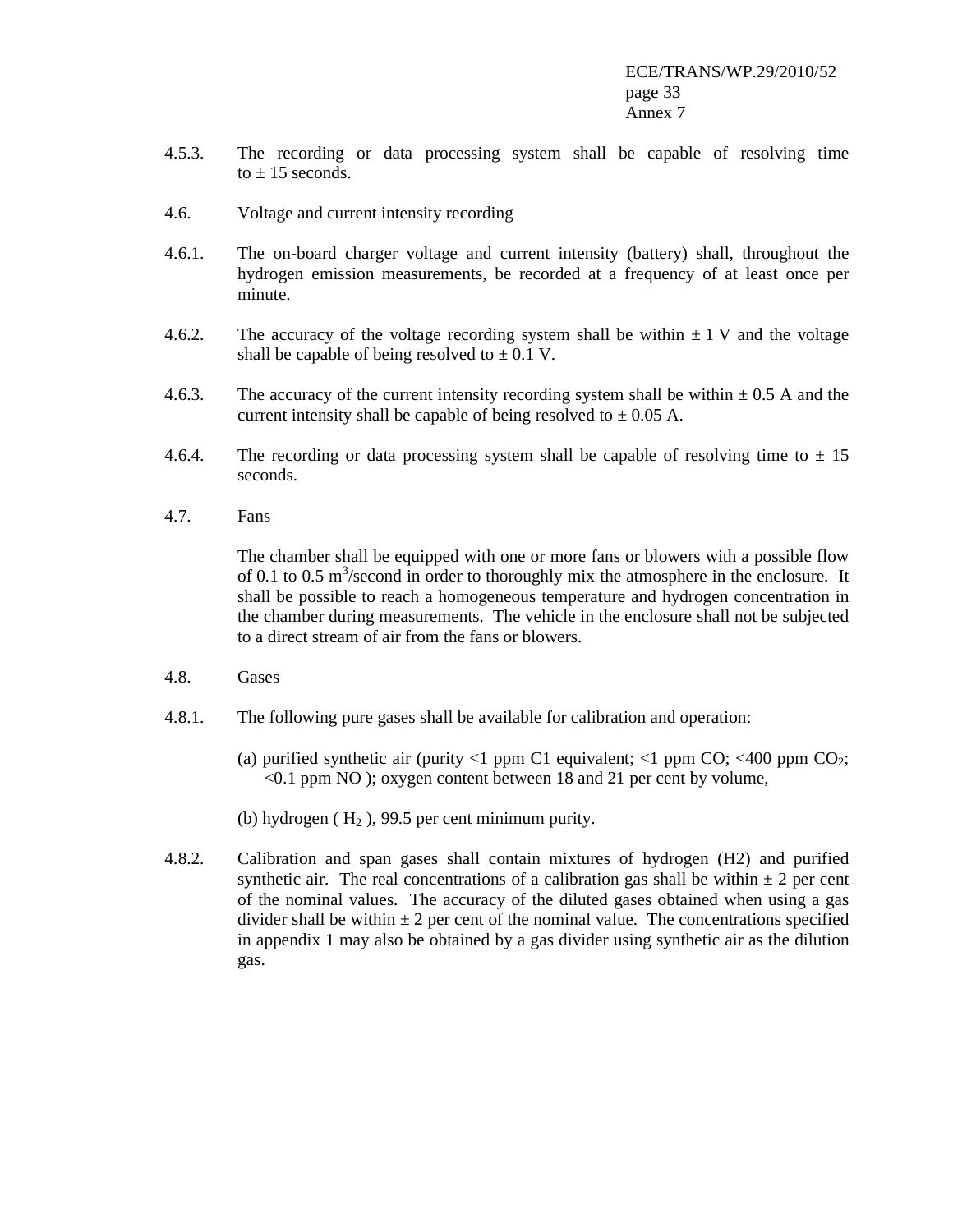ECE/TRANS/WP.29/2010/52 page 34 Annex 7

#### 5. TEST PROCEDURE

The test consists in the five following steps:

- (a) vehicle preparation,
- (b) discharge of the traction battery,
- (c) determination of hydrogen emissions during a normal charge,
- (d) discharge of the traction battery,
- (e) determination of hydrogen emissions during a charge carried out with the onboard charger failure.

 If the vehicle has to be moved between two steps, it shall be pushed to the following test area.

5.1. Vehicle preparation

 The ageing of traction battery shall be checked, proving that the vehicle has performed at least 300 km during seven days before the test. During this period, the vehicle shall be equipped with the traction battery submitted to the hydrogen emission test. If this cannot be demonstrated then the following procedure will be applied.

5.1.1. Discharges and initial charges of the battery

 The procedure starts with the discharge of the traction battery of the vehicle while driving on the test track or on a chassis dynamometer at a steady speed of 70 per cent  $\pm$  5 per cent of the maximum speed of the vehicle during 30 minutes.

Discharging is stopped:

- (a) when the vehicle is not able to run at 65 per cent of the maximum thirty minutes speed, or
- (b) when an indication to stop the vehicle is given to the driver by the standard onboard instrumentation, or
- (c) after having covered the distance of 100 km.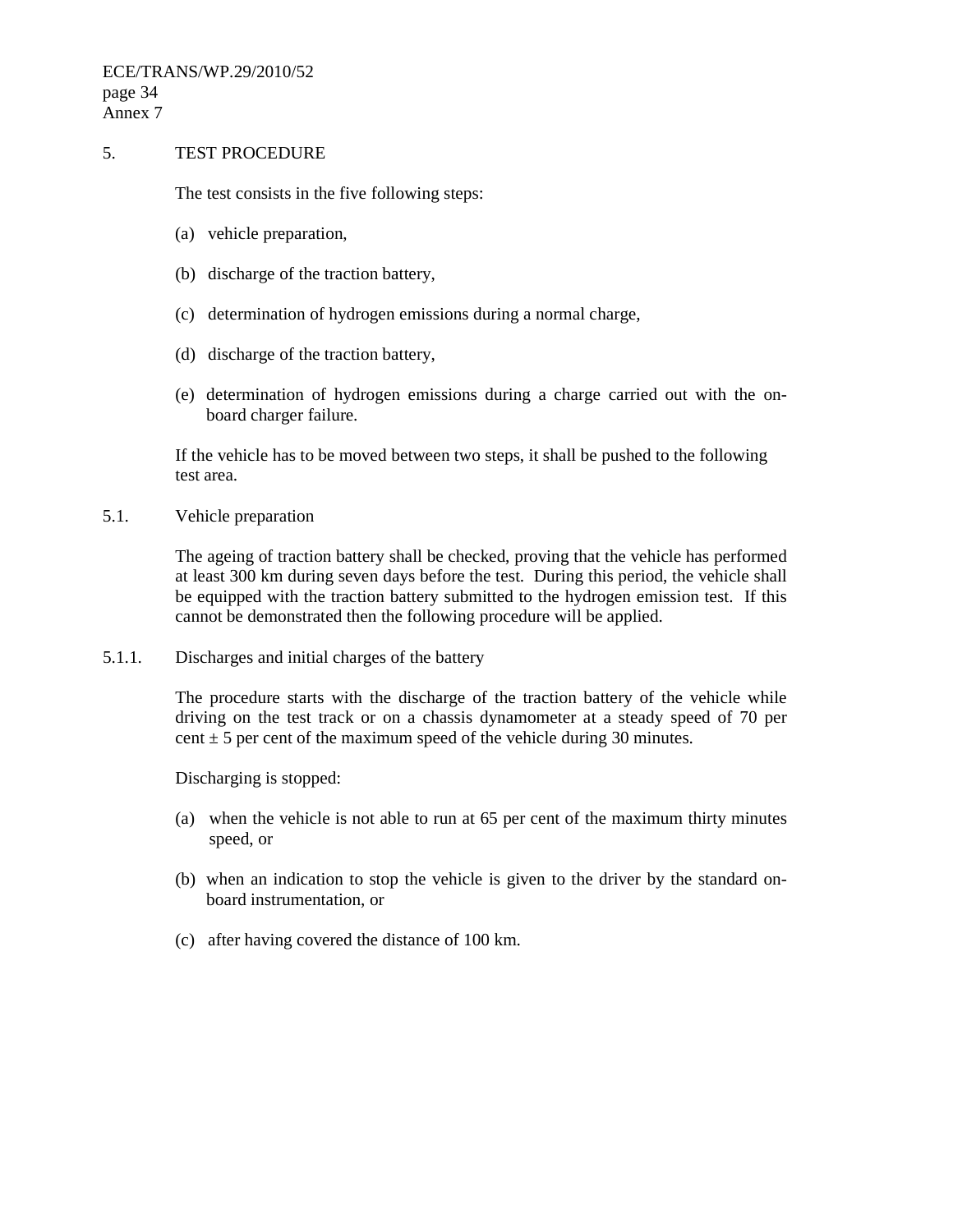5.1.2. Initial charge of the battery

The charge is carried out:

- (a) with the on-board charger,
- (b) in an ambient temperature between 293 K and 303 K.

The procedure excludes all types of external chargers.

The end of traction battery charge criteria corresponds to an automatic stop given by the on-board charger.

This procedure includes all types of special charges that could be automatically or manually initiated like, for instance, the equalisation charges or the servicing charges.

- 5.1.3. Procedure from paragraphs 5.1.1. to 5.1.2. shall be repeated two times.
- 5.2. Discharge of the battery

 The traction battery is discharged while driving on the test track or on a chassis dynamometer at a steady speed of 70 per cent  $\pm$  5 per cent from the maximum thirty minutes speed of the vehicle.

Stopping the discharge occurs:

- (a) when an indication to stop the vehicle is given to the driver by the standard onboard instrumentation, or
- (b) when the maximum speed of the vehicle is lower than 20 km/h.
- 5.3. Soak

Within fifteen minutes of completing the battery discharge operation specified in 5.2., the vehicle is parked in the soak area. The vehicle is parked for a minimum of 12 hours and a maximum of 36 hours, between the end of the traction battery discharge and the start of the hydrogen emission test during a normal charge. For this period, the vehicle shall be soaked at 293 K  $\pm$  2 K.

- 5.4. Hydrogen emission test during a normal charge
- 5.4.1. Before the completion of the soak period, the measuring chamber shall be purged for several minutes until a stable hydrogen background is obtained. The enclosure mixing fan(s) shall also be turned on at this time.
- 5.4.2. The hydrogen analyser shall be zeroed and spanned immediately prior to the test.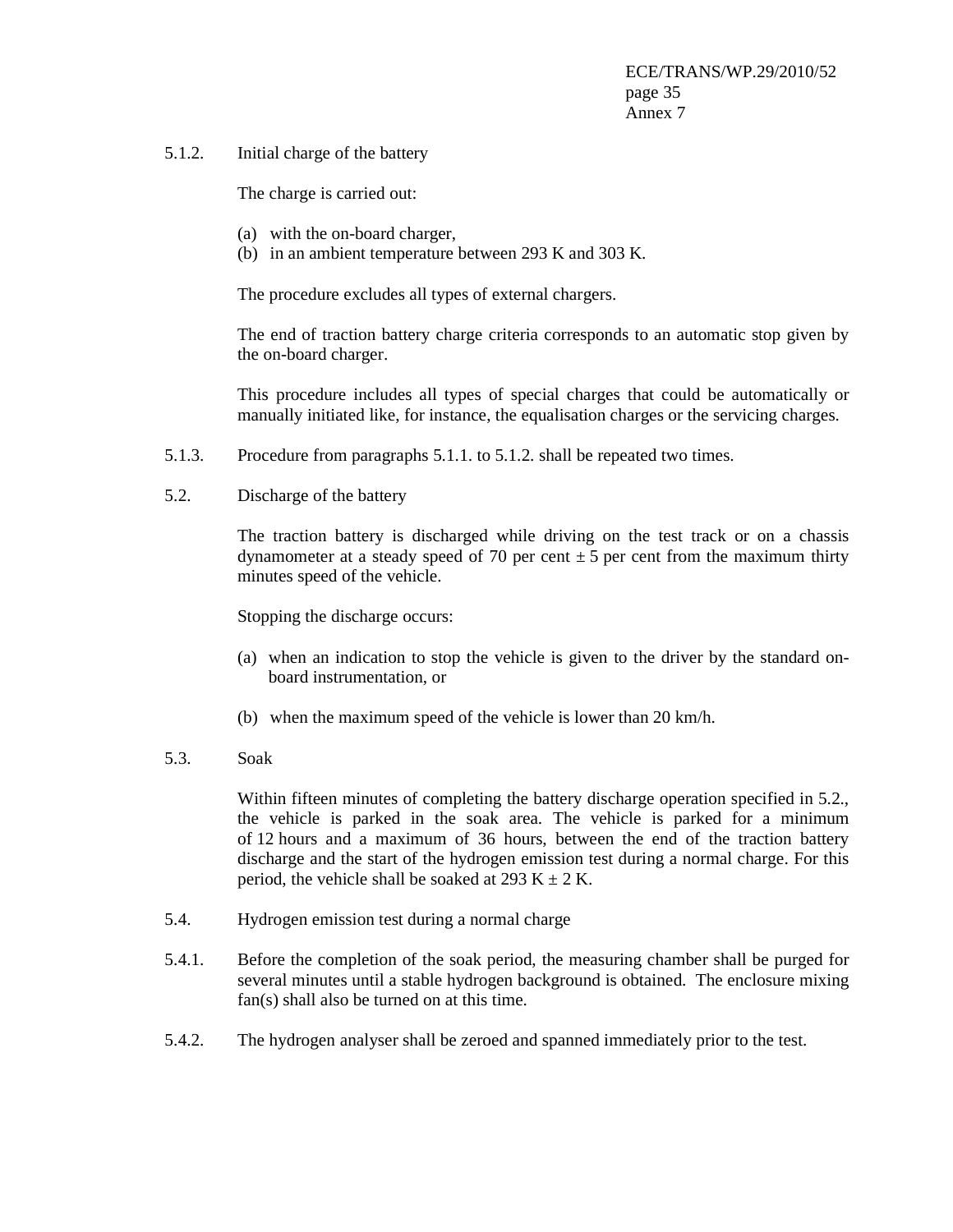- 5.4.3. At the end of the soak, the test vehicle, with the engine shut off and the test vehicle windows and luggage compartment opened shall be moved into the measuring chamber.
- 5.4.4. The vehicle shall be connected to the mains. The battery is charged according to normal charge procedure as specified in paragraph 5.4.7 below.
- 5.4.5. The enclosure doors are closed and sealed gas-tight within two minutes from electrical interlock of the normal charge step.
- 5.4.6. The start of a normal charge for hydrogen emission test period begins when the chamber is sealed. The hydrogen concentration, temperature and barometric pressure are measured to give the initial readings  $C_{H2i}$ ,  $T_i$  and  $P_i$  for the normal charge test.

 These figures are used in the hydrogen emission calculation (paragraph 6.). The ambient enclosure temperature T shall not be less than 291 K and no more than 295 K during the normal charge period.

5.4.7. Procedure of normal charge

 The normal charge is carried out with the on-board charger and consists of the following steps:

- (a) charging at constant power during  $t_1$ ;
- (b) over-charging at constant current during  $t<sub>2</sub>$ . Over-charging intensity is specified by manufacturer and corresponds to the one used during equalisation charging.

The end of traction battery charge criteria corresponds to an automatic stop given by the on-board charger to a charging time of  $t_1 + t_2$ . This charging time will be limited to  $t_1$  + 5 h, even if a clear indication is given to the driver by the standard instrumentation that the battery is not yet fully charged.

- 5.4.8. The hydrogen analyser shall be zeroed and spanned immediately before the end of the test.
- 5.4.9. The end of the emission sampling period occurs  $t_1 + t_2$  or  $t_1 + 5$  h after the beginning of the initial sampling, as specified in paragraph 5.4.6. The different times elapsed are recorded. The hydrogen concentration, temperature and barometric pressure are measured to give the final readings  $C_{H2f}$ ,  $T_f$  and  $P_f$  for the normal charge test, used for the calculation in paragraph 6.
- 5.5. Hydrogen emission test with the on-board charger failure
- 5.5.1. Within seven days maximum after having completed the prior test, the procedure starts with the discharge of the traction battery of the vehicle according to paragraph 5.2.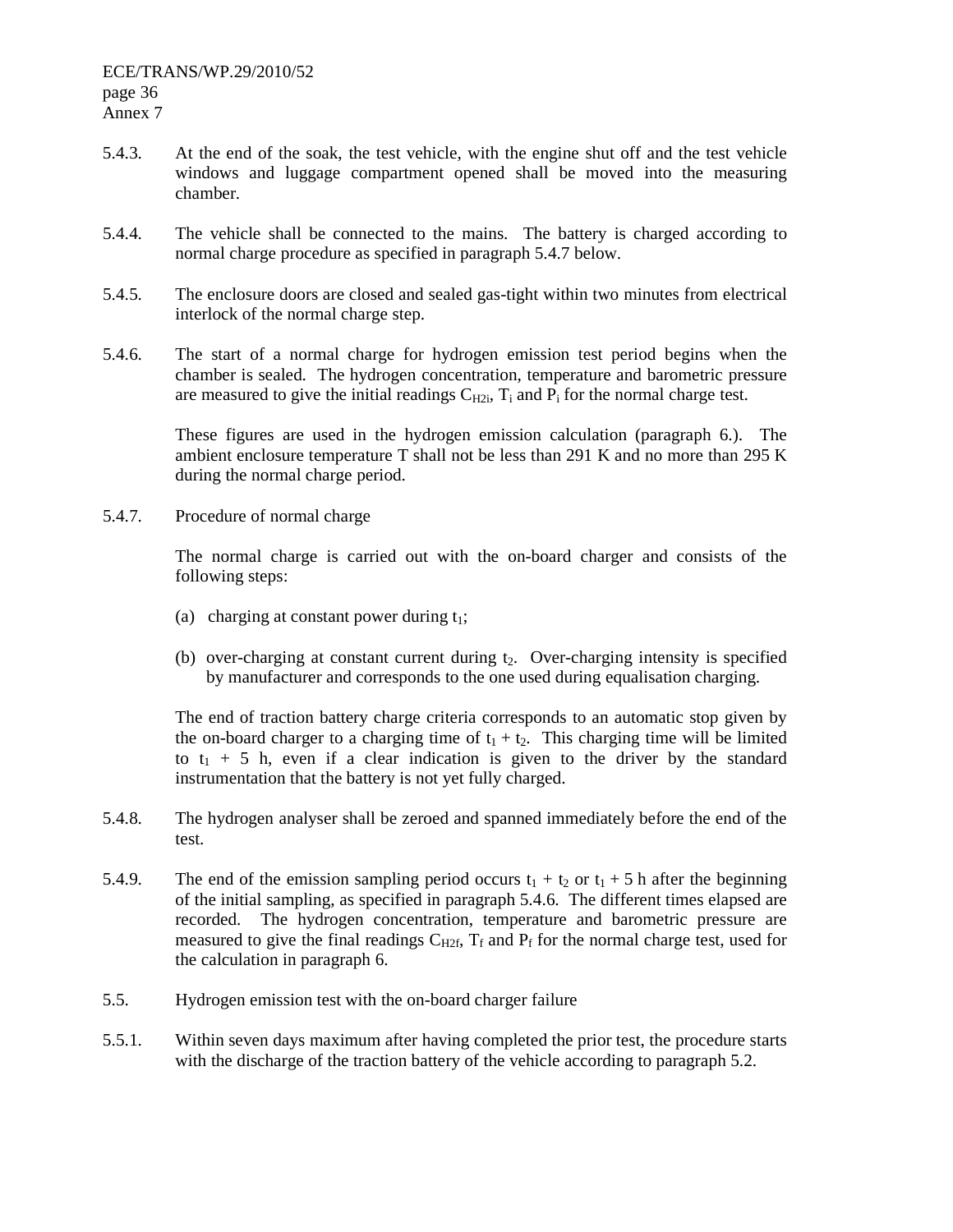- 5.5.2. The steps of the procedure in paragraph 5.3 shall be repeated.
- 5.5.3. Before the completion of the soak period, the measuring chamber shall be purged for several minutes until a stable hydrogen background is obtained. The enclosure mixing fan(s) shall also be turned on at this time.
- 5.5.4. The hydrogen analyser shall be zeroed and spanned immediately prior to the test.
- 5.5.5. At the end of the soak, the test vehicle, with the engine shut off and the test vehicle windows and luggage compartment opened shall be moved into the measuring chamber.
- 5.5.6. The vehicle shall be connected to the mains. The battery is charged according to failure charge procedure as specified in paragraph 5.5.9. below.
- 5.5.7. The enclosure doors are closed and sealed gas-tight within two minutes from electrical interlock of the failure charge step.
- 5.5.8. The start of a failure charge for hydrogen emission test period begins when the chamber is sealed. The hydrogen concentration, temperature and barometric pressure are measured to give the initial readings  $C_{H2i}$ ,  $T_i$  and  $P_i$  for the failure charge test.

 These figures are used in the hydrogen emission calculation (paragraph 6). The ambient enclosure temperature T shall not be less than 291 K and no more than 295 K during the charging failure period.

5.5.9. Procedure of charging failure

 The charging failure is carried out with the on-board charger and consists of the following steps:

- (a) charging at constant power during  $t'_{1}$ ;
- (b) charging at maximum current during 30 minutes. During this phase, the on-board charger is blocked at maximum current.
- 5.5.10. The hydrogen analyser shall be zeroed and spanned immediately before the end of the test.
- 5.5.11. The end of test period occurs  $t'_{1}$  + 30 minutes after the beginning of the initial sampling, as specified in paragraph 5.5.8. The times elapsed are recorded. The hydrogen concentration, temperature and barometric pressure are measured to give the final readings  $C_{H2f}$ ,  $T_f$  and  $P_f$  for the charging failure test, used for the calculation in paragraph 6.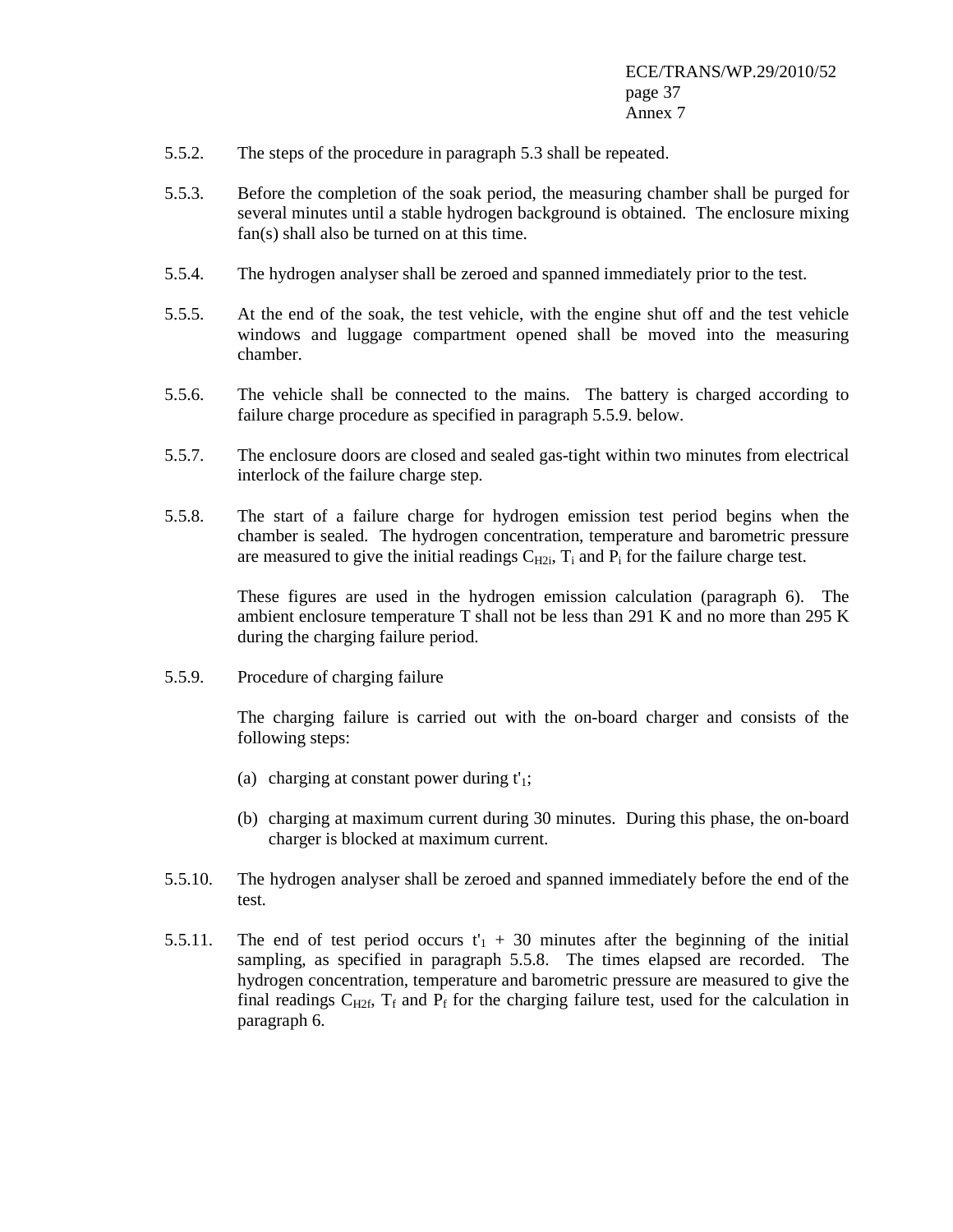ECE/TRANS/WP.29/2010/52 page 38 Annex 7

#### 6. CALCULATION

 The hydrogen emission tests described in paragraph 5 allow the calculation of the hydrogen emissions from the normal charge and charging failure phases. Hydrogen emissions from each of these phases are calculated using the initial and final hydrogen concentrations, temperatures and pressures in the enclosure, together with the net enclosure volume.

The formula below is used:

$$
M_{_{H2}} = k \times V \times 10^{-4} \times \left(\frac{(1 + \frac{V_{_{out}}}{V}) \times C_{_{H2f}} \times P_{f}}{T_{f}} - \frac{C_{_{H2i}} \times P_{i}}{T_{i}}\right)
$$

where:

 $M_{H2}$  = hydrogen mass, in grams

 $C_{H2}$  = measured hydrogen concentration in the enclosure, in ppm volume

 $V =$  net enclosure volume in cubic metres  $(m<sup>3</sup>)$  corrected for the

 volume of the vehicle, with the windows and the luggage compartment open. If the volume of the vehicle is not determined a volume of  $1.42 \text{ m}^3$  is subtracted.

 $V_{\text{out}}$  = compensation volume in m<sup>3</sup>, at the test temperature and pressure

- $T =$  ambient chamber temperature, in K
- P = absolute enclosure pressure, in kPa

 $k = 2.42$ 

where: i is the initial reading f is the final reading

#### 6.1. Results of test

The hydrogen mass emissions for the vehicle are:

 $MN = hydrogen$  mass emission for normal charge test, in grams

 $MD = hydrogen$  mass emission for charging failure test, in grams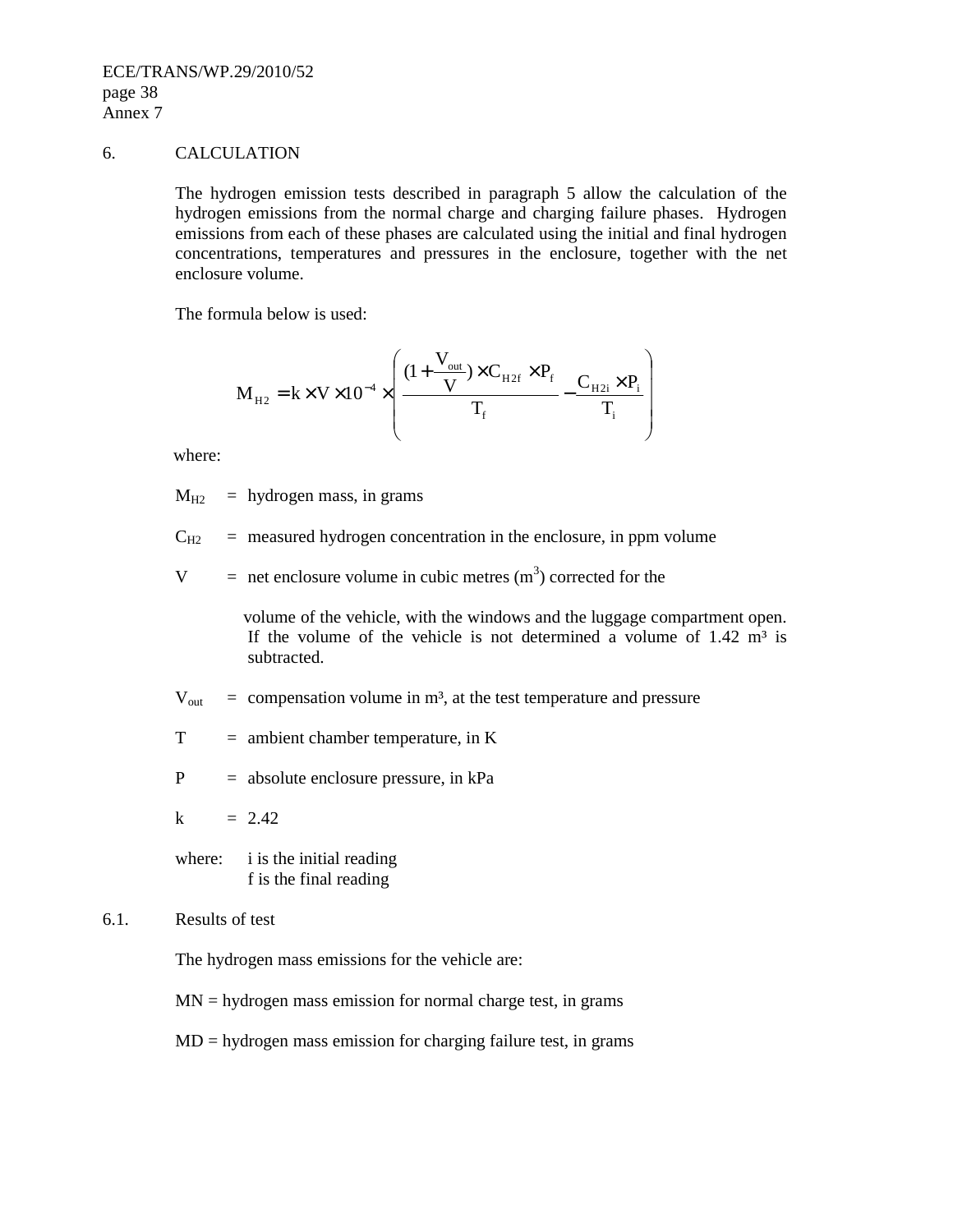#### Annex 7 - Appendix 1

# CALIBRATION OF EQUIPMENT FOR HYDROGEN EMISSION TESTING

## 1. CALIBRATION FREQUENCY AND METHODS

All equipment shall be calibrated before its initial use and then calibrated as often as necessary and in any case in the month before type approval testing. The calibration methods to be used are described in this appendix.

- 2. CALIBRATION OF THE ENCLOSURE
- 2.1. Initial determination of enclosure internal volume
- 2.1.1. Before its initial use, the internal volume of the chamber shall be determined as follows. The internal dimensions of the chamber are carefully measured, taking into account any irregularities such as bracing struts. The internal volume of the chamber is determined from these measurements.

The enclosure shall be latched to a fixed volume when the enclosure is held at an ambient temperature of 293 K. This nominal volume shall be repeatable within  $\pm 0.5$ per cent of the reported value.

- 2.1.2. The net internal volume is determined by subtracting  $1.42 \text{ m}^3$  from the internal volume of the chamber. Alternatively the volume of the test vehicle with the luggage compartment and windows open may be used instead of the  $1.42 \text{ m}^3$ .
- 2.1.3. The chamber shall be checked as in paragraph 2.3. If the hydrogen mass does not agree with the injected mass to within  $\pm 2$  per cent then corrective action is required.
- 2.2. Determination of chamber background emissions

This operation determines that the chamber does not contain any materials that emit significant amounts of hydrogen. The check shall be carried out at the enclosure's introduction to service, after any operations in the enclosure which may affect background emissions and at a frequency of at least once per year.

- 2.2.1. Variable-volume enclosure may be operated in either latched or unlatched volume configuration, as described in paragraph 2.1.1. Ambient temperature shall be maintained at 293 K  $\pm$  2 K, throughout the 4-hour period mentioned below.
- 2.2.2. The enclosure may be sealed and the mixing fan operated for a period of up to 12 hours before the four-hour background-sampling period begins.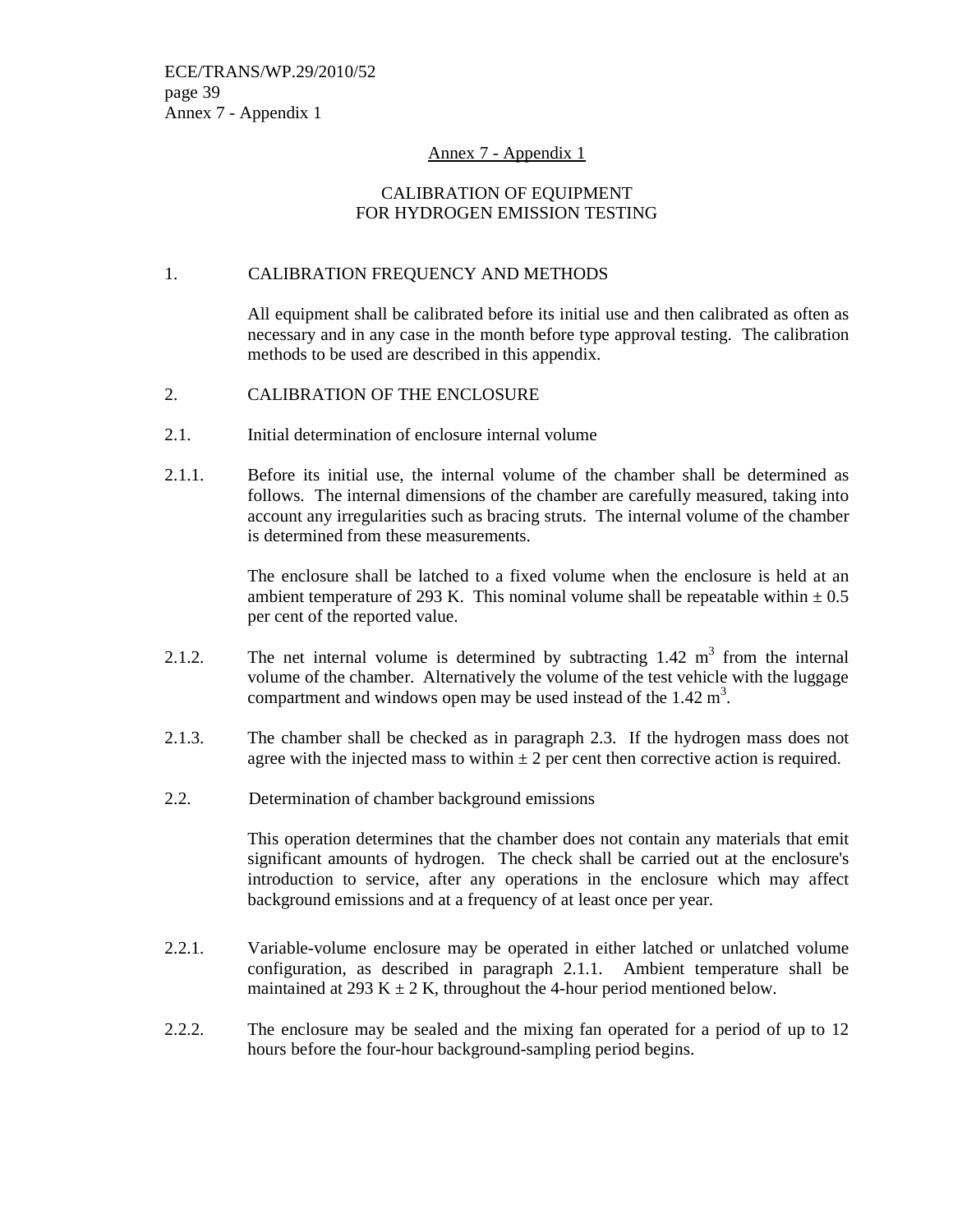- 2.2.3. The analyser (if required) shall be calibrated, then zeroed and spanned.
- 2.2.4. The enclosure shall be purged until a stable hydrogen reading is obtained, and the mixing fan turned on if not already on.
- 2.2.5. The chamber is then sealed and the background hydrogen concentration, temperature and barometric pressure are measured. These are the initial readings  $C_{H2i}$ ,  $T_i$  and  $P_i$ used in the enclosure background calculation.
- 2.2.6. The enclosure is allowed to stand undisturbed with the mixing fan on for a period of four hours.
- 2.2.7. At the end of this time the same analyser is used to measure the hydrogen concentration in the chamber. The temperature and the barometric pressure are also measured. These are the final readings  $C_{H2f}$ ,  $T_f$  and  $P_f$ .
- 2.2.8. The change in mass of hydrogen in the enclosure shall be calculated over the time of the test in accordance with paragraph 2.4 and shall not exceed 0.5 g.
- 2.3. Calibration and hydrogen retention test of the chamber

The calibration and hydrogen retention test in the chamber provides a check on the calculated volume (paragraph 2.1) and also measures any leak rate. The enclosure leak rate shall be determined at the enclosure's introduction to service, after any operations in the enclosure which may affect the integrity of the enclosure, and at least monthly thereafter. If six consecutive monthly retention checks are successfully completed without corrective action, the enclosure leak rate may be determined quarterly thereafter as long as no corrective action is required.

- 2.3.1. The enclosure shall be purged until a stable hydrogen concentration is reached. The mixing fan is turned on, if not already switched on. The hydrogen analyser is zeroed, calibrated if required, and spanned.
- 2.3.2. The enclosure shall be latched to the nominal volume position.
- 2.3.3. The ambient temperature control system is then turned on (if not already on) and adjusted for an initial temperature of 293 K.
- 2.3.4. When the enclosure temperature stabilizes at 293 K  $\pm$  2 K, the enclosure is sealed and the background concentration, temperature and barometric pressure measured. These are the initial readings  $C_{H2i}$ ,  $T_i$  and  $P_i$  used in the enclosure calibration.
- 2.3.5. The enclosure shall be unlatched from the nominal volume.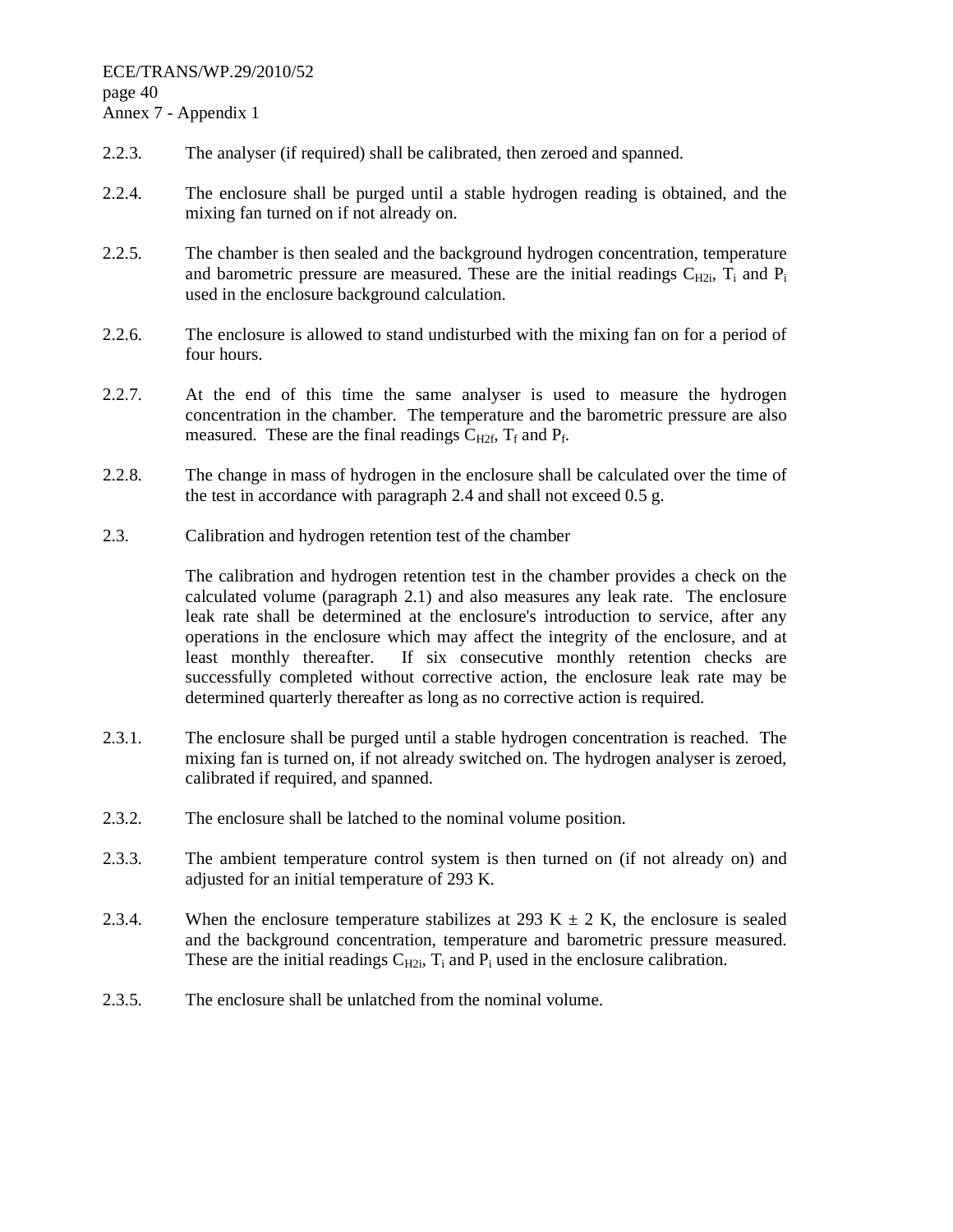- 2.3.6. A quantity of approximately 100 g of hydrogen is injected into the enclosure. This mass of hydrogen shall be measured to an accuracy of  $\pm 2$  per cent of the measured value.
- 2.3.7. The contents of the chamber shall be allowed to mix for five minutes and then the hydrogen concentration, temperature and barometric pressure are measured. These are the final readings  $C_{H2f}$ ,  $T_f$  and  $P_f$  for the calibration of the enclosure as well as the initial readings CH2i,  $T_i$  and  $P_i$  for the retention check.
- 2.3.8. On the basis of the readings taken in paragraphs 2.3.4 and 2.3.7 and the formula in paragraph 2.4, the mass of hydrogen in the enclosure is calculated. This shall be within  $\pm 2$  per cent of the mass of hydrogen measured in paragraph 2.3.6.
- 2.3.9. The contents of the chamber shall be allowed to mix for a minimum of 10 hours. At the completion of the period, the final hydrogen concentration, temperature and barometric pressure are measured and recorded. These are the final readings  $C_{H2f}$ ,  $T_f$ and  $P_f$  for the hydrogen retention check.
- 2.3.10. Using the formula in paragraph 2.4, the hydrogen mass is then calculated from the readings taken in paragraphs 2.3.7 and 2.3.9. This mass may not differ by more than 5 per cent from the hydrogen mass given by paragraph 2.3.8.
- 2.4. Calculation

The calculation of net hydrogen mass change within the enclosure is used to determine the chamber's hydrocarbon background and leak rate. Initial and final readings of hydrogen concentration, temperature and barometric pressure are used in the following formula to calculate the mass change.

$$
M_{_{H2}} = k \times V \times 10^{-4} \times \left(\frac{(1 + \frac{V_{_{out}}}{V}) \times C_{_{H2f}} \times P_{_{f}}}{T_{_{f}}} - \frac{C_{_{H2i}} \times P_{_{i}}}{T_{_{i}}}\right)
$$

where:

 $M_{H2}$  = hydrogen mass, in grams

 $C_{H2}$  = measured hydrogen concentration into the enclosure, in ppm volume

 $V =$  enclosure volume in cubic metres (m<sup>3</sup>) as measured in paragraph 2.1.1.

 $V_{\text{out}}$  = compensation volume in m<sup>3</sup>, at the test temperature and pressure

 $T =$  ambient chamber temperature, in K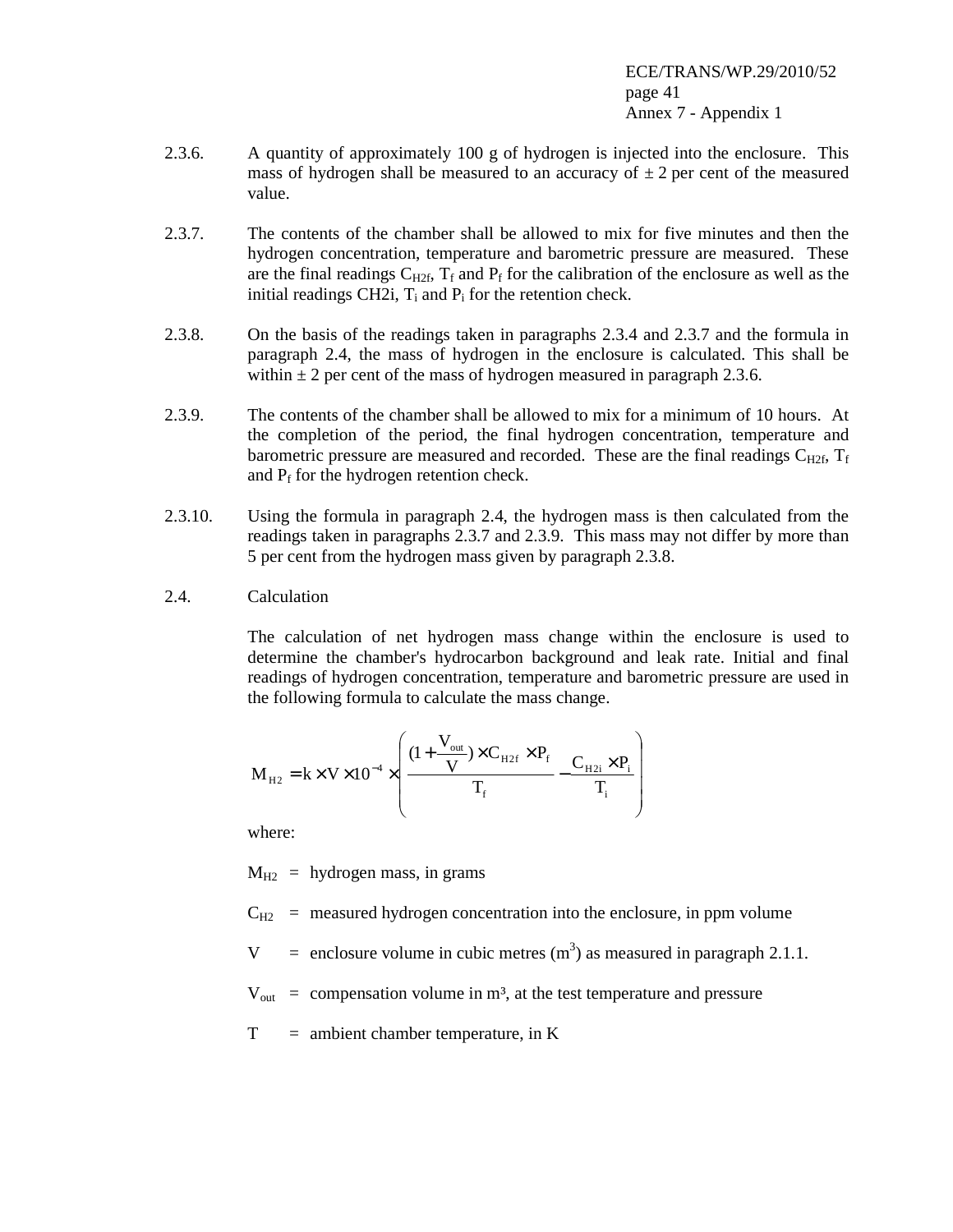ECE/TRANS/WP.29/2010/52 page 42 Annex 7 - Appendix 1

 $P =$  absolute enclosure pressure, in kPa

 $k = 2.42$ 

where: i is the initial reading

f is the final reading

#### 3. CALIBRATION OF THE HYDROGEN ANALYSER

The analyser should be calibrated using hydrogen in air and purified synthetic air. See paragraph 4.8.2. of annex 7.

Each of the normally used operating ranges are calibrated by the following procedure:

- 3.1. Establish the calibration curve by at least five calibration points spaced as evenly as possible over the operating range. The nominal concentration of the calibration gas with the highest concentrations to be at least 80 per cent of the full scale.
- 3.2. Calculate the calibration curve by the method of least squares. If the resulting polynomial degree is greater than 3, then the number of calibration points shall be at least the number of the polynomial degree plus 2.
- 3.3. The calibration curve shall not differ by more than 2 per cent from the nominal value of each calibration gas.
- 3.4. Using the coefficients of the polynomial derived from paragraph 3.2. above, a table of analyser readings against true concentrations shall be drawn by steps no greater than 1 per cent of full scale. This is to be carried out for each analyser range calibrated.

This table shall also contain other relevant data such as:

- (a) date of calibration;
- (b) span and zero potentiometer readings (where applicable);
- (c) nominal scale;
- (d) reference data of each calibration gas used;
- (e) real and indicated value of each calibration gas used together with the percentage differences;
- (f) calibration pressure of analyser.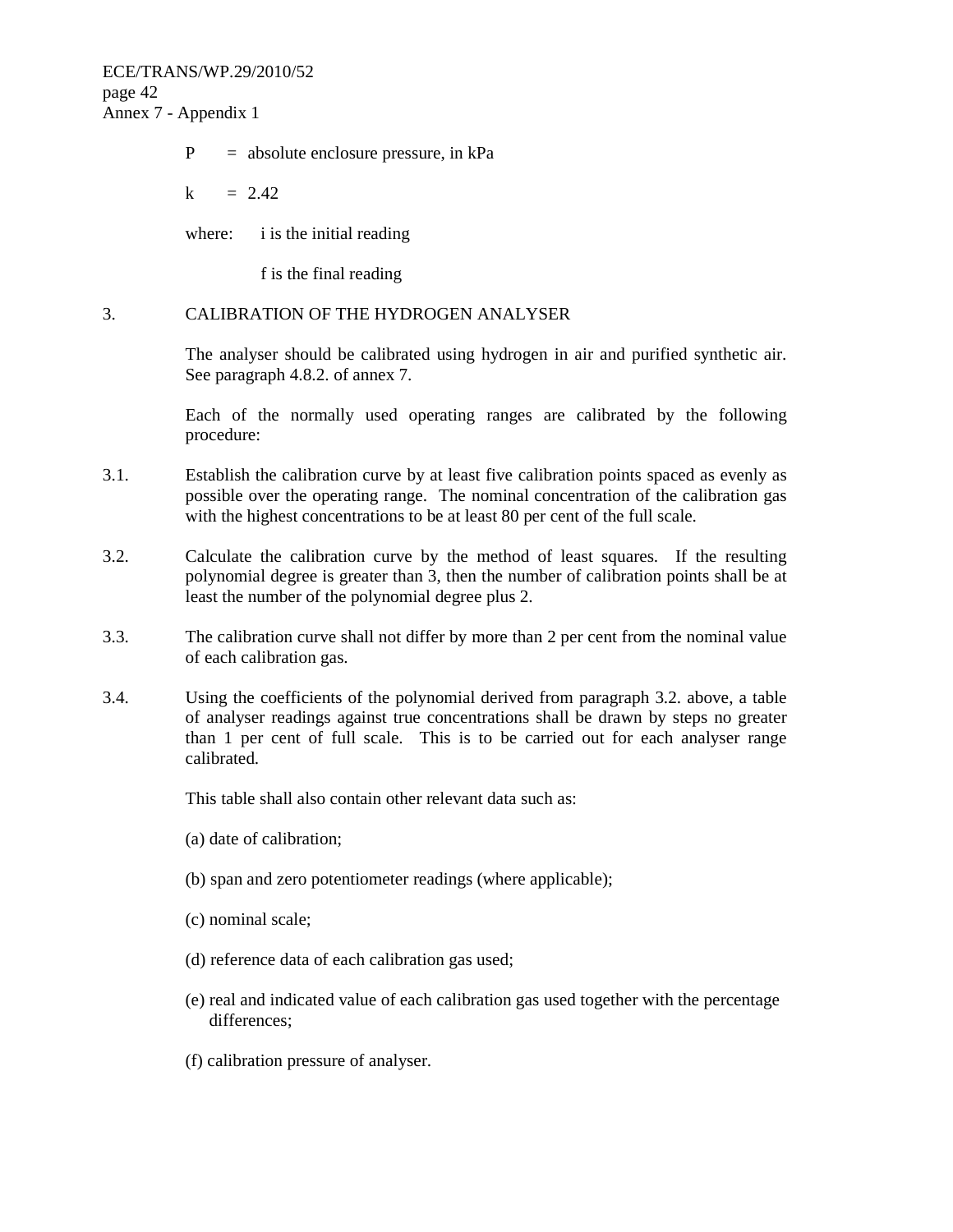ECE/TRANS/WP.29/2010/52 page 43 Annex 7 - Appendix 1

3.5. Alternative methods (e.g. computer, electronically controlled range switch) can be used if it is proven to the technical service that these methods give equivalent accuracy.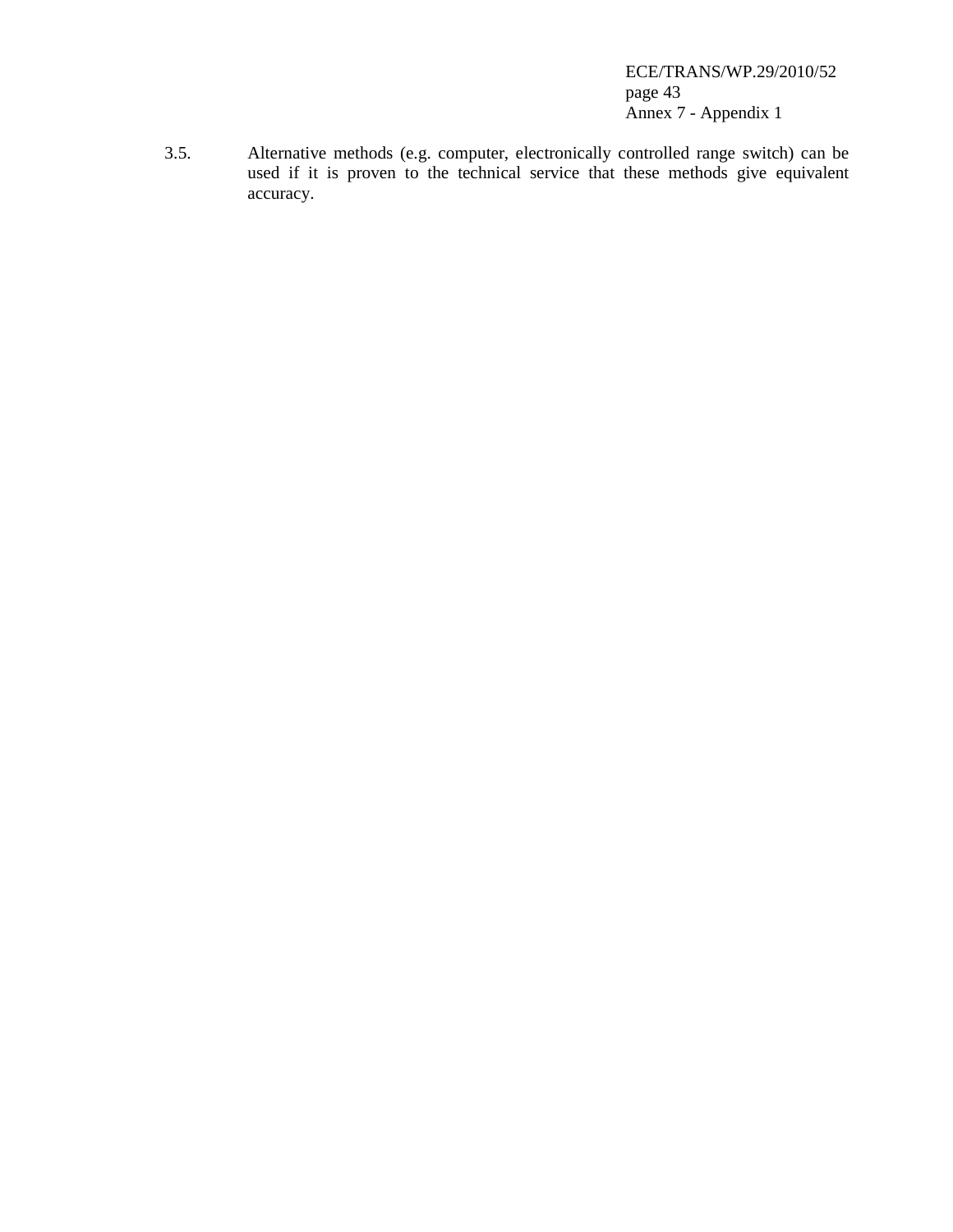#### Annex 7 - Appendix 2

#### ESSENTIAL CHARACTERISTICS OF THE VEHICLE FAMILY

#### 1. PARAMETERS DEFINING THE FAMILY RELATIVE TO HYDROGEN EMISSIONS

The family may be defined by basic design parameters which shall be common to vehicles within the family. In some cases there may be interaction of parameters. These effects shall also be taken into consideration to ensure that only vehicles with similar hydrogen emission characteristics are included within the family.

2. To this end, those vehicle types whose parameters described below are identical are considered to belong to the same hydrogen emissions.

Traction battery:

- (a) trade name or mark of the battery
- (b) indication of all types of electro-chemical couples used
- (c) number of battery cells
- (d) number of battery modules
- (e) nominal voltage of the battery (V)
- (f) battery energy (kWh)
- (g) gas combination rate (in per cent)
- (h) type(s) of ventilation for battery module(s) or pack
- (i) type of cooling system (if any)

On-board charger:

- (a) make and type of different charger parts
- (b) output nominal power (kW)
- (c) maximum voltage of charge (V)
- (d) maximum intensity of charge (A)